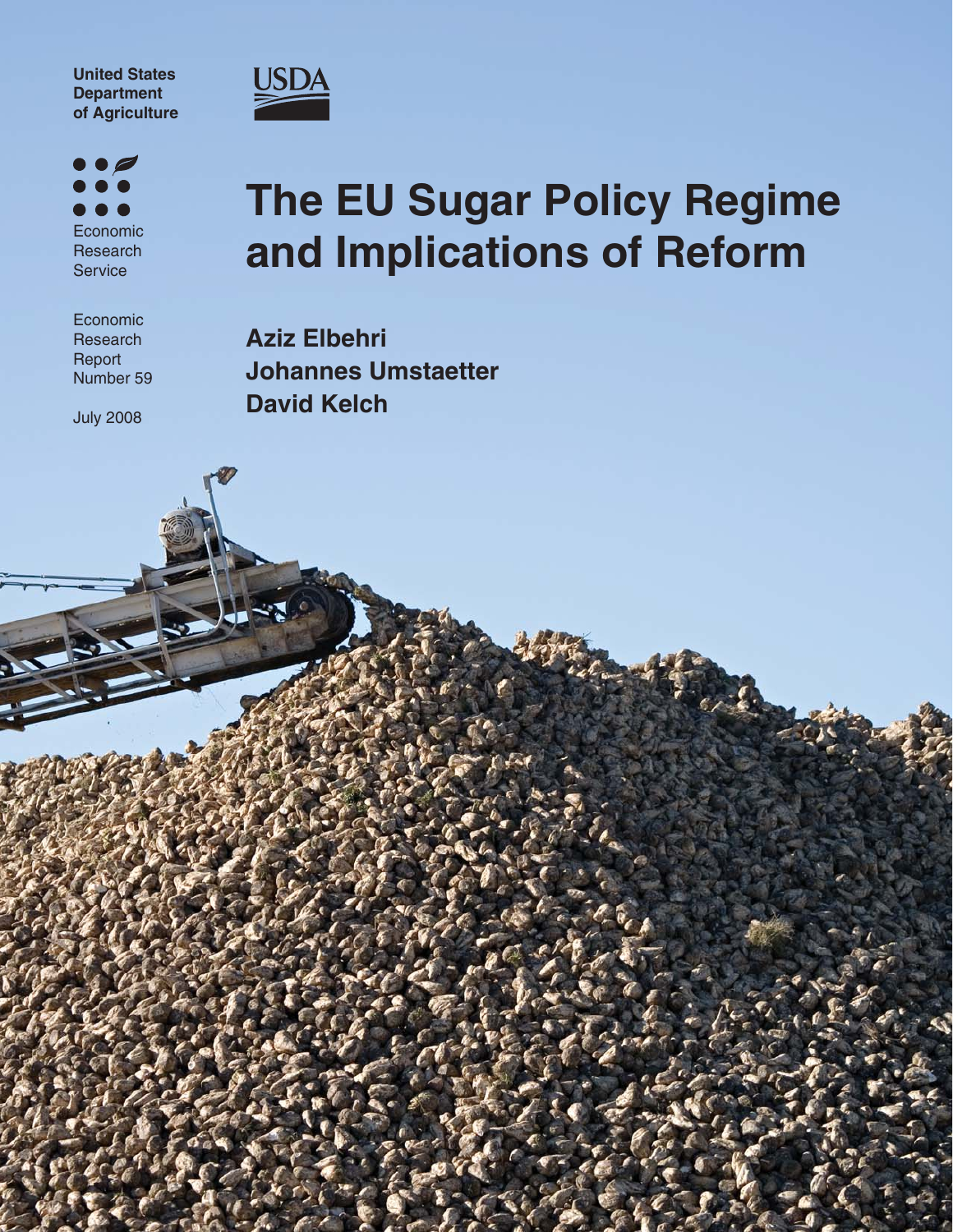

## **Visit Our Website To Learn More!**

You can find additional information about ERS publications, databases, and other products at our website.

# www.ers.usda.gov

## **National Agricultural Library Cataloging Record:**

Elbehri, Aziz

The EU sugar policy regime and implications of reform.

(Economic research report (United States. Dept. of Agriculture. Economic Research Service) ; no. 59)

1. Sugar trade—European Union countries.

2. Agriculture and state—European Union countries.

I. Umstaetter, Johannes.

II. Kelch, David R.

III. United States. Dept. of Agriculture. Economic Research Service.

IV. Title.

HD9115.E86

Photo credit: Shutterstock

The U.S. Department of Agriculture (USDA) prohibits discrimination in all its programs and activities on the basis of race, color, national origin, age, disability, and, where applicable, sex, marital status, familial status, parental status, religion, sexual orientation, genetic information, political beliefs, reprisal, or because all or a part of an individual's income is derived from any public assistance program. (Not all prohibited bases apply to all programs.) Persons with disabilities who require alternative means for communication of program information (Braille, large print, audiotape, etc.) should contact USDA's TARGET Center at (202) 720-2600 (voice and TDD).

To file a complaint of discrimination write to USDA, Director, Office of Civil Rights, 1400 Independence Avenue, S.W., Washington, D.C. 20250-9410 or call (800) 795-3272 (voice) or (202) 720-6382 (TDD). USDA is an equal opportunity provider and employer.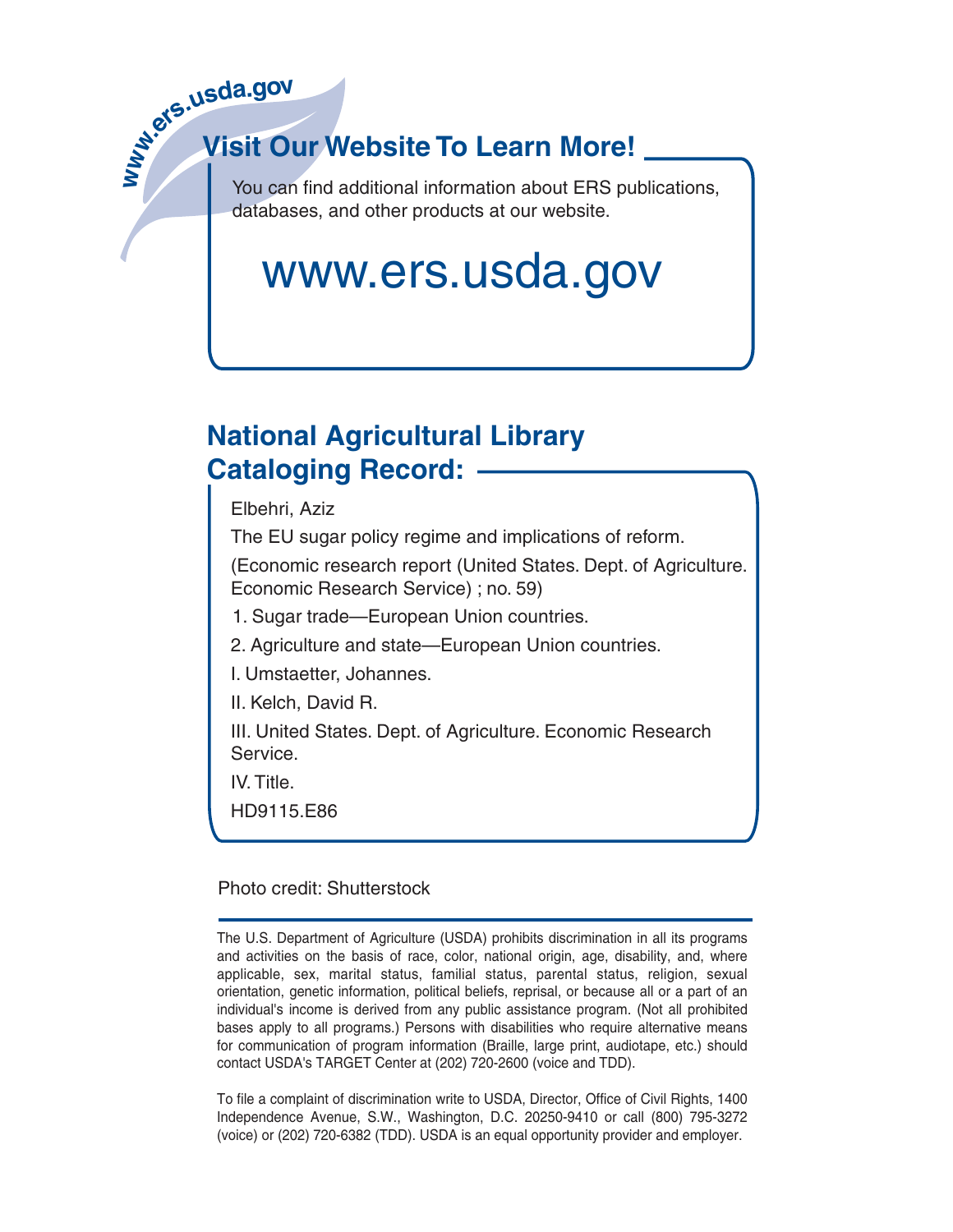

**United States Department of Agriculture**

**Economic Research Report Number 59**

**July 2008**



**www.ers.usda.gov**

## **The EU Sugar Policy Regime and Implications of Reform**

## **Aziz Elbehri, Johannes Umstaetter, and David Kelch**

## **Abstract**

The European Union's sugar policy, in place since 1968, underwent its first major reform in 2005 in response to mounting and unsustainable imbalances in supply and demand. The reform, however, targeted only a few policy instruments (intervention price cut, voluntary production quota buyout, and restrictions on nonquota sugar exports), while leaving other key policies unchanged (interstate quota trading, sugar-substitute competition, and import barriers). Consequently, the extent of the reform's impact is limited, compared with more far-reaching alternatives, particularly when the oligopolistic nature of the industry and its noncompetitive pricing behavior are taken into account. A modelbased analysis suggests that the reforms by themselves are unlikely to induce price adjustments sufficient to reduce overproduction unless quotas and/or high tariffs are reduced.

**Keywords:** European Union, EU, sugar CMO, Common Market Organization, policy reform, trade, economic model

## **Acknowledgments**

The authors thank John Dunmore, USDA, ERS, for early support on the project and Mary Anne Normile, USDA, ERS, for carefully reviewing an early draft. Thanks for insightful feedback also go to Marinos Tsigas, International Trade Commission; Won Koo, North Dakota State University; William Janis, USDA, FAS; and Mark Gehlhar, John Dyck, Barry Krissoff, Linda Calvin, and Steven Zahniser, USDA, ERS. We are also grateful to John Weber for editorial expertise and Wynnice Pointer-Napper for layout and design.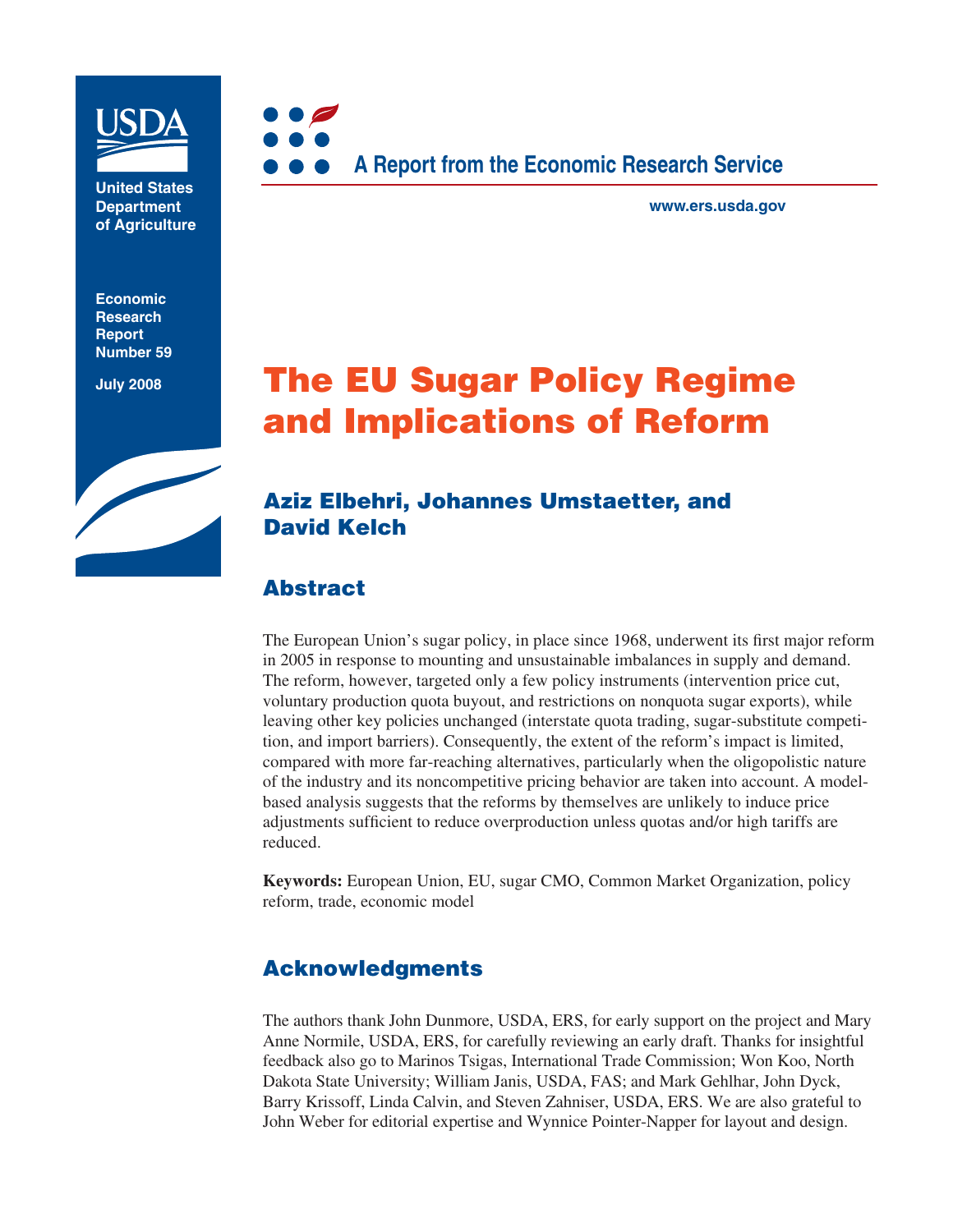## **Contents**

| Overview of the Common Market Organization for Sugar3 |
|-------------------------------------------------------|
|                                                       |
|                                                       |
|                                                       |
|                                                       |
|                                                       |
|                                                       |
|                                                       |

#### *Recommended citation format for this publication:*

Elbehri, Aziz, Johannes Umstaetter, and David Kelch. T*he EU Sugar Policy Regime and Implications of Reform*, ERR-59. U.S. Dept. of Agr., Econ. Res. Serv. July 2008.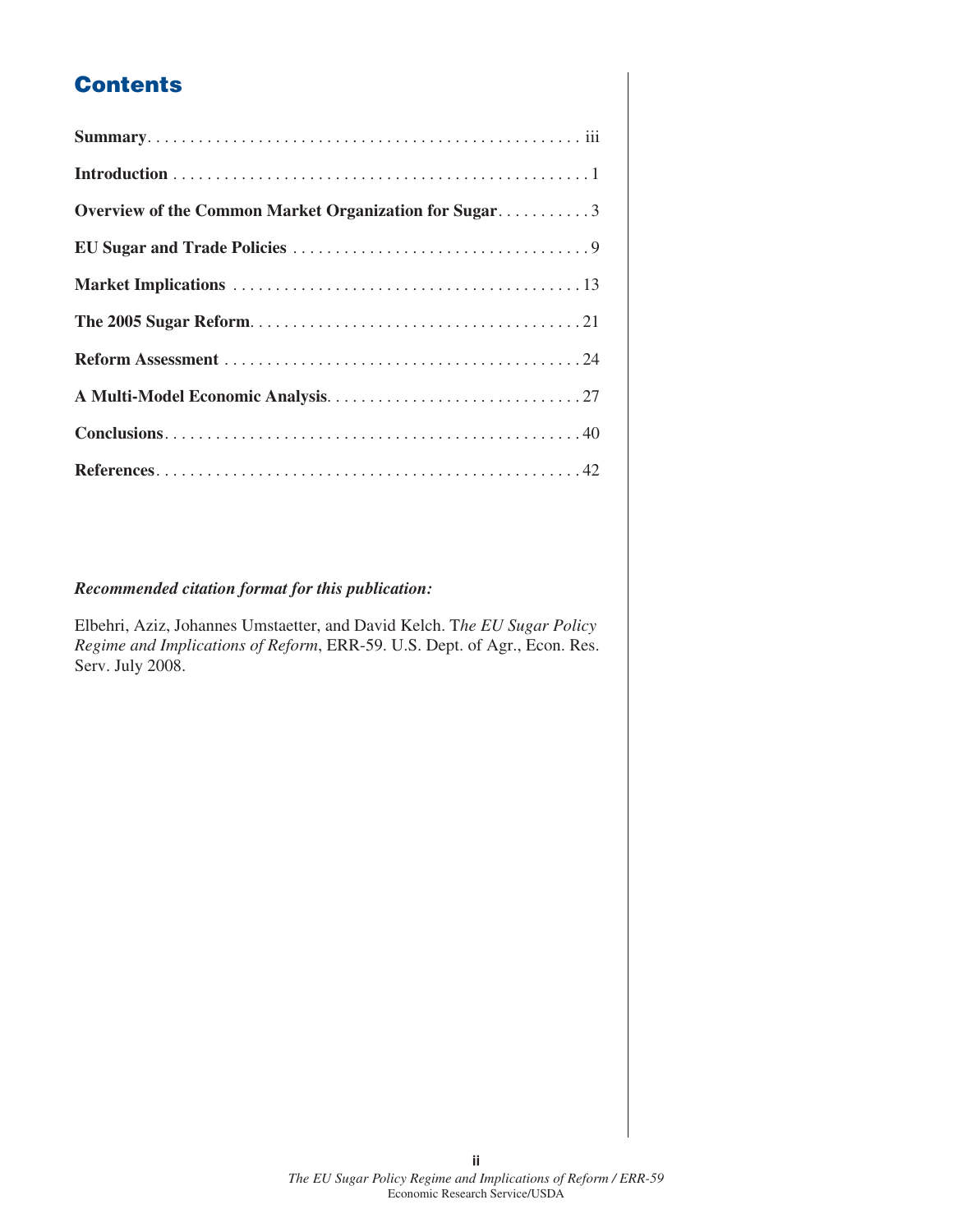## **Summary**

The European Union (EU) is one of the leading sugar producers and traders in the world. This position was built over time through the application of protectionist policies that regulated production, prices, exports, and imports. Since its creation in 1968, the existing EU sugar policy—commonly referred to as the Common Market Organization (CMO) for sugar—had changed only marginally. In 2006, however, a new sugar regime took effect, largely influenced by three factors: tariff- and quota-free access to least developed countries (LDCs) beginning in 2009, which would likely result in increased sugar imports; enforcement of World Trade Organization (WTO) commitments; and the accession of 10 new member states to the EU in 2004, which exacerbated preexisting sugar supply-and-demand imbalances.

### **What Is the Issue?**

The EU sugar policy was reformed under multiple pressures, both internal and external. The reform package targeted a limited set of policy instruments, such as support prices and quotas, with the hope of improving the efficiency of the industry and making it more sustainable. However, the partial nature of the reform, which left several key policy interventions unchanged, raises concerns about the implications of the reform on the EU sugar industry and on international trade. Because the EU is the world's second largest producer and exporter of sugar and the third largest importer, the EU sugar reforms have important consequences for both global and U.S. sugar markets. This report examines the current EU sugar regime and uses a model-based approach to assess the potential market and trade implications of the implemented reforms.

## **What Did the Study Find?**

*Current sugar regime—*The CMO for sugar is complex, encompassing a variety of policy instruments, including price support, production quotas (sugar and substitutes), export subsidies, and import barriers. The reforms targeted only a few of these instruments, principally cutting the intervention price, or the price guaranteed to EU producers. The 36-percent cut in the intervention price is designed to lower the market price and discourage sugar imports from LDCs. The reforms also included a voluntary buyout scheme for production quotas and a disallowance of exports of nonquota sugar, a step taken with the aim of reducing domestic production and bringing export subsidies within WTO limits.

The reforms did not address interstate quota trading (which could induce a significant shift in production from high- to low-cost regions), leaving in place, as before, national quota allocation. The reforms also retained production quotas on sugar substitutes (isoglucose, or high-fructose corn syrup), albeit at higher levels, preventing greater competition within the EU among different types of sweeteners.

*Model-based results—*According to a model-based analysis of the reform, the combined effect of cuts in prices and production quotas will lead to lower EU sugar production, lower prices for consumers, and higher consumption.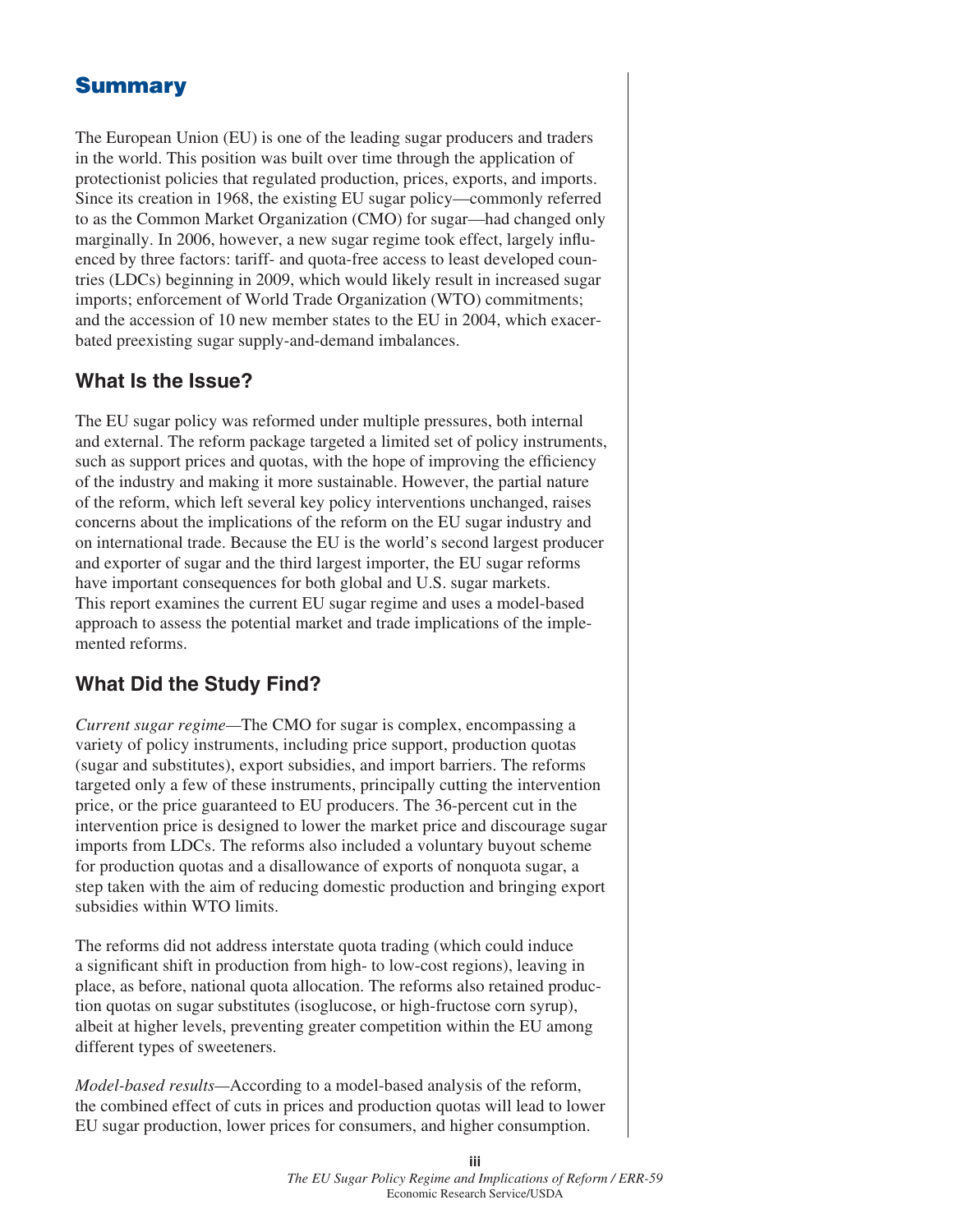Moreover, when the prices of sugar substitutes go down, reducing the profitability of isoglucose production and, hence, its output, sugar consumption will rise. In all model scenarios, EU sugar exports decline as a result of a combination of lower production, lower export subsidies, and restrictions on exports of nonquota sugar. Consequently, EU sugar imports will have to rise to bring the market into balance.

When the model accounts for oligopolistic industry behavior, results show that EU sugar production will decline further than it would under the reform package's quota buyout scheme. Domestic market prices will not necessarily fall as much (or proportionally) as the cut in the intervention price, partly due to increased markups charged by sugar firms. Model results also show that EU sugar reform will lead to a significant exit of firms from the industry. This effect is consistent with the accelerated restructuring and consolidation of EU sugar processors that has been observed in the period following the reforms.

*Market and trade implications—*The analysis suggests that, given the market structure of the EU sugar industry, cutting the intervention price alone may not have the desired effect on production and market prices. The reform's impact on production and prices will likely depend more on how much sugar is actually removed from the market, which will be partly determined by the extent of the sugar industry consolidation currently under way. A more complete sugar sector reform that included lower import barriers (outside preferential agreements), interstate quota tradability, and greater market opportunities for sugar substitutes would have weakened oligopolistic behavior, thus having the potential to make the industry leaner and more competitive.

The reform's trade effects are more significant for preferential than for nonpreferential exporters to the EU. The near concurrent implementation of tariff-cutting measures in 2009 and the sugar reform in 2006 will dampen potential gains for LDCs with preferential access to the EU as they face greater competition from third-country (nonpreferential) exporters. Preferential exporters are likely to experience income loss (from preference erosion) despite possible increases in sugar exports to the EU. World sugar prices are expected to shift upward due to the EU sugar reform, but an even greater influence on prices may be rising demand for and production of sugar-based ethanol, mostly from Brazil. A tighter world sugar market and rising prices would benefit developing-country sugar exporters, partly offsetting export losses from the EU reform.

Finally, the EU sugar reform could have implications for the WTO. The reform not only reduces EU export subsidies to a level within current WTO limits, but it also might facilitate a phased removal of export subsidies by the EU as is called for in the Doha Development Round. In the area of domestic support, cuts in the intervention price and lower production would reduce the EU's aggregate measure of support. However, in the area of market access, the EU reform does not address the high import tariff barriers for sugar exporters outside preferential agreements. Reducing these import barriers could potentially have far greater impact on world sugar markets, including nonpreferential sugar trade.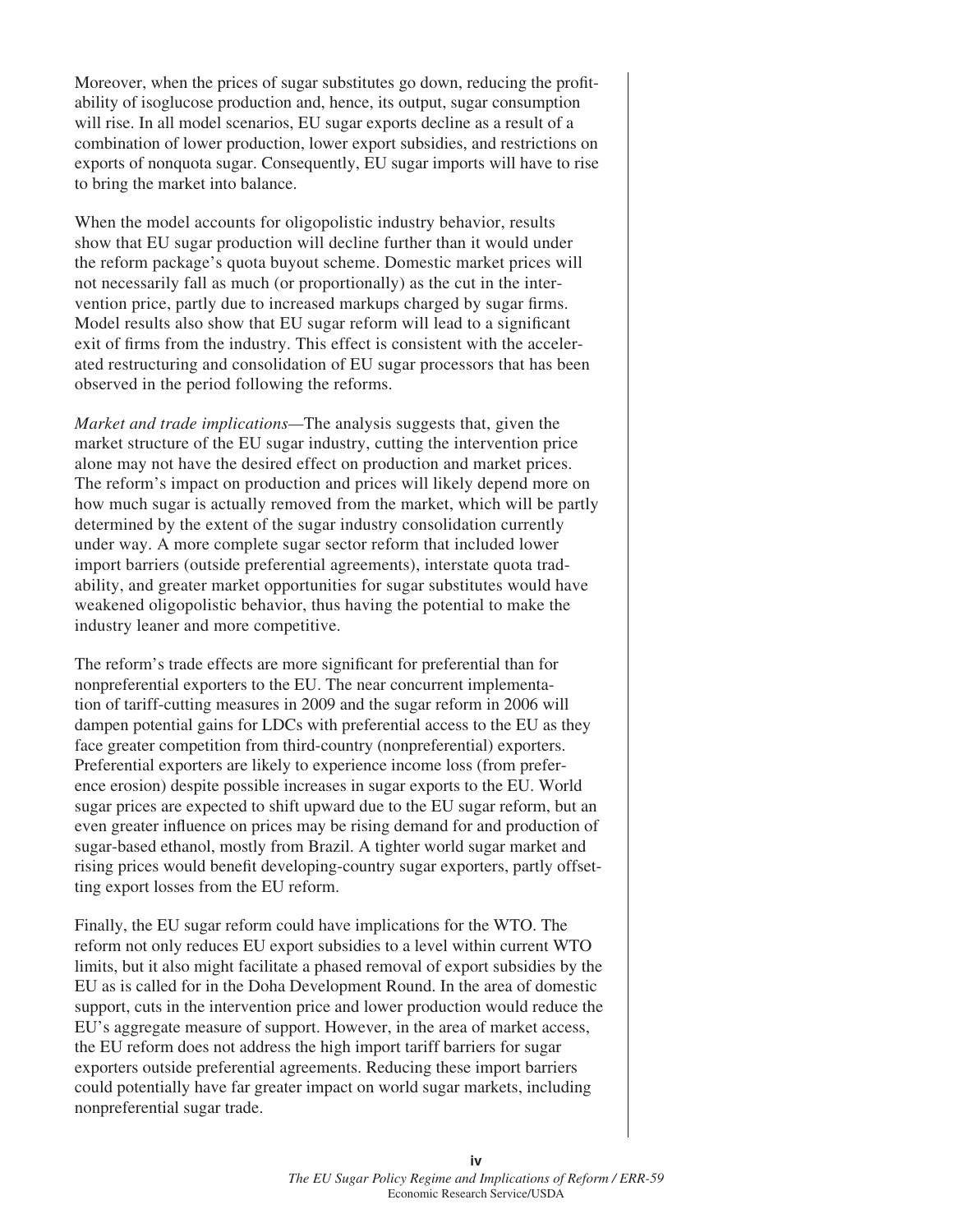## **How Was the Study Conducted?**

This analysis of the EU sugar reform features qualitative and quantitative components. The qualitative assessment offers insights into the likely shifts in production, prices, and trade resulting from the reform, given key characteristics of the sugar industry. Due to the complexity of the EU sugar regime and the various interconnected issues to disentangle, the quantitative assessment of the reform required use of both partial and general equilibrium models. The partial equilibrium-based analysis incorporates details of the EU domestic sugar sector and policies, and the general equilibrium model directly addresses bilateral trade, distinguishing between preferential and nonpreferential trade flows and offering an account of both import and export policies. A unique contribution of this report is its explicit modeling of imperfect competition and the oligopolistic behavior of the EU sugar industry and how these attributes affect the expected responses to the policy reform.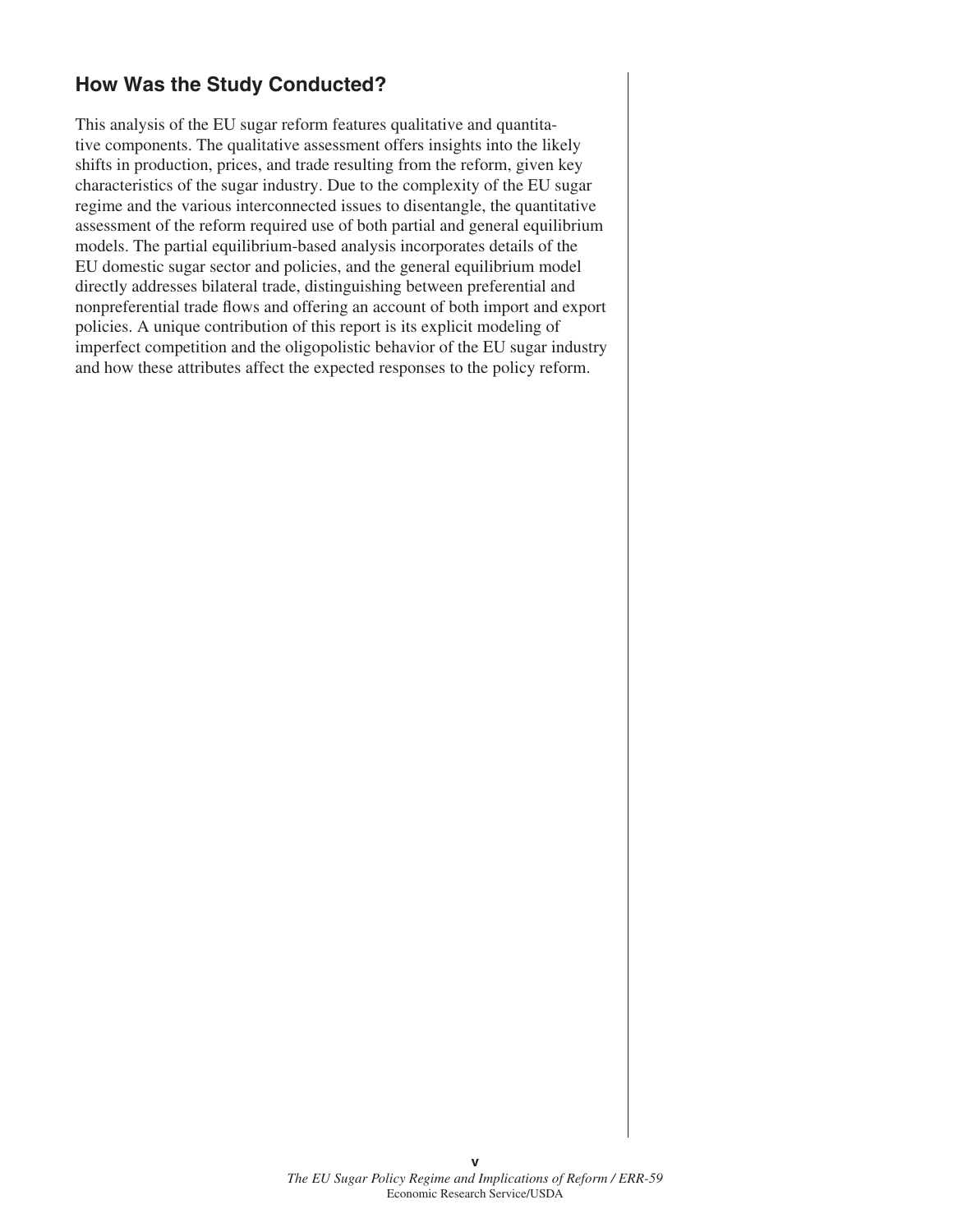## **Introduction**

The European Union (EU) is one of the leading sugar producers and traders in the world. However, this position was built over time through the application of protectionist policies that regulated all aspects of the industry, ranging from production and prices to exports and imports. The existing EU sugar policy—commonly referred to as the Common Market Organization (CMO) for sugar—incorporates a set of market management tools, including an intervention price and production quotas. The CMO for sugar also includes export subsidies to dispose of excess supply, preferential trade arrangements for certain countries outside the EU, and high tariffs to insulate domestic producers from foreign competition.

Since its creation in 1968, the CMO for sugar has changed only marginally. In 1973, the United Kingdom (UK) acceded to the EU. As a result, the UK's preferential import commitments to its former colonies—the Africa-Caribbean-Pacific (ACP) countries—were incorporated within the CMO for sugar. In each of the attempts to reform the EU's Common Agricultural Policy (CAP)—including the 1992 MacSharry Reform, Agenda 2000, and the 2003 CAP reform—the sugar regime has virtually escaped reform.<sup>1</sup> But following the 2003 CAP reform, a combination of several internal and external factors created a greater sense of urgency to modify the sugar policy. First, the "Everything-But-Arms" (EBA) Initiative, in which the EU agreed to phase out tariffs by 2009 on imported raw sugar from 48 of the least developed countries (LDCs), opened the doors for additional preferential sugar imports. Second, a World Trade Organization (WTO) panel ruled that the EU sugar regime is in violation of the EU's WTO export commitments. This ruling requires the EU to stop out-of-quota sugar exports (which, according to the WTO, benefit from indirect subsidies through cross-subsidization) and include in the calculations of its export subsidies the amount for re-exported refined sugar made from raw imported sugar. To comply, the EU will be required to reduce its sugar exports and expenditures on export subsidies by a significant amount—from around 4 to 5 million tons per year to  $1.3$ million tons in volume and to 499 million euros in value. In practice, this reduction could make it no longer profitable for the EU to produce sugar outside the quota system, at least for food uses. Third, the enlargement of the EU from 15 to 25 countries (EU-15 to EU-25) in 2004 has exacerbated the EU's preexisting supply and demand imbalances of sugar.<sup>2</sup> While the 10 new member states from Central and Eastern Europe made a net contribution to EU sugar consumption, they also imported sugar from third countries (Australia, Brazil, Cuba, Mexico, and Guatemala). Thus, the enlarged EU-25 was required to compensate these third-country exporters under WTO rules with additional "current access" quotas,<sup>3</sup> estimated at around 490,000 tons (Huan-Niemi,  $2003$ ).<sup>4</sup> Together, these factors made a significant overhaul of the EU sugar regime almost inevitable.

A comparison of expected supply and demand projections over the short term reveals the severity of the market imbalance. Excess sugar supply, already chronic in the EU, is expected to worsen under the combined effect of export reductions resulting from EU compliance with the WTO ruling and implementation of the EBA Initiative. According to per year estimates from the Commission of the European Communities (2005), domestic sugar

<sup>1</sup>The one major exception occurred in 1995, when the EU agreed to reduce its export subsidies by 21 percent in volume and 36 percent in value over the period 1995-2001 as part of the WTO Agreement on Agriculture (AoA).

 2The accession of Romania and Bulgaria, effective January 2007, is not included in the present analysis.

<sup>3</sup>As part of the WTO AoA, members were required to maintain current import access opportunities for tariffied products at levels corresponding to those existing during the 1986-88 base period. Where such "current" access had been less than 5 percent of domestic consumption of the product in question in the base period, an (additional) minimum access opportunity had to be opened on a Most-Favored-Nation basis. This requirement was to ensure that in 1995, current and minimum access opportunities combined represented at least 3 percent of base-period consumption.

 4All measurements in tons in this report refer to metric tons.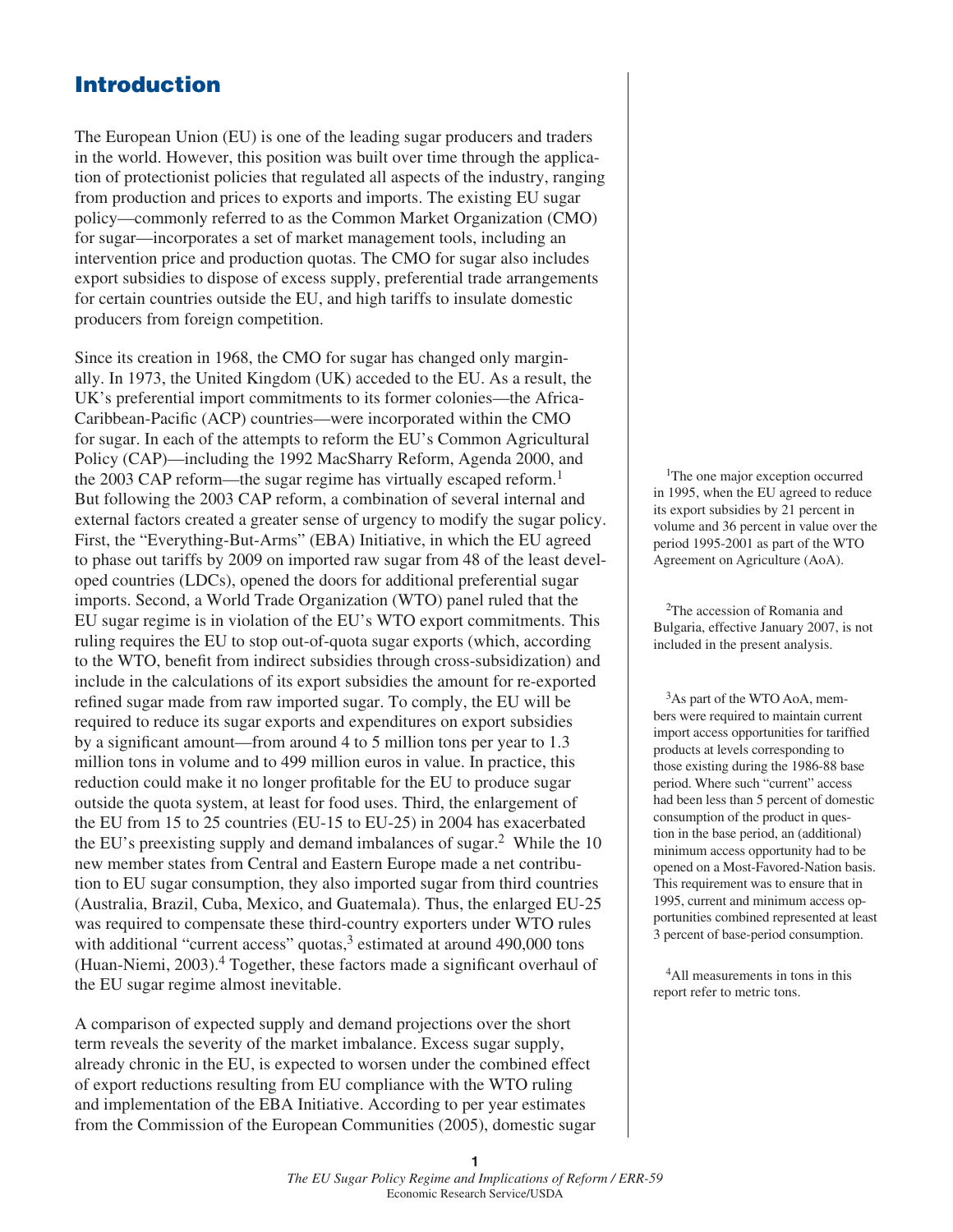consumption (15.2 million tons) plus WTO-permissible exports (1.3 million tons) would fall far short of absorbing the supply from domestic production (19.8 million tons) plus agreement-bound preferential sugar imports (1.6 million tons), unless the EU modified its sugar regime. After accounting for high-end estimates of EU sugar imports from the EBA countries of around 3 million tons, excess supply could have reached 7-8 million tons had the EU not changed its sugar policies.

Beginning in 2005, the EU embarked on a reevaluation of its sugar policies. On July 14, 2004, the EU Commission published an initial proposal and modified it following the unfavorable WTO ruling on EU export subsidies for sugar. Member states reached a final agreement on a new sugar policy regime on November 24, 2005. The reforms were ratified by the EU Parliament on January 19, 2006, and later by the Council of Ministers on February 22, 2006. The new sugar policy entered into effect on July 1, 2006. This report examines the current EU sugar regime and uses a model-based approach to assess the potential market and trade implications of the implemented reforms.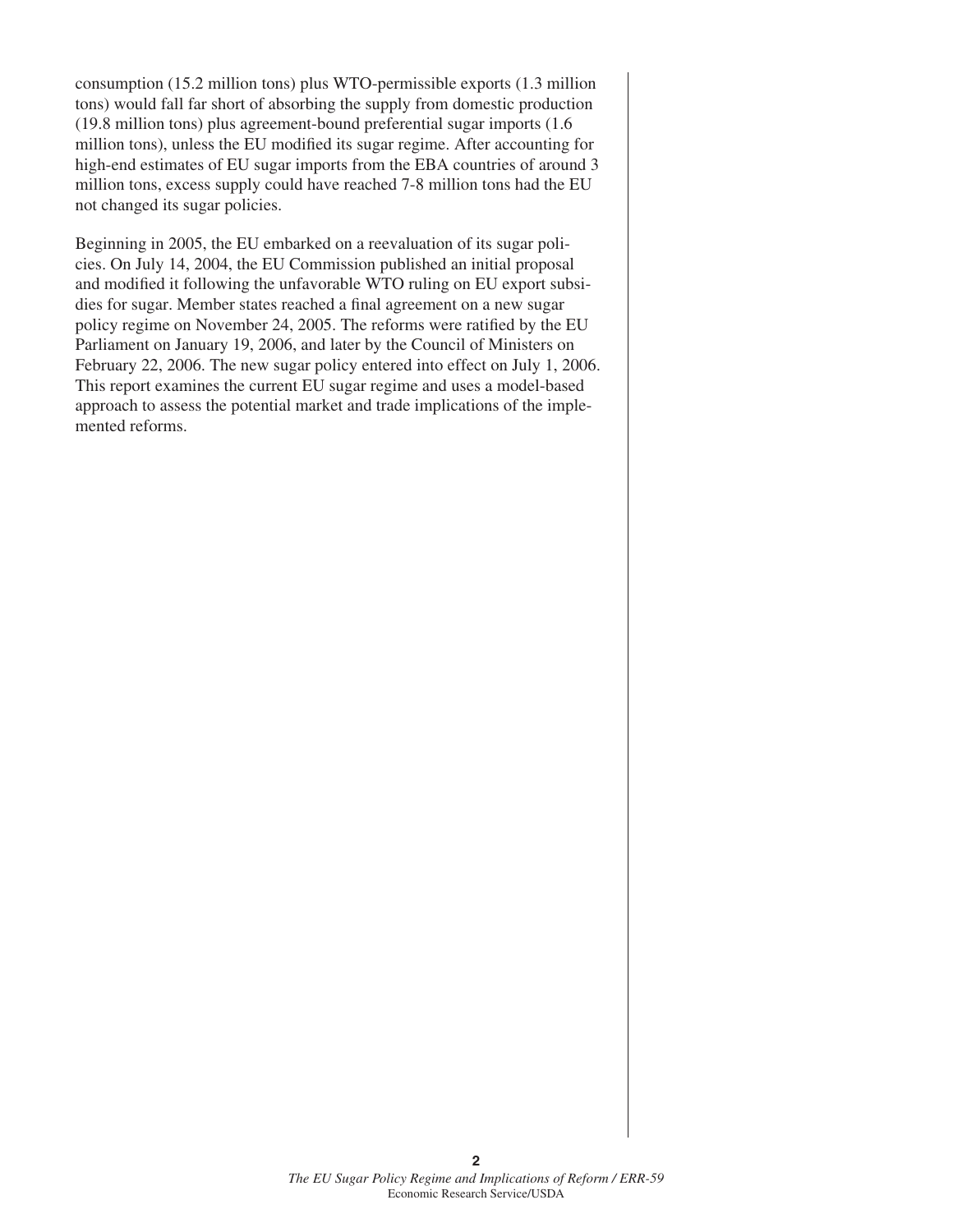## **Overview of the Common Market Organization for Sugar**

The main objective of the CMO for sugar is to ensure sugar production in all member states where sugar beet production is feasible, regardless of cost competitiveness. National production quotas given to sugar processors based on historical production levels serve to accomplish this goal. The EU also operates an intervention price—a price guaranteed to producers—as the basis for intervention purchases. Moreover, it shields sugar from competition via several mechanisms. First, the EU imposes restrictive quotas on imports of sugar substitutes, such as isoglucose; high import tariffs protect against foreign competition. Export subsidies help to dispose of excess sugar supply and maintain high domestic prices. Also, sugar-using industries receive subsidies to compensate for the high price of sugar.

The EU-25 harvested 2.3 million hectares of sugar beets in 2005, with an average yield of 61.6 tons per hectare (Bureau et al., 2007). Productivity of sugar beet production varies significantly across the EU (fig. 1). The number of sugar beet processing plants in the EU-15 shrank from 240 in 1990 to 135 in  $2002/03$  (table 1), while the number of sugarcane refineries fell to 6. With the EU's 2004 enlargement, about 100 sugar processing plants from the 10 acceding countries were added to the EU sugar sector. But by 2005, the total number of plants declined to 184, and sugar production totaled about 21 million tons. The EU-25's first and second largest sugar producers, Germany and France, account for about half of the EU-25's production, followed by Poland, Italy, and the UK.

#### *Production Quotas*

For 2005, the total quota amount for sugar production in the EU-25 is 17.4 million tons. The sugar quota allocated may be transferred between processors within member states but not between member states.

#### Figure 1





**3** *The EU Sugar Policy Regime and Implications of Reform / ERR-59*  Economic Research Service/USDA

Source: USDA, ERS using data from Frandsen et al. (2003).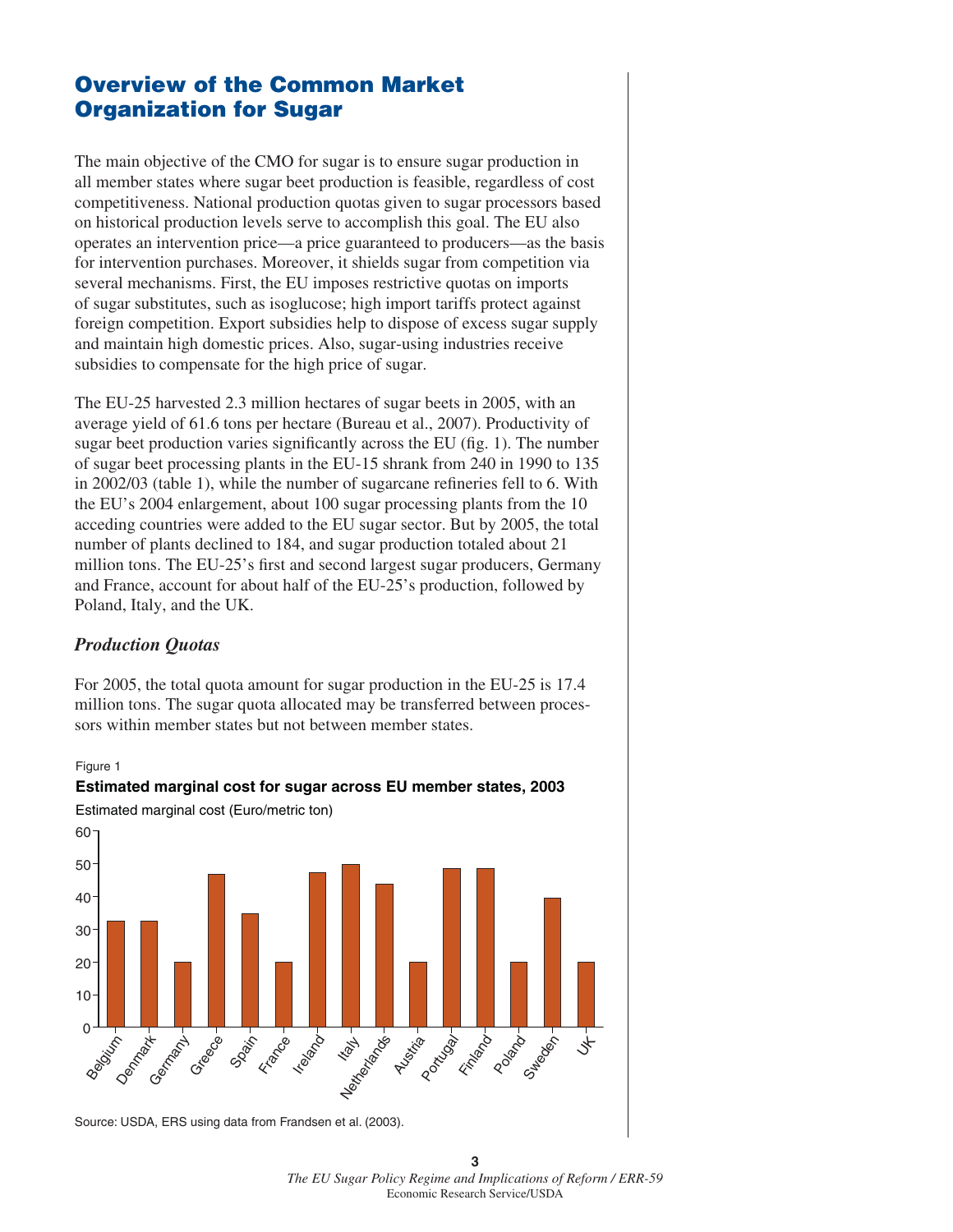#### Table 1 **EU sugar industry, 2002-03**

|                       |                |           | White sugar | Sugar beet   | Production  |          |                |         |
|-----------------------|----------------|-----------|-------------|--------------|-------------|----------|----------------|---------|
| Country               | Factories      | Companies | vield       | yield (t/ha) | + carryover | A sugar  | <b>B</b> sugar | C sugar |
|                       |                | Number-   |             | Tons/ha —    |             |          | 1,000 tons -   |         |
|                       |                |           |             |              |             |          |                |         |
| Austria               | 3              | 1         | 10.3        | 68.4         | 454.0       | 314.0    | 73.0           | 67.0    |
| Belgium               | 8              | 6         | 10.4        | 66.0         | 888.0       | 675.0    | 145.0          | 68.0    |
| Denmark               | 3              | 1         | 9.3         | 57.1         | 501.0       | 325.0    | 96.0           | 80.0    |
| Finland               | $\overline{c}$ | 1         | 5.3         | 38.6         | 166.0       | 133.0    | 13.0           | 20.0    |
| France                | 34             | 17        | 11.6        | 77.5         | 4,105.0     | 2,789.0  | 752.0          | 564.0   |
| Germany               | 28             | 7         | 8.8         | 58.9         | 3,798.0     | 2,613.0  | 804.0          | 381.0   |
| Greece                | 5              |           | 7.2         | 73.1         | 370.0       | 289.0    | 29.0           | 52.0    |
| Ireland               | $\overline{c}$ |           | 6.3         | 52.3         | 223.0       | 181.0    | 18.0           | 24.0    |
| Italy                 | 20             | 9         | 5.7         | 51.8         | 1,563.0     | 1.311.0  | 162.0          | 90.0    |
| The Netherlands       | 5              | 2         | 9.6         | 60.0         | 953.0       | 684.0    | 180.0          | 89.0    |
| Portugal              | 4              | 4         | 9.0         | 62.5         | 56.0        | 56.0     | 0.0            | 0.0     |
| Spain                 | 13             | 3         | 10.4        | 76.8         | 1,086.0     | 957.0    | 40.0           | 90.0    |
| Sweden                | $\overline{c}$ | 1         | 8.0         | 48.5         | 427.0       | 335.0    | 33.0           | 59.0    |
| United Kingdom        | 6              | 2         | 9.7         | 64.7         | 1,260.0     | 1,035.0  | 104.0          | 121.0   |
| EU-15 countries       | 135            | 56        | 8.7         | 61.8         | 15,850.0    | 11,697.0 | 2,449.0        | 1,705.0 |
| <b>Czech Republic</b> | 12             | 8         | 6.7         | 44.0         | 474.9       | 441.2    | 13.7           | 20.0    |
| Hungary               | 6              | 5         | 5.4         | 40.0         | 401.7       | 400.5    | 1.2            | 0.0     |
| Lithuania             | 4              | 2         | 4.9         | 35.0         | 112.0       | 103.0    | 0.0            | 9.0     |
| Latvia                | $\overline{c}$ | 2         | 4.9         | 34.0         | 66.5        | 66.4     | 0.1            | 0.0     |
| Poland                | 54             | 57        | 6.6         | 40.0         | 1,772.5     | 1,580.0  | 91.9           | 100.6   |
| Slovakia              | 5              | 4         | 5.0         | 32.0         | 207.5       | 189.8    | 17.7           | 0.0     |
| Slovenia              |                | 1         | 5.3         | 45.0         | 53.0        | 48.2     | 4.8            | 0.0     |
| EU-25 total           | 219            | 135       | 8.3         | 58.2         | 18,938.1    | 14,526.1 | 2,578.4        | 1,834.6 |

Source: USDA, ERS using data from EU Commission and from Comité Européen des Fabricants de Sucre (CEFS).

While the quota allocation can be revised yearly, in practice it is changed only in the case of the closure or merger of sugar beet processors. Cane refineries procure raw sugar through imports from third countries or overseas territories of the member states. Production quotas have changed little over the years, even though production began to exceed consumption in the EU around 1977. Production quotas were cut for the first time in 2000, and this cut was 3.3 percent.

A distinctive feature of the CMO for sugar, compared with CAP regulations for other agricultural products, is that the policy instruments target the sugar beet processors and sugarcane refineries, not the sugar beet growers. Processors procure sugar beets from growers on the basis of intratrade agreements defined by the CMO for sugar. These contractual agreements define standard sugar and beet qualities and set purchase terms for beets and rules for quota transfers between enterprises. Based on the quota allocated to sugar beet processors, the processors, in turn, assign "beet delivery rights" to individual growers as specified in the intratrade agreements.

Quotas comprise two quota types: "A-quota" (82 percent of total quota allocations), and supplemental "B-quota" (18 percent) to cover year-to-year production variability due to weather or unexpectedly low yields. Like the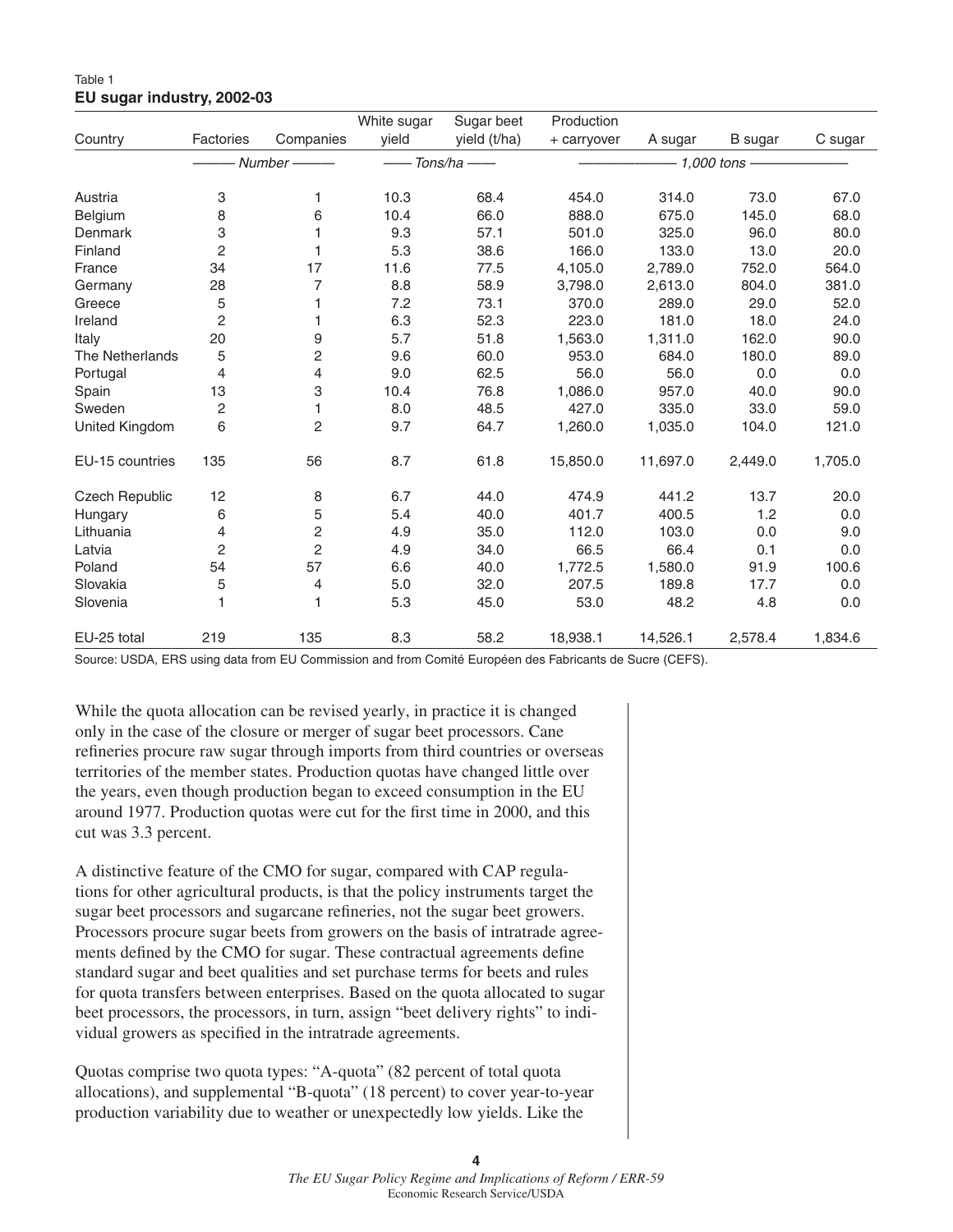U.S. sugar program, the CMO for sugar is designed to be self-financed (i.e, it falls outside the EU budget), so a levy is imposed on sugar quota production. A-sugar is charged 2 percent of the intervention price (12.60 euros per ton of sugar); B-sugar is charged a variable levy determined by the total cost of export refunds but has a maximum level set at 37.5 percent (237 euros per ton) of the intervention price. Sugar beet processors pay the levies, though they, in turn, pass on a portion of the cost to growers (Commission of the European Communities, 2005). If these levies prove insufficient to cover the costs of the export subsidy, an additional levy is imposed as a percentage of the amount owed by each processor under the previous two levies, with no maximum set to achieve the sum required.

Sugar produced outside the quota is called C-sugar (nonquota sugar). The price guarantee applies only to quota sugar (A and B). Hence, nonquota sugar is ineligible for any price support, nor can it be sold on the domestic market. C-sugar may be exported, but it cannot receive export subsidies. A carryover mechanism is available for C-sugar, which involves storing the sugar for a minimum period of 12 months (i.e., "carried over" to the next marketing year). Carried-over C-sugar is treated as A-sugar in the following marketing year, but the carryover amount of C-sugar cannot exceed 20 percent of the A-sugar quota (see table 1).

Sugar beet processors in member states that produce C-sugar average around 3 million tons of C-sugar per year, most of which is exported. Even though C-sugar receives no direct export subsidies, it is sold profitably at world market prices because the prices obtained for sales of A- and B-sugar (export subsidy inclusive) are high enough to cover all the fixed costs of the processing companies. This cross-subsidization (where C-sugar holders benefit indirectly because of the subsidies they receive on A- and B-sugar) was a key issue raised against the EU in the 2005 WTO ruling on export subsidies. According to the WTO Appellate Body, total subsidized sugar exports by the EU, including C-sugar, amount to almost 4 million tons per year, which far exceed the EU's WTO commitment limit of 1.273 million tons per year. With ACP sugar re-exports added to its total, the EU spends nearly 1.3 billion euros per year on export subsidies, more than twice the official ceiling (and WTO notified amount) of 499 million euros from 2000 to 2001 and later (Agra Europe, 2004).

The CMO does not cover sugar produced for certain industrial uses, and non-CMO sugar does not qualify for any CMO support. Consequently, there is no limit on non-CMO sugar production. This provision applies to sugar processed into alcohol, including fuel ethanol, rum, and spreadable syrups, and sugar used to produce yeasts. Currently, France is the EU's leading producer of sugar for nonfood purposes. In 2004, France reported harvesting about 40,000 hectares of sugar beets annually for nonfood purposes, of which about 10,000 hectares were used for ethanol extraction (Bruhns et al., 2004).

#### *Sugar Substitutes*

In 1977, the CMO for sugar was extended to production of isoglucose syrup to limit the product's competitive effect on the protected sugar industry. Isoglucose, also referred to as high-fructose syrup (HFS), is extracted from maize, wheat, and starch potato and is subject to an annual production quota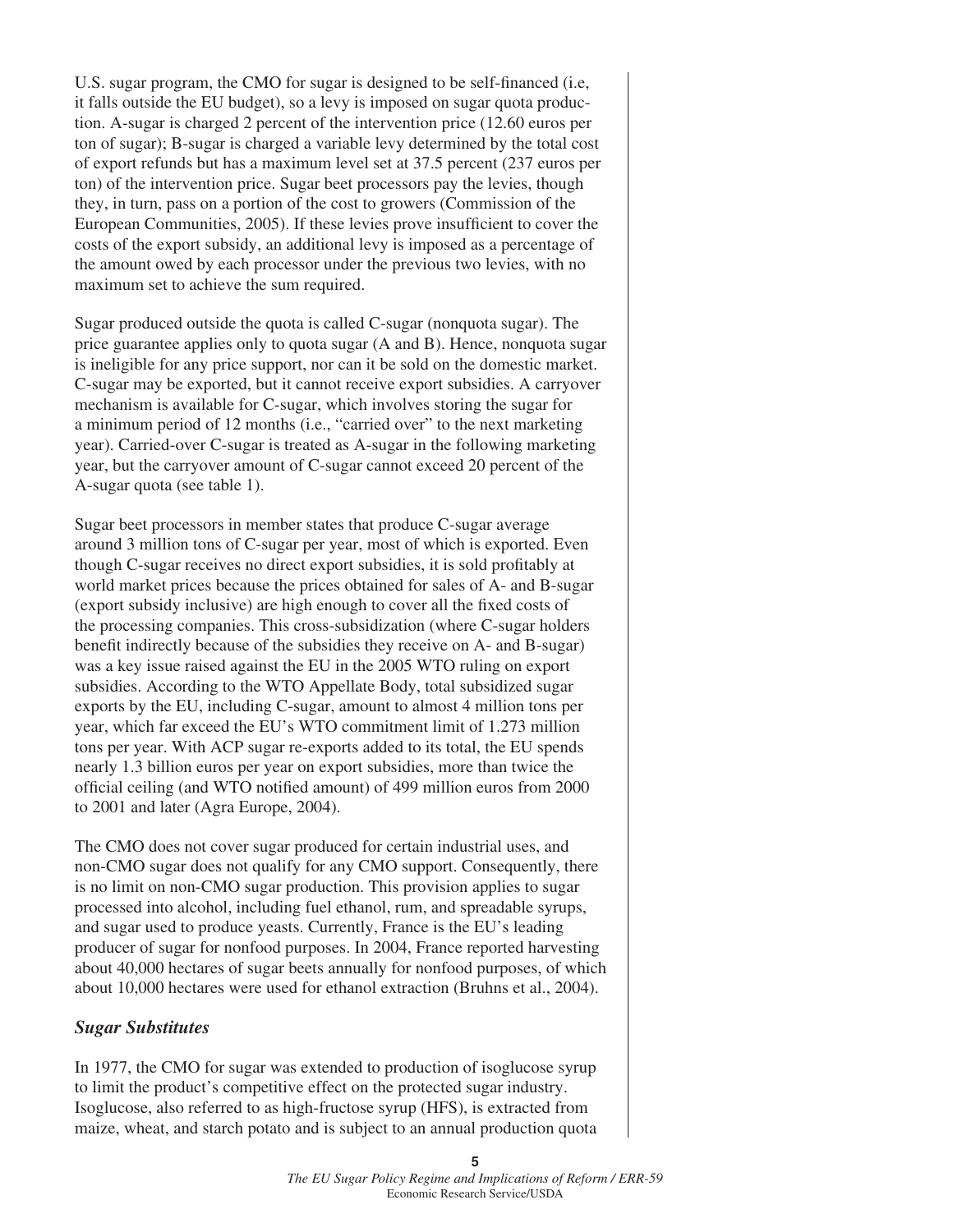of 500,000 tons for the EU-25. Unlike quotas for sugar, quotas for isoglucose are not eligible for purchase among member states; hence, they have no intervention prices. Since 1994, inulin syrup, another sweetener covered by the CMO for sugar, has been subject to a 300,000-ton per year quota (for the EU-15). Inulin syrup is treated the same as isoglucose in terms of quota restrictions but is more expensive to produce.

The cost of producing isoglucose in the EU has always been lower than the cost of producing sugar. A recent UK study shows that the production cost of isoglucose varies from 350 to 380 euros per ton, depending on the type. This cost range compares favorably with the breakeven price for sugar (below which it is no longer profitable to produce), which ranges from 300 to 350 euros per ton in some "low-cost" regions of France to 500 to 550 euros per ton in Italy (Commission of the European Communities, 2005). As early as 1995, the price of isoglucose was about 13-percent lower than the price of sugar in the EU, and the price is consistently below the intervention price of 631.90 euros per ton for white sugar. Given this price advantage, the principal factor that prevents a major substitution of isoglucose for sugar is the tight production quota on isoglucose. Nevertheless, in the EU, isoglucose prices follow sugar prices very closely and, therefore, would be affected by any reform to sugar prices or quotas. By contrast, inulin is a poor substitute for sugar, because inulin syrup is more expensive to produce (Netherlands Economic Institute, 2000).

#### *Intervention Prices and Purchases*

The EU maintains a minimum price for sugar via a two-tier strategy featuring a minimum price for sugar beets and an intervention price for white refined sugar. Intratrade agreements between sugar processors and beet growers regulate the relationship between the minimum sugar beet price (paid to growers) and processed sugar prices. Under the CMO for sugar, the basic beet price is the key support price. In 2005, the basic beet price was 4.767 euros per 100 kilograms. The basic beet price is a function of the intervention price for sugar, and its derivation takes into account the processing margin, the yield of sugar from beets, the revenue from molasses sales, and the cost of beet delivery to processors (table 2). Sugar processing returns (if sugar is sold into intervention) are split approximately 58 percent to sugar beet growers (i.e., 36.6 euros per 100 kilograms at the present intervention price) and 42 percent to processors (26.5 euros per 100 kilograms). The growers' share of 36.6 euros per 100 kilograms of sugar corresponds to the basic beet price of 4.767 euros per 100 kilograms on the basis of 7.7 tons of standard quality sugar beets (16 percent sugar content) being needed to produce 1 ton of sugar.

From the "basic price" of sugar beets is derived the minimum price *actually* paid to beet producers. Sugar processors are required to pay the minimum price, which is the basic beet price minus 58 percent of the production levies. The 2-percent levy set for A-type sugar beets raises the unit price of sugar to 46.72 euros per 100 kilograms, and the higher levy on B-type sugar beets raises its price to 32.42 euros per 100 kilograms (table 2).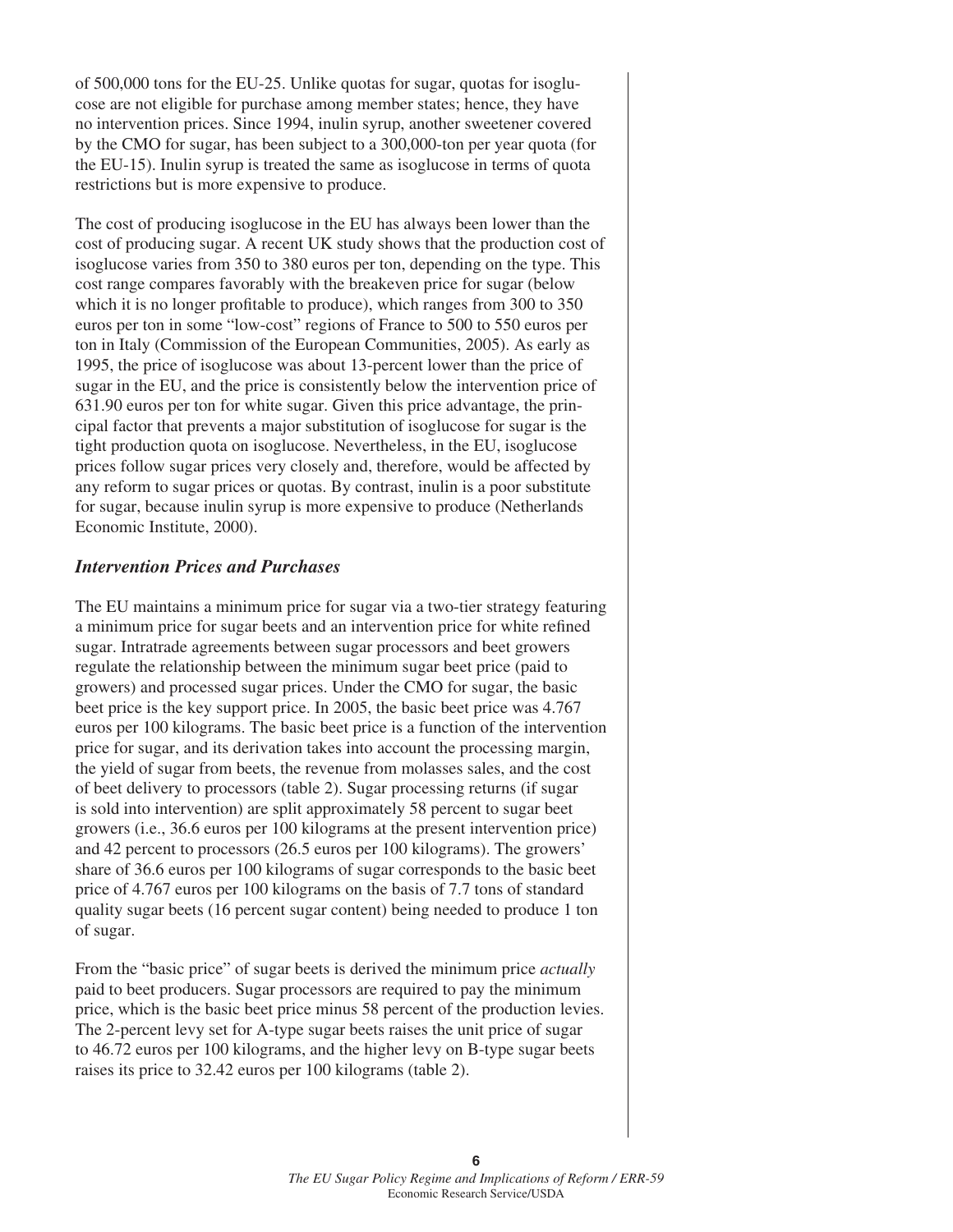#### Table 2 **Components of the intervention price**

|                                                                      | Euros per 100 kilograms of: |             |  |
|----------------------------------------------------------------------|-----------------------------|-------------|--|
| Item                                                                 | White sugar                 | Sugar beets |  |
| Intervention price, white sugar                                      | 63.19                       |             |  |
| Transport cost of sugar beets                                        | $-4.41$                     |             |  |
| Processing cost                                                      | $-24.36$                    |             |  |
| Value of molasses for beet growers                                   | 2.25                        |             |  |
| White sugar price in beets<br>(Price paid to beet growers)           | 36.67                       | 4.767       |  |
| Minimum beet price for A-sugar<br>(98 percent of basic price)        |                             | 4.662       |  |
| Minimum beet price for B-sugar<br>(60.5 percent of basic beet price) |                             | 2.884       |  |

Souce: USDA, ERS using data from Swedish Competition Authority (2002).

#### *Components of the Intervention Price*

The intervention price for white refined sugar is the price that the government agrees to pay to refineries on the basis that sugar beet processors will pay the growers the minimum beet price. In 2005, the intervention price was set at 63.19 euros per 100 kilograms. An equivalent intervention price is derived for raw sugar of a standard quality at 52.37 euros per 100 kilograms (83 percent of the white sugar intervention price) and is the price paid for raw cane sugar imported from the ACP countries. The sugar intervention price is increased for deficit regions (where consumption exceeds production); the premium equals the transport cost from the nearest surplus region. The sugar beet price is increased in a similar manner for deficit regions. The CMO for sugar also provides additional assistance to the sugar industry, namely "refining aid," which is granted to the sugarcane refining industry and covers certain costs of refining raw cane sugar.

For out-of-quota sugar (C-sugar), the price paid is determined by the returns to beet processors from sales of C-sugar on the world market. Although the CMO for sugar does not stipulate how much growers should be paid for C-sugar beets, intertrade agreements show that beet growers generally receive about 58 percent of exporting sugar processors' receipts for C-sugar. Usually, beet growers are paid for the C-sugar beets at the end of the marketing season, when all C-sugar has been exported.

Intervention purchases are the enabling mechanism backing intervention prices. However, intervention purchases are rare, as processors are able to export sugar with subsidies at prices typically above intervention prices. Only once in the last 25 years has sugar been offered to the intervention agencies: in marketing year 1986/87, the German Intervention Agency bought 15,703 tons of white sugar (Netherlands Economic Institute, 2000). In 2005, a substantial intervention store amounting to 850,000 tons resulted from countries overproducing in anticipation of the reforms. Moreover, the EU was forced to declassify to C-sugar nearly 1.9 million tons of quota sugar, which would have had to be exported with subsidies, thus exceeding the WTO limit.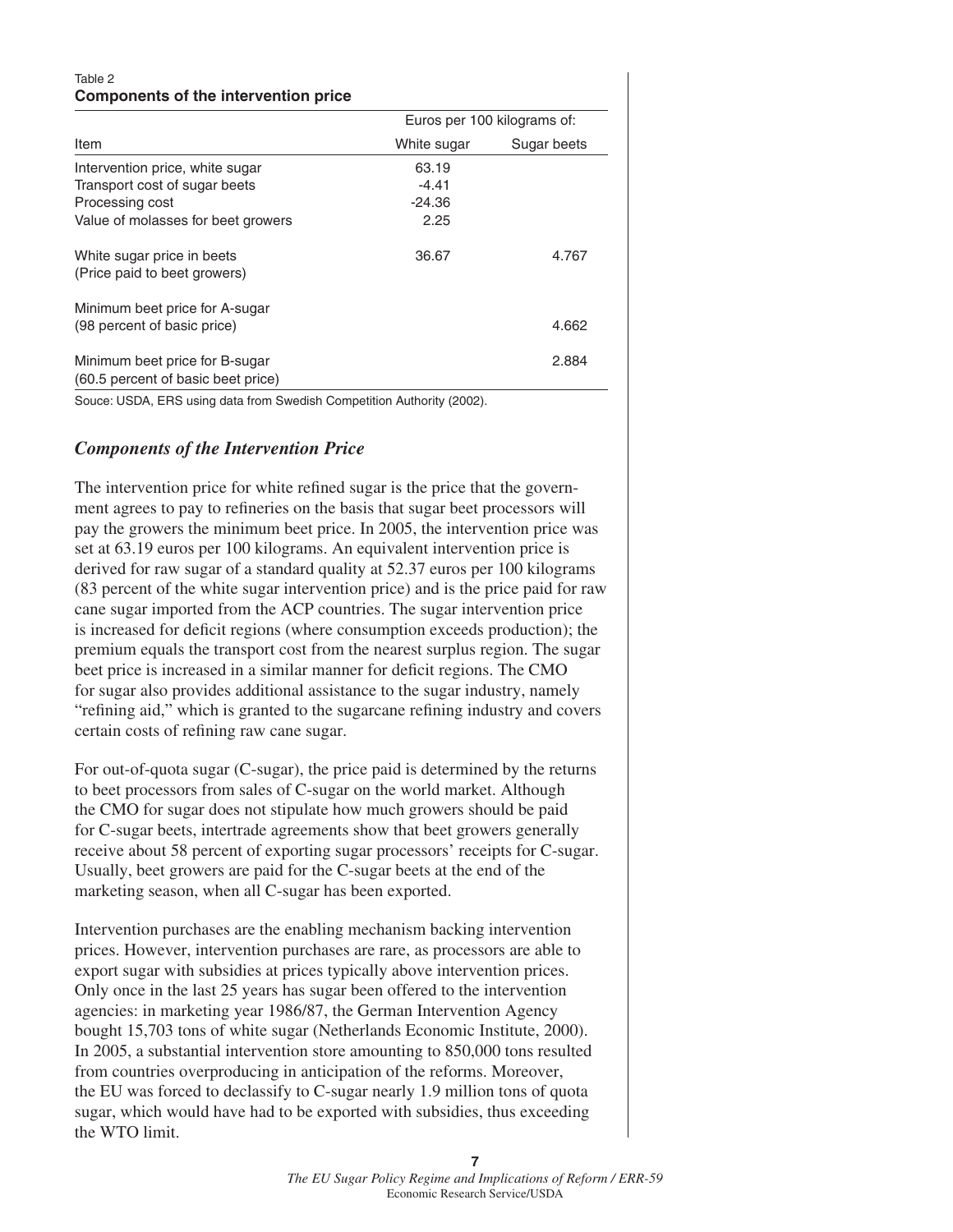#### *Subsidies to Sugar-Using Industries*

About 70 percent of total human sugar consumption in the EU comes from food and drinks, while the remainder is directly consumed. Sugar-using industries that benefit from production refunds under the CMO include the chemical and pharmaceutical industries, which receive compensation that effectively equalizes the prices that they pay to producers outside the EU. With production refunds, these industries (which represent less than 2 percent of total sugar consumption) are able to buy sugar at the equivalent of world market prices plus shipping costs. The production refund is fixed quarterly at a level equal to the average of the export refunds for a defined reference period minus 6.45 euros per 100 kilograms of white sugar equivalent. This deduction has the effect of denying the chemical industry sugar at world prices and forces the industry to use molasses or starch as its principal raw material. Food processors that use sugar also benefit from export refunds. Export refunds are fixed monthly and apply to sugar exported in processed products. This refund is fixed as a unit rate multiplied by the sugar content of the products. The sugar export refunds for processed products containing sugar operate in export transactions similar to the way that the EU's ingredient-based tariffs on processed foods and beverages containing sugar operate in import transactions.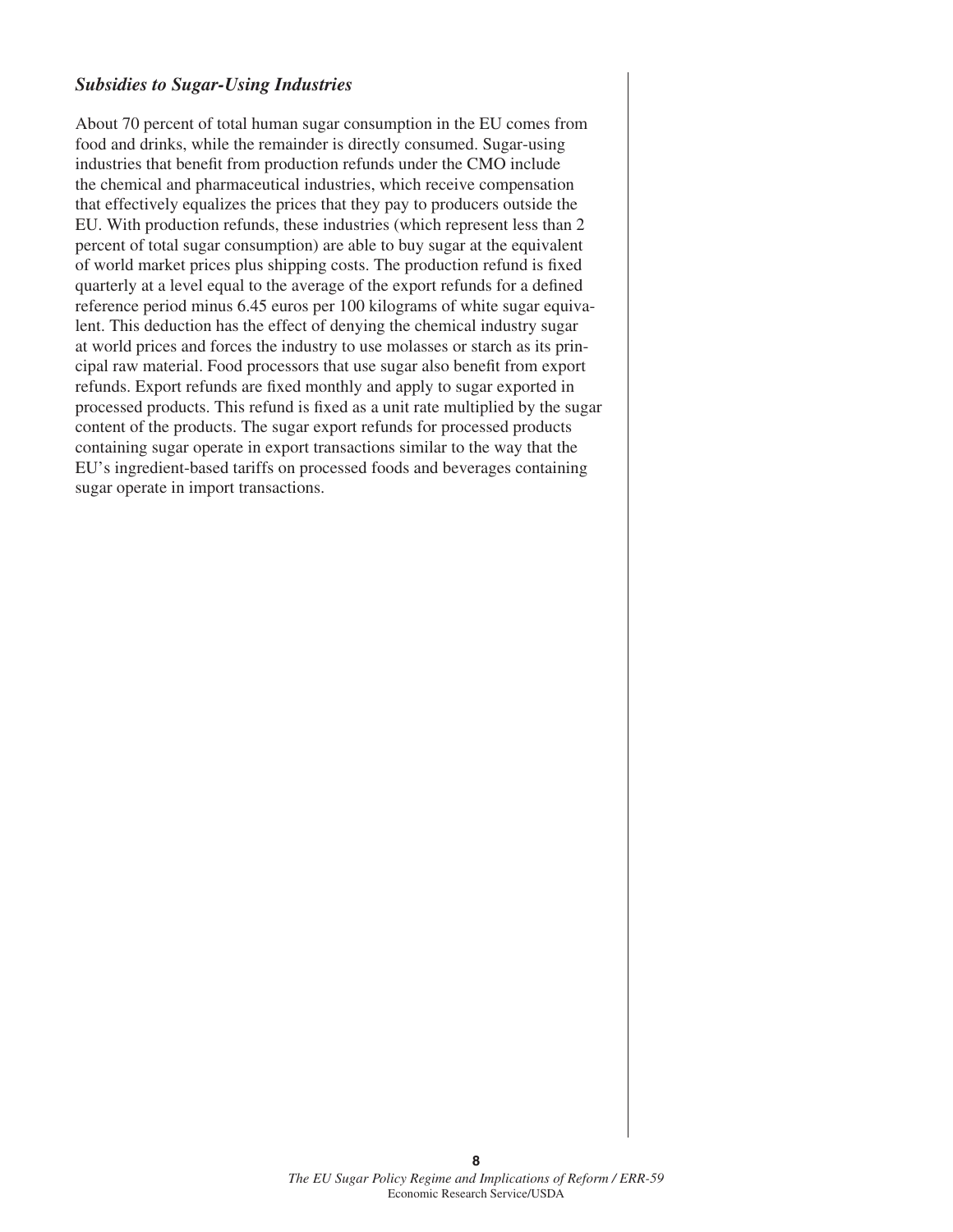## **EU Sugar and Trade Policies**

The EU's external sugar trade is highly managed within the current CMO, principally through three instruments: "export refunds," contractual preferential agreements with third countries, and high import duties for nonpreferential sugar, including special safeguards. These policies regulate the two-way flow of sugar and have placed the EU in the unusual position of being both a significant importer and an exporter of sugar (fig. 2).

#### *Export Subsidies*

Export subsidies form the key mechanism to dispose of surplus production and maintain high internal prices. Refunds are paid from the collected levies for all exported (A+B) sugar obtained from sugar beets or cane harvested in the EU and from sugar imported under the Protocol Agreement with India and the ACP countries. Export subsidies enable sugar producers/exporters to receive a guaranteed price for exported sugar, equivalent to the price they would receive in domestic markets. Export subsidies are intended to cover the difference between the EU price and the world price for sugar, allowing the sugar to be sold on the world market. Maximum export refunds are equal to the white sugar intervention price plus the shipping cost to the port (5 euros), minus the world price. The sum of export refunds plus the world market price gives producers nearly 670 euros per ton of sugar, inclusive of transport costs. Compared with the minimum price received in the EU internal market of 670 euros per ton (intervention plus transport costs), export refunds averaged 443 euros per ton for 2001/02, 485 euros per ton for 2002/03, and 480 euros per ton for 2003/04. Export subsidies can account for up to 75 percent of the EU intervention price. As shown in table 3, export refunds for EU sugar have remained fairly steady over the past decade.

Export subsidies are particularly critical to the large EU-based confectioners competing in world markets when one of the principal components of their



Source: USDA, ERS using data from AGRA Europe, EU Commission.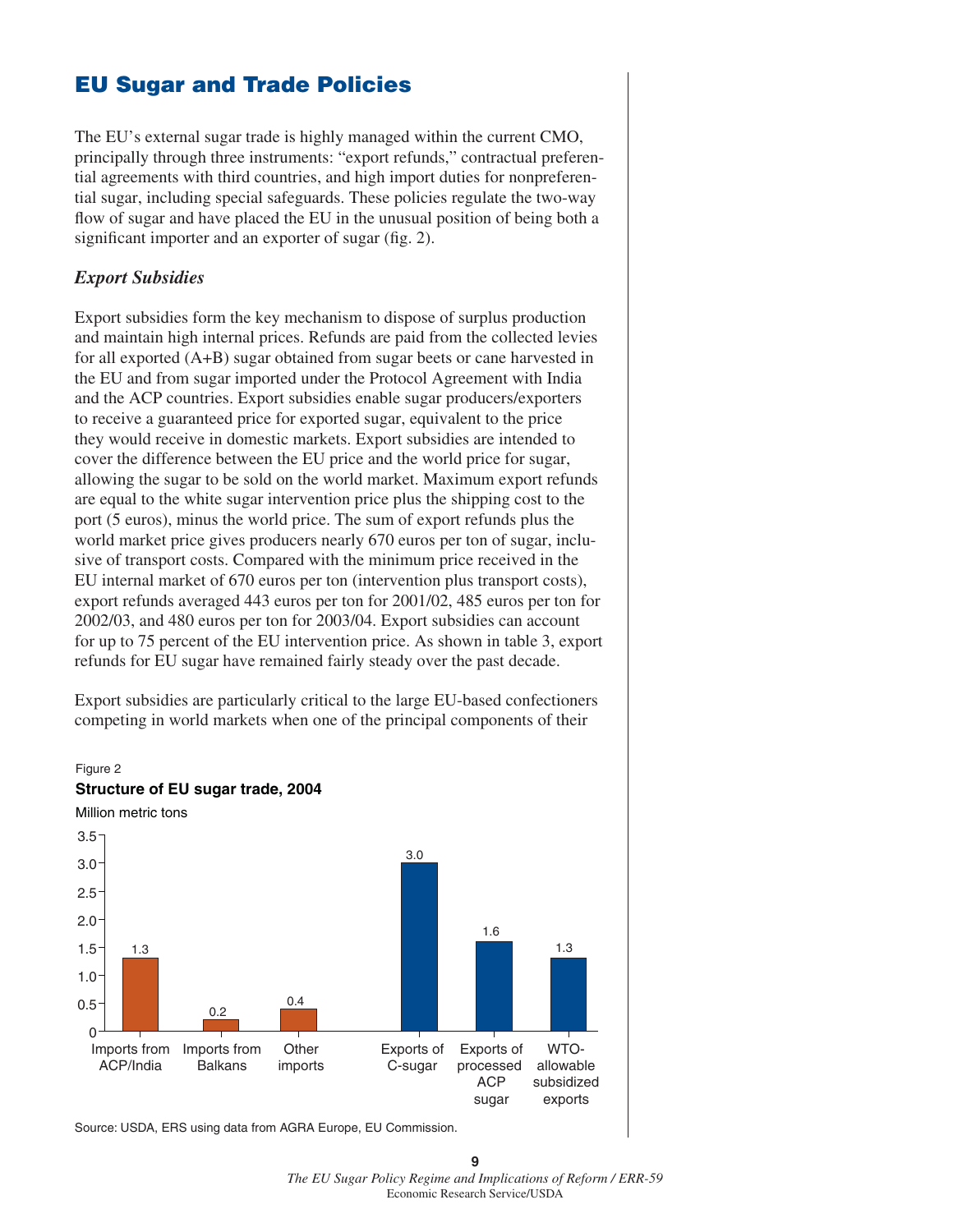#### Table 3 **EU export refunds, 1996-2006**

| Item                                                                      | 1996 | 1997 |  |  |  |  |  | 1998 1999 2000 2001 2002 2003 2004 2005 2006 |  |  |
|---------------------------------------------------------------------------|------|------|--|--|--|--|--|----------------------------------------------|--|--|
| Million euros                                                             |      |      |  |  |  |  |  |                                              |  |  |
| Refunds 1,230 1,360 1,370 1,593 1,497 1,008 1,168 1,021 1,285 1,081 1,117 |      |      |  |  |  |  |  |                                              |  |  |
| Source: USDA, ERS.                                                        |      |      |  |  |  |  |  |                                              |  |  |

exported product is sugar priced at roughly three times the world price. The EU has also used export subsidies to re-export 1 to 2 million tons of imported sugar under the Sugar Protocol with the ACP countries.

Export subsidies are disbursed in two ways: weekly export tenders and standing export refunds. Export tenders are awarded each season. As part of the process, traders (and some processors) bid for the minimum level of refunds they can accept for exporting sugar, based on what they would receive for domestic sales. These tenders apply to most EU sugar exports. The standing export refund for sugar is meant to apply to the export of small quantities. Set every 2 weeks, the refund equals the lowest tender minus 3 euros per ton of sugar. Sugar-containing foods, drinks, and other products also qualify for export subsidies. These refunds are fixed monthly and are based on export refunds for white sugar minus 3 euros per 100 kilograms and the sugar content of the product.

EU-25 sugar exports, whether subsidized directly or indirectly, averaged about 6 million tons a year in the late 1990s and early 2000s and accounted for about 30 percent of total world exports. An EU average of 3.5 million tons of sugar (including sugar in processed products) is exported with a direct subsidy. This amount far exceeds the 1.273 million tons allowable under WTO commitments. The EU does not report to the WTO the subsidies given to re-exported refined sugar from ACP raw sugar imports as part of the required notifications. However, the recent WTO panel ruling clearly identified both refined sugar exports from imported raw ACP sugar and C-sugar exports as benefiting from export subsidies, making the EU noncompliant with its WTO obligations concerning sugar (World Trade Organization, 2005).

Export subsidies are paid for partly from producer levies (charged on A- and B-quota sugar) and partly from the EU budget (for re-exports of white sugar from imported raw ACP sugar). Overall, sugar export subsidies accounted for 75 percent of the total CMO budget for sugar in 2004 (table 4). This includes 802 million euros for the equivalent of 1.6 million tons of re-exported ACP sugar. By comparison, sugar production refunds for the chemical industry are 194 million euros (11 percent), refining aid for cane sugar totals 41 million euros (2 percent), export refunds for value-added food products containing sugar total 183 million euros (11 percent), and aid for the disposal of raw sugar (overseas department sugar) totals 18 million euros (1 percent).

### *Preferential Imports*

Following the UK accession in 1973, the CMO for sugar incorporated some of the UK's earlier commitments to the ACP countries. This change led to the Sugar Protocol, which opened the EU market to a cane-sugar quota from 19 ACP countries. With the addition of a separate agreement that establishes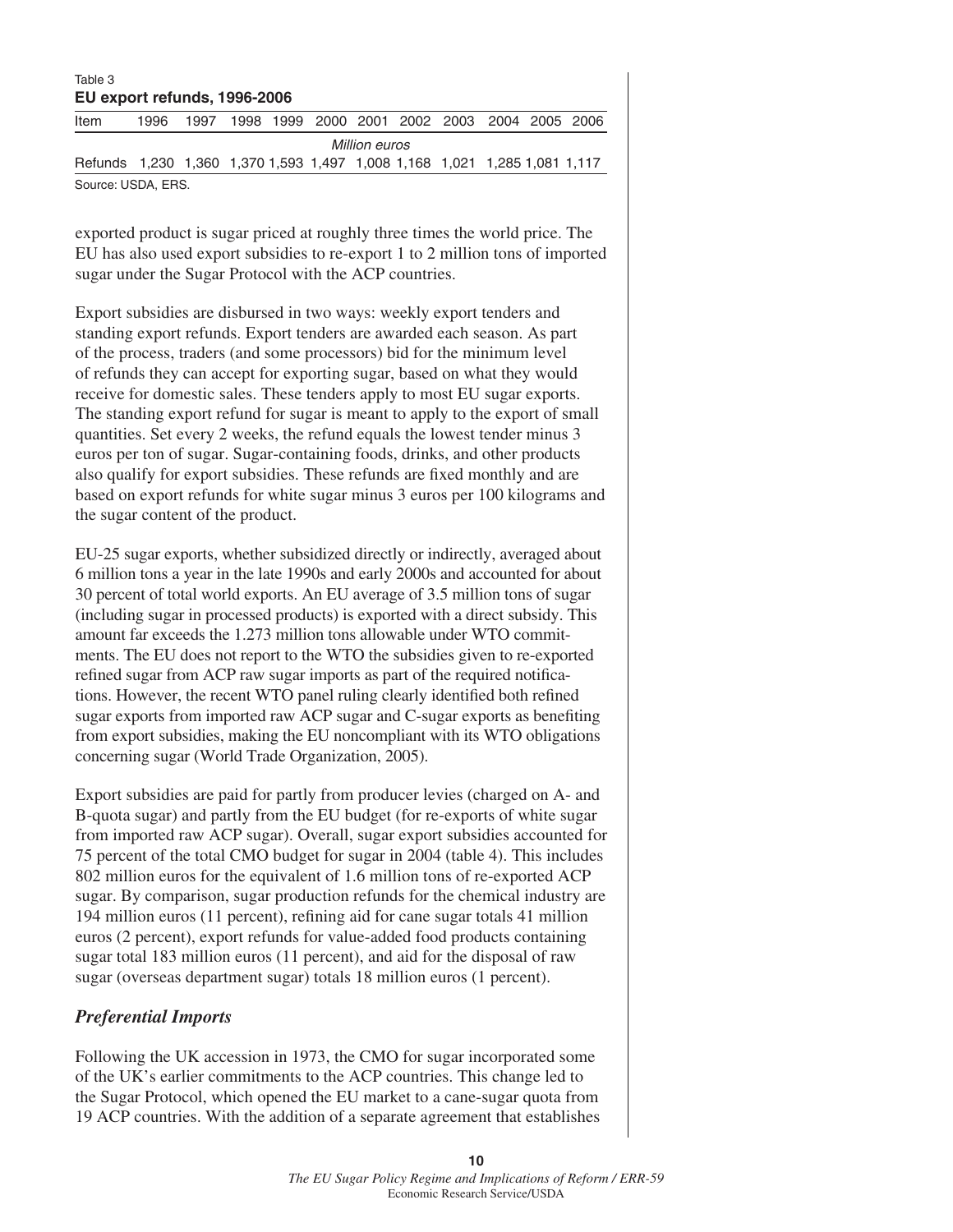| Table 4                                               |               |         |  |  |  |  |
|-------------------------------------------------------|---------------|---------|--|--|--|--|
| CMO budget for sugar and export subsidy outlays, 2004 |               |         |  |  |  |  |
|                                                       | Million euros | Percent |  |  |  |  |
| Total budget for CMO for sugar                        | 1.721         | 100     |  |  |  |  |
| Total export subsidies (ES):                          | 1,285         | 75      |  |  |  |  |
| ES for ACP sugar                                      | 802           | 47      |  |  |  |  |
| Refunds for chemical industry                         | 194           | 11      |  |  |  |  |
| Refining aid for cane sugar                           | 41            | 2       |  |  |  |  |
| ES for non-Annex I products                           | 183           | 11      |  |  |  |  |
| Aid for disposal for raw sugar                        | 18            |         |  |  |  |  |

Source: USDA, ERS using data from CAP Monitor (2004).

an import quota of 10,000 tons of raw sugar for India, total imports under the Sugar Protocol amount to just over 1.3 million tons. These imports are exempt from duties, and the price paid to exporters is equal to the derived intervention price for raw sugar in the EU.

In addition to imports under the Sugar Protocol, the EU imports sugar under preferential terms to meet its so-called Maximum Supply Needs (MSNs), based on the capacity needs of five member states for refining raw cane sugar.<sup>5</sup> Since 1995, MSNs were established for all member states, and extra sugar needs not met by production and imports under the Sugar Protocol are met by additional preferential sugar imports from India, the ACP countries, and regions within the French Overseas Department (DOM). This additional preferential sugar, totaling approximately 200,000 tons, can be imported duty free under bilateral agreements known as Special Preferential Sugar (SPS). Under the SPS agreements, exporters also receive the EU domestic price for raw cane sugar.

Since February 2001, the EU has agreed to offer progressive duty- and quota-free access to exports from 48 LDCs as part of the EBA Initiative. Access began with 74,185 tons in 2001 and will increase 15 percent annually until 2009, when free access will be allowed. The EBA Initiative ensures an increase in the flow of preferential imports into the EU, especially from low-cost countries, such as Zimbabwe, Ethiopia, Sudan, and Mozambique, as well as the possibility of implementing "SWAP" practices, which enable participating LDCs to import sugar from third countries at world prices and then export locally produced sugar to the EU. However, some in the EU question whether the EBA countries have the capacity to export significant amounts of sugar. Under the EBA Initiative, imports from eligible countries also have been counted as part of the SPS quota. EBA-eligible countries from the ACP group may choose between the EBA and Sugar Protocol agreements. Under either regime, suppliers receive the EU domestic price for raw cane sugar, but EBA countries will face no quota restrictions or duties after 2009.

In October 2007, the EU agreed to terminate the ACP Sugar Protocol by October 2009 to comply with the WTO panel ruling regarding sugar export subsidies, which includes the subsidies that went to re-export sugar from the ACP countries. The sugar arrangements between the EU and the ACP countries will depend on economic partnership agreements (EPA) that are negotiated between the EU and individual ACP countries or groups of ACP

 5The 1.8 million tons are expressed as white sugar and are split among the UK (1.0 million tons), France (0.30 million tons), Portugal (0.30 million tons), Finland (0.060 million tons), and Slovenia (0.02 million tons).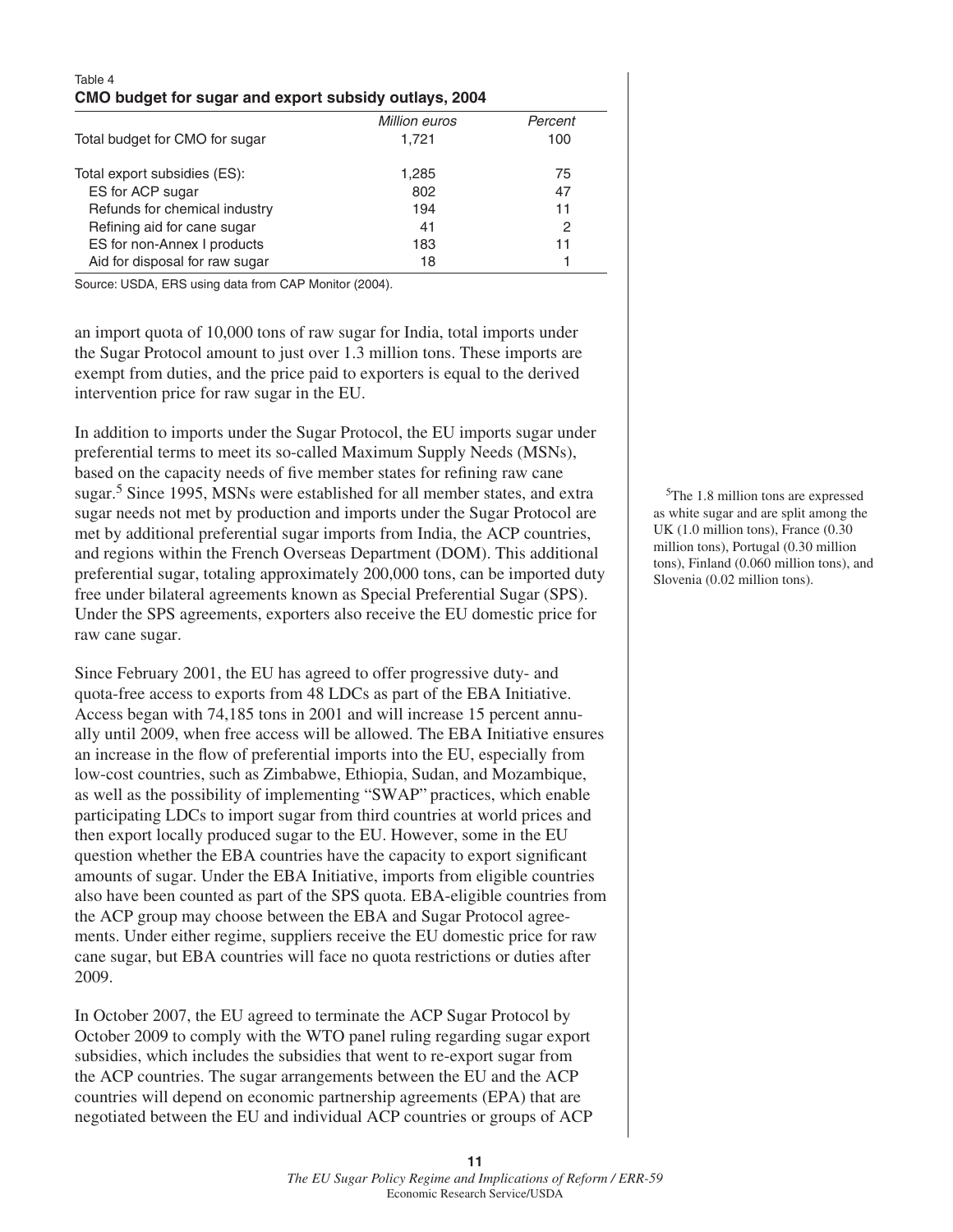countries. The ACP countries will be granted duty-free access on January 1, 2010, for raw sugar and sugar beets but on the same terms as non-ACP developing countries. This development means that the "SWAPS" feature of the EBA Initiative, which allows EBA countries to import sugar at world prices and then export locally produced sugar to the EU, will not be available to the ACP countries that are not party to the EBA Initiative.

The EU also has a preferential import agreement with the Balkan countries, which can export within a tariff-rate quota of 193,000 tons to the EU duty free. Also, under the Uruguay Round and as a result of the accession of Finland, Austria, and Sweden as member states, the EU agreed to a Most Favored Nation access quota covering 85,463 tons of raw cane sugar for refining, with reduced duties of 98 euros per ton for sugar from Cuba (58,969) tons) and Brazil (23,930 tons). This sugar does not qualify for a price guarantee. And, as mentioned earlier, the EU was obligated to allocate "current access" quotas of 490,000 tons to third countries to compensate for exports lost due to the accession of 10 Eastern European countries to the EU in 2004.

#### *Import Duties*

Import duties ensure that the price of imported sugar does not fall below the EU sugar price and that sugar imports from certain countries receive preferential status. It also provides for "special preferential" treatment of sugar imports from India and, starting in 2009, from the 48 LDCs as part of the EBA Initiative. Outside the preferential duties, border protection is very high and consists of two duties: one fixed and one variable resulting from the application of the special safeguard clause. The fixed duty is set at 419 euros per ton for white sugar and 339 euros per ton for raw sugar. The variable duty under the special safeguard clause is linked to the trigger price set at 531 euros per ton for white sugar and 418 euros per ton for raw sugar in the WTO Agreement on Agriculture. The EU can invoke the special safeguard clause whenever the world market price falls below the trigger price. Because the EU negotiated a high trigger price for sugar in the Uruguay Round, the safeguard clause and, hence, the additional duty have been applied consistently since 1995.

With the fixed duty and the special safeguard, the overall import tariffs on average amount to three times the world price. For example, if the world price is 250 euros per ton, the special safeguard will be 82.1 euros in addition to the fixed tariff of 419 euros, which results in a duty-inclusive import price of 751.1 euros per ton.<sup>6</sup> The high degree of protection from the combined fi xed tariff plus special safeguard has kept nonpreferential imports at the minimum level. This effect can be illustrated through two measures. First, the EU's average overall duty was only 115 euros per ton in 2003 (87 euros per ton in 2002). Second, average annual imports of pure sugar at full import duty (nonpreferential) have been only 28,000 tons, compared with total imports of 1.5 million tons and the EU's annual consumption of 12.7 million tons. Thus, nonpreferential imports equal a mere 0.22 percent of consumption and 0.19 percent of the maximum EU sugar production quota.

 6According to Article 5.5 of the WTO Agreement on Agriculture, given the trigger price P, if the import price in CIF terms is X and  $0.9P > X > 0.60P$ , then the additional safeguard duty is  $(0.9P - X) * 0.3$ . Other formulas apply to other price ranges.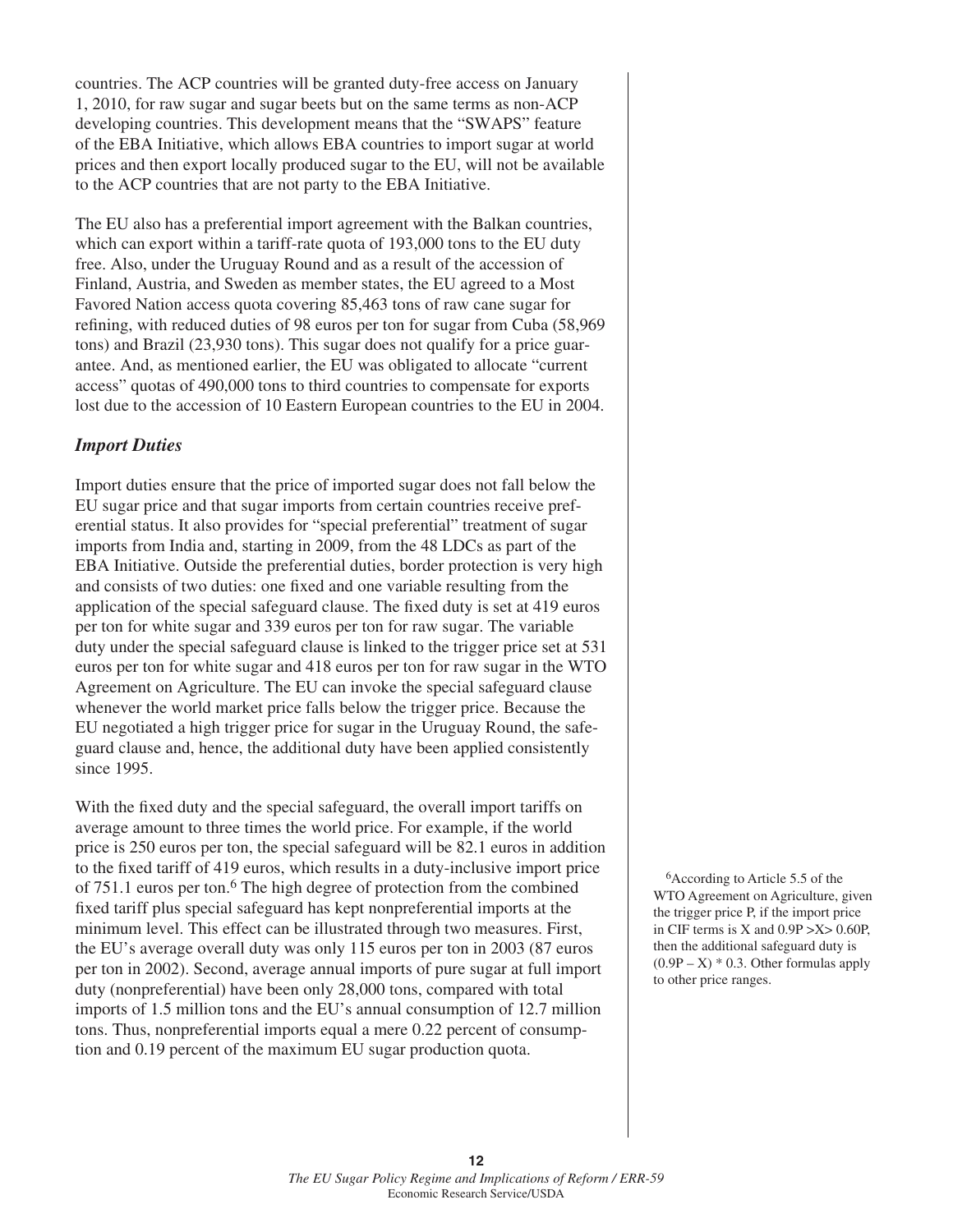## **Market Implications**

Sugar beet production is regulated by national quotas and a high support system, making sugar beets one of the most remunerative crops in the EU. At 4.767 euros per 100 kilograms, the basic price for sugar beets is higher than the estimated breakeven price, at which point it becomes profitable to switch to alternative crops. Breakeven prices in the EU are estimated to range from 2.5 euros per 100 kilograms (Denmark) to 4.4 euros per 100 kilograms (Finland) (Commission of the European Communities, 2005). The distribution of production via national quotas favors the partitioning of national markets and ensures that sugar beets are grown across a wide range of conditions in terms of cost efficiency, from less efficient producers, such as Finland, Italy, Spain, and Greece, to more efficient producers, such as France (with high beet yields), Belgium, Denmark, and the Netherlands (with efficient use of inputs) (see fig. 1). Even within a particular region, the production quotas limit the competitive ability of efficient producers and create barriers to their entry to the market because sugar beet producers are tied to long-term supply contracts with regional sugar processors who hold sugar quota rights.

Supply response varies with price changes and depends on marginal cost. High-cost producers, supplying only within the A-quota, will continue to produce as long as the quota rent (defined as the difference between the price received and the marginal cost of production) is positive. Producers in some regions can supply quota (A and B) and out-of quota (C) sugar to the world market at world prices. For those producers, reductions in the intervention price (and hence the producer price) will cut into the captured quota rents but will not affect production under the existing price support regime (Frandsen et al., 2003). However, this scenario may not generalize to the overall EU supply response, particularly for producers whose marginal cost is on average higher than the world sugar price, which implies that a reduction in the intervention price would affect the level of EU sugar production and not just quota rents (Gohin and Bureau, 2006).

#### *Domestic Market Price*

In the EU sugar regime, intervention purchases have been rare. The principal mechanisms to manage supply and demand are production quotas, import controls, and the disposal of excess supply through subsidized exports. The end result of this multilayered support mechanism has been to create a price band within which domestic market prices fluctuate (fig. 3). The availability of intervention buying at intervention prices forms the floor, while full dutypaid prices for nonpreferential third-country imports form the ceiling. Under the CMO for sugar, subsidized prices can move over an approximate range from 670 euros per ton (which represents the export price plus applicable transport costs) to 750 euros per ton (depending on the world market price). The domestic EU sugar price has typically been maintained at or around three times the prevailing world market price.

Under perfect internal competition and given excess supply, sugar prices would be driven down to or near the price-floor level (intervention price plus transportation costs). However, prices rarely deviate from the price ceiling and are consistently kept far above the intervention price. The Netherlands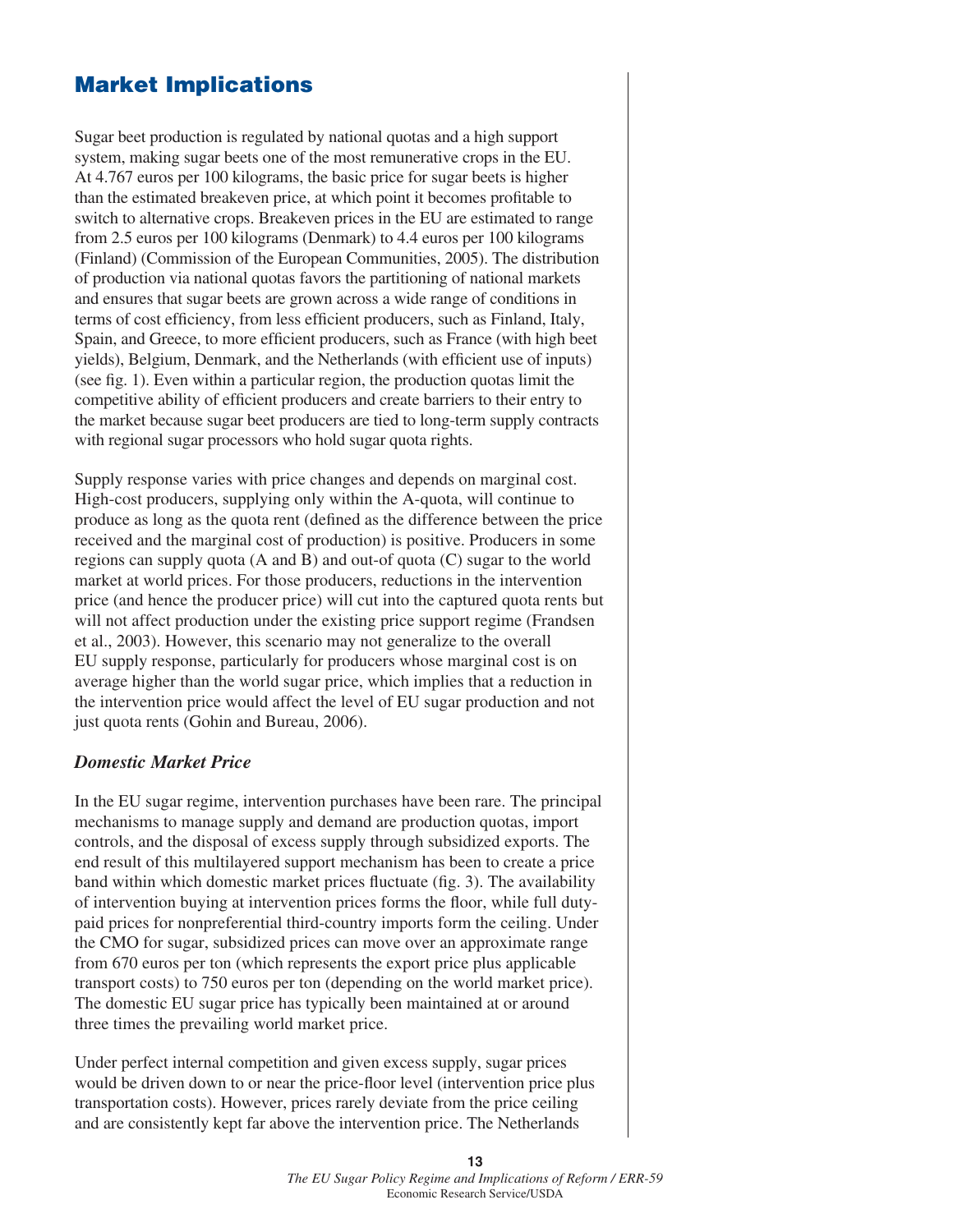Economic Institute (2000) examined price data on the sugar prices paid by industrial buyers in the EU and found that average prices in 1999 were 14 percent higher than the intervention price plus a storage levy (i.e., 743 euros per ton). Moreover, prices were high in both sugar-deficit and sugar-surplus regions, with no clear correlation between prices and supply balances. While investigating the merger between two sugar beet processors in 2001, the EU Commission found that the price level within the EU was 10- to 20-percent higher than the intervention price (i.e., ranging between 700 and 760 euros per ton). The market price for a large number of regions over several years was found to vary between 717 and 786 euros per ton, with the EU average at 746 euros per ton, according to the Swedish Competition Authority (2002) (fig. 4).



Source: USDA, ERS using data from Swinbank (2004).

#### Figure 4

#### **Market prices paid by sugar users by EU member states**

Market price at euro/100 kg



Source: USDA, ERS using data from AGRA Europe, EU Commission.

**<sup>14</sup>** *The EU Sugar Policy Regime and Implications of Reform / ERR-59* Economic Research Service/USDA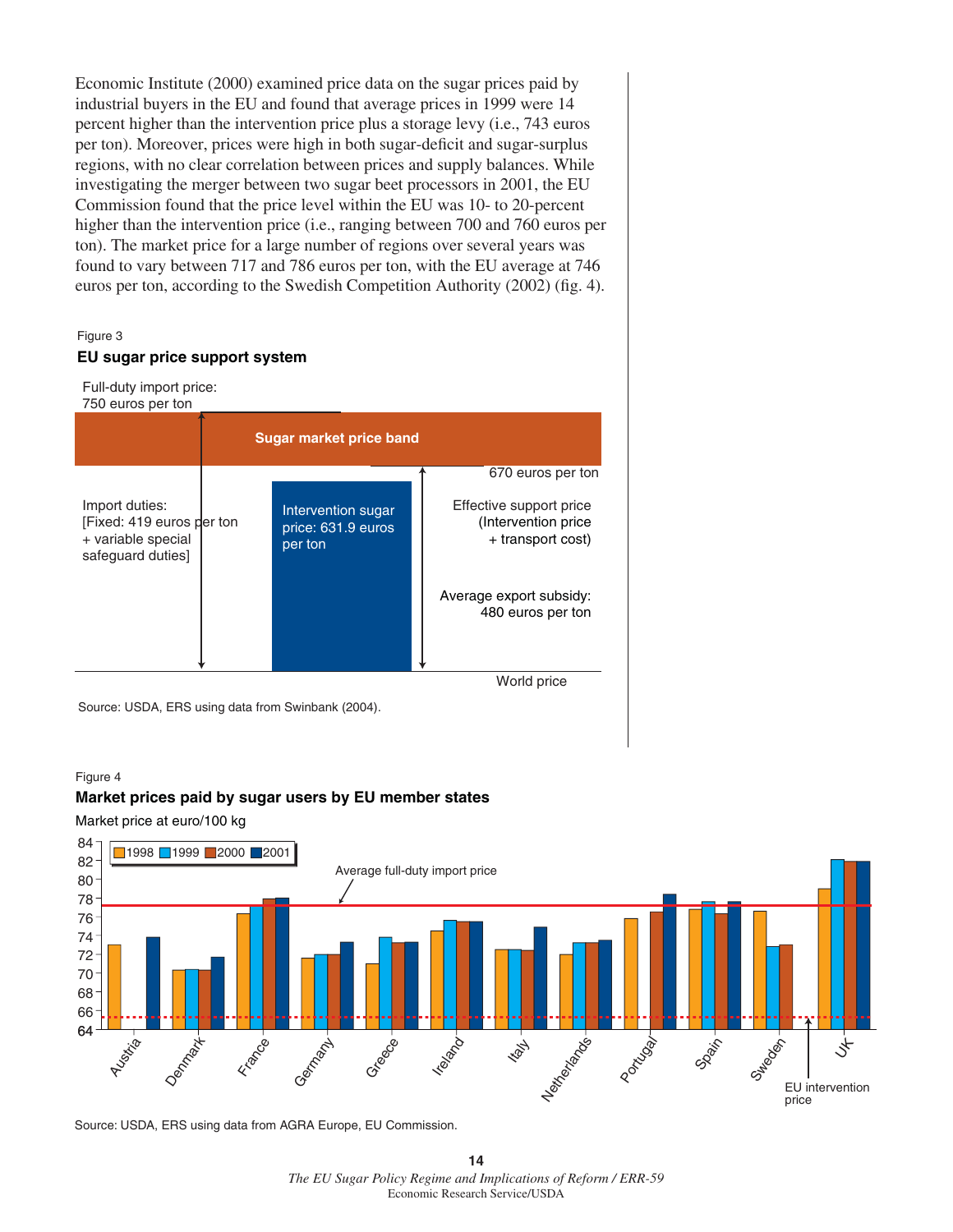#### *Sugar Industry Structure and Competition*

Transport costs alone are not enough to account for the difference between observed sugar prices and expected prices under internal competition. Sweden's estimated average transportation cost is about 0.438 euros per 100 kilograms per 100 kilometers (400 kilometers is a typical distance between sugar plants in continental Europe), which is low compared with the price of approximately 70 euros per 100 kilograms (Swedish Competition Authority, 2002). An alternative explanation for the gap between market and intervention prices is the lack of competition in the sugar-processing industry and tacit collusion among firms.

Tacit collusion is a noncooperative type of collusion that does not involve any explicit communication among firms. Tacit collusion involves a restriction of output, coordination of prices, or market sharing (i.e., securing some parts of the market for certain firms) in which each firm independently or willingly engages. Each of these activities leads to an increase in price from which all firms benefit. Tacit collusion requires repeated interaction among firms, a price exceeding marginal cost that can be sustained by using the threat of retaliation in response to any attempt at competing to change the present market situation. If price is the variable that is coordinated, or if markets are shared, it is the threat of a future price war that keeps firms at the collusive equilibrium, where prices are substantially higher than marginal costs. A deviation from the collusive equilibrium is defined as a small unilateral decrease in price by one firm. A deviation lasts only as long as it goes unnoticed by other firms in the market. However, all firms are deterred from deviating by the threat of a price war during a retaliatory period, when all firms price at marginal cost and profits are low or zero for all firms. According to the Swedish Competition Authority  $(2002)$ , firms in the EU sugar industry are able to charge higher prices through tacit collusion, and, thus, the exercise of collective market power without violating EU or national competition regulations.

The key factors necessary for tacit collusion to prevail are industry concentration, barriers to entry, significant transparency, and a retaliatory mechanism. In the EU-15, sugar processors are highly concentrated (see table 1). In 7 of 14 sugar-producing member states, only one firm holds the entire sugar production quota, while the remaining 7 sugar-producing member states have only a few large sugar beet processors. No clear pattern exists with respect to market structure that differs substantially across the member states. Even for countries with multiple sugar producers, such as France (15), Italy (5), and Belgium (3), prices are no lower than in countries with a single producer. The CMO for sugar has enhanced the ability of incumbent firms to sustain tacit collusion through higher market concentration. With fewer firms, it is easier for firms to determine who has deviated in order to retaliate. The CMO for sugar has maintained production in regions that otherwise would not cultivate sugar beets. By assigning quotas on a national level, the CMO for sugar has consolidated the division of national markets. Without the CMO's quota system, it would be possible to decrease concentration on the national level.

In the EU sugar market, new entry of firms is restricted because a production quota is necessary, and quotas are allocated only to incumbent firms. The tariff structure makes it difficult to import sugar from nonpreferential countries, hence preventing competition from outside the EU. Also, the CMO for

> *The EU Sugar Policy Regime and Implications of Reform / ERR-59*  Economic Research Service/USDA

**15**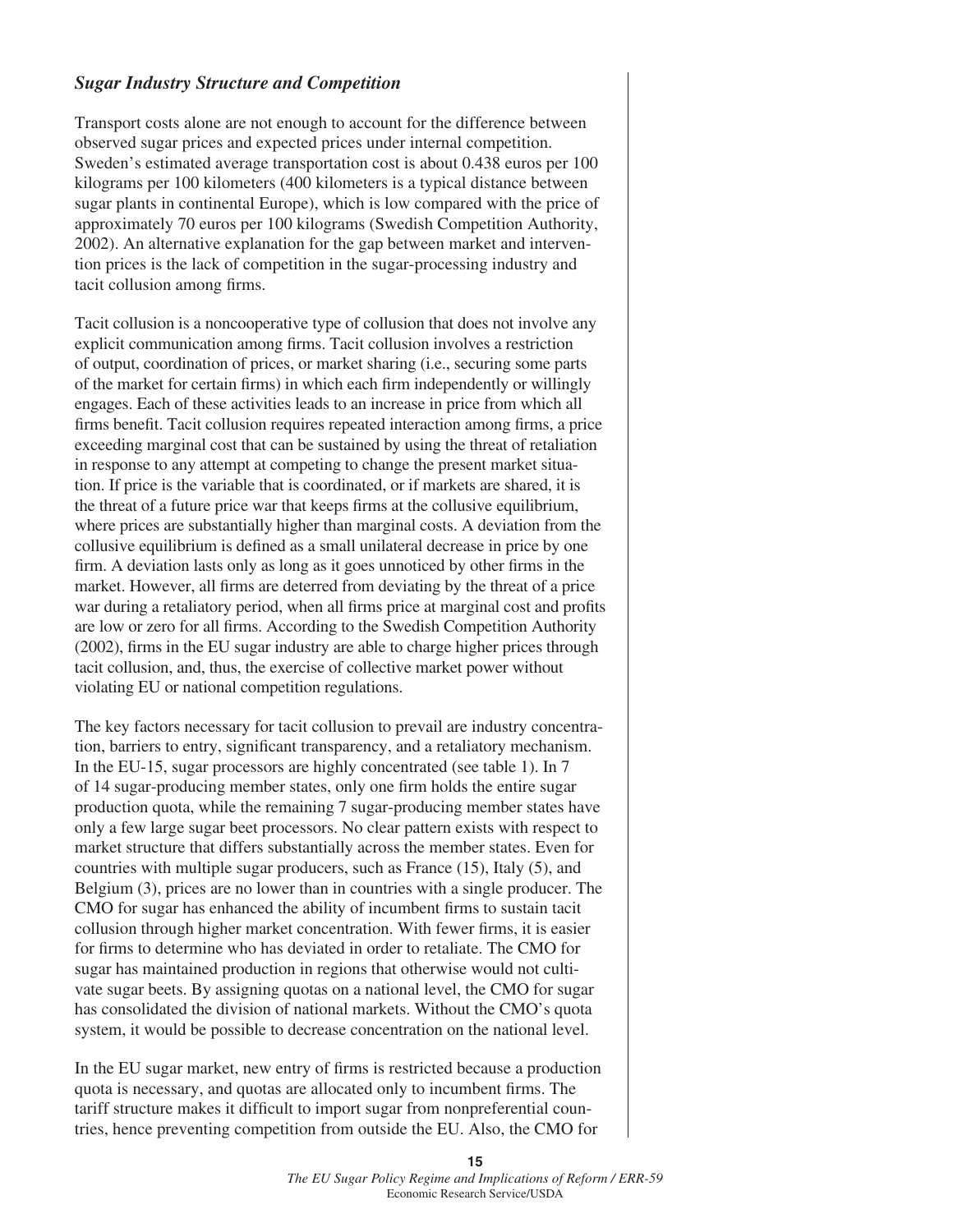sugar has limited the possible entry of firms producing the sugar substitute isoglucose via restrictive production quotas.

Substantial transparency in the market facilitates tacit collusion. In the sugar industry, transparency refers to a firm's ability to detect whether a competing firm has deviated by offering better deals to sugar buyers (without knowing the price agreed between a supplier and a buyer). The CMO for sugar has increased transparency by separating markets geographically and fostering market sharing, thereby reducing the number of alternative suppliers.

For tacit collusion to be sustainable, threats of retaliation need to be credible (i.e., there must be some effective retaliatory mechanism that yields lower profits for all firms in the case of deviation and retaliation). In the EU sugar market, subsidized annual exports of A- and B-sugar, which average 2.9 million tons (compared with domestic sugar consumption of 12.7 million tons), provide an opportunity for retaliation by competing firms. As retaliation to an observed deviation by a firm, other firms could redirect some of their sugar normally intended for exports into the domestic market, hence starting a price war by bringing prices down to the marginal cost level (the intervention price plus transport cost). Consequently, firms are deterred from deviating by the threat of a price war during a retaliatory period, where all firms are forced to operate at marginal cost and zero profits. By assigning quotas in excess of consumption, the CMO for sugar has in effect provided an effective retaliatory mechanism.

#### *World Sugar Markets and Prices*

The EU plays a significant role in the world sugar market, accounting for 12 percent of world exports and 5 percent of world imports in 2004. On average, international sugar trade amounts to roughly 40 million tons, or 30 percent of world production. Although the leading sugar-producing countries are also the leading consumers, sugar is a widely traded commodity. Among the main features of world sugar trade are the differentiation between raw and refined sugar, the regional character of trade flows, and the existence of policies and subsidies that affect a significant portion of the sugar trade.

The differentiated nature of traded sugar derives from its two main sources: sugarcane and sugar beets. Cane sugar constitutes about 70 percent of world production (30 percent for beet sugar). Sugarcane processing has two stages. The first stage yields semiprocessed (or raw) sugar that can be transported and exported. Much of the sugar imported by the EU is in this form. Once imported, the raw sugar undergoes a second processing stage to produce a white crystal sugar (refined). Sugar beets, on the other hand, are processed domestically in a single step into crystal sugar. The EU produces mostly beet sugar, processed domestically and supplied to either domestic or international markets. The EU also re-exports excess refined sugar derived from imported raw cane sugar.

World sugar trade is also characterized by regional patterns (table 5). Australia's sugar exports to the EU-25 in 2000-02 averaged \$8 million, a small amount of the country's total sugar exports of \$799 million. The main raw/refined sugar exporters are Brazil, the EU, Central America, African producers, Thailand, and Fiji.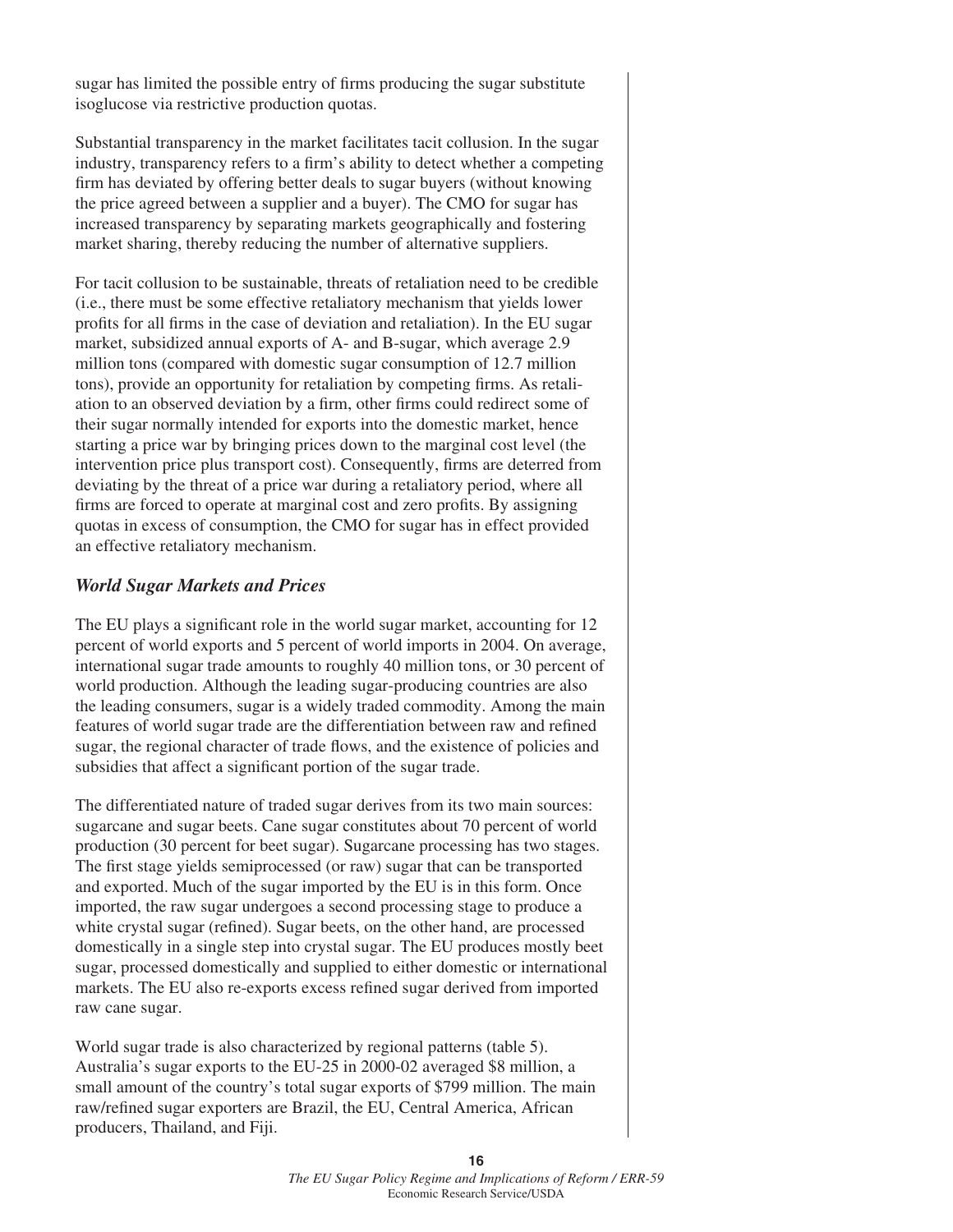Most of the EU's raw sugar imports come from African, Caribbean, and Central American countries and Fiji under the Sugar Protocol (table 6a). Brazil exports raw sugar mostly to Russia, North Africa, the Middle East, and North America. For refined sugar, the top three exporters are the EU, Brazil, and Thailand (table 6b). Most of the EU's refined sugar exports go to

#### Table 5

#### **Bilateral trade flow: All sugar, 2000-02**

|            | Importer |          |      |        |             |         |       |       |
|------------|----------|----------|------|--------|-------------|---------|-------|-------|
| Exporter   | EU-25    | Japan    | U.S. | Russia | N. Afr.     | M. East | Other | Total |
|            |          |          |      |        | \$ millions |         |       |       |
| <b>ACP</b> | 661      | 37       | 147  | 325    | 33          | 129     | 496   | 1,828 |
| EU-25      | 0        | 27       | 18   | 88     | 327         | 448     | 788   | 1,696 |
| Brazil     | 11       | $\Omega$ | 76   | 299    | 139         | 269     | 477   | 1,271 |
| Australia  | 8        | 126      | 38   | 0      | 14          | 52      | 561   | 799   |
| Thailand   | 1        | 121      | 5    | 42     | 0           | 36      | 452   | 657   |
| Colombia   | 0        | 0        | 25   | 46     | 3           | 0       | 152   | 226   |
| <b>LDC</b> | 95       | 0        | 28   | 0      | 10          | 3       | 85    | 221   |
| India      | 26       | 0        | 1    | 0      | $\Omega$    | 7       | 142   | 176   |
| Other      | 382      | 131      | 476  | 124    | 65          | 153     | 1,334 | 2,665 |
| Total      | 1.184    | 442      | 814  | 924    | 591         | 1,097   | 4,487 | 9,539 |

Note: LDC=Least developed countries. Totals reflect average over 2000-02.

Source: USDA, ERS using data from Dimaranan and MacDougall (2006) (average 2000-02).

#### Table 6a **Top 20 raw sugar exporters to the world and the EU-15, 2003**

| Raw sugar exports  |             |                      |                 |                |  |
|--------------------|-------------|----------------------|-----------------|----------------|--|
| Exporter           | To world    | Exporter             | <b>To EU-15</b> | Share of world |  |
|                    | \$ millions |                      | \$ millions     | Percent        |  |
| <b>Brazil</b>      | 1,350       | <b>Mauritius</b>     | 298             | 99             |  |
| Thailand           | 426         | <b>CARICOM</b>       | 153             | 76             |  |
| Cuba               | 364         | Fiji                 | 105             | 88             |  |
| <b>Mauritius</b>   | 302         | Guyana               | 90              | 72             |  |
| Guatemala          | 212         | Malawi               | 44              | 47             |  |
| CARICOM            | 201         | Cuba                 | 33              | 9              |  |
| South Africa       | 151         | <b>Belize</b>        | 23              | 63             |  |
| Guyana             | 125         | <b>Barbados</b>      | 21              | 100            |  |
| Fiji               | 120         | <b>Brazil</b>        | 19              | 1              |  |
| Colombia           | 107         | Trinidad and Tobago  | 13              | 100            |  |
| Malawi             | 92          | Aruba                | 13              | 100            |  |
| India              | 69          | Zambia               | 12              | 39             |  |
| <b>Philippines</b> | 62          | Ethiopia             | 10              | 63             |  |
| El Salvador        | 47          | Sudan                | 7               | 84             |  |
| <b>Belize</b>      | 36          | St. Kitts and Nevis  | 7               | 99             |  |
| Zambia             | 31          | Kenya                | 6               | 31             |  |
| Costa Rica         | 25          | Cote d'Ivoire        | 6               | 89             |  |
| <b>Barbados</b>    | 21          | Nepal                | 5               | 95             |  |
| Kenya              | 20          | Paraguay             | 3               | 28             |  |
| Peru               | 19          | <b>United States</b> | 3               | 43             |  |
| Argentina          | 17          | Madagascar           | 1               | 99             |  |
| EU-15              | 90          | EU-15 (intra-trade)  | 85              | 94             |  |

Note: CARICOM member states include Antigua and Barbuda, the Bahamas, Barbados, Belize, Dominica, Grenada, Guyana, Haiti, Jamaica, Montserrat, St. Kitts and Nevis, Saint Lucia, St. Vincent and the Grenadines, Suriname, and Trinidad and Tobago.

> **17** *The EU Sugar Policy Regime and Implications of Reform / ERR-59*  Economic Research Service/USDA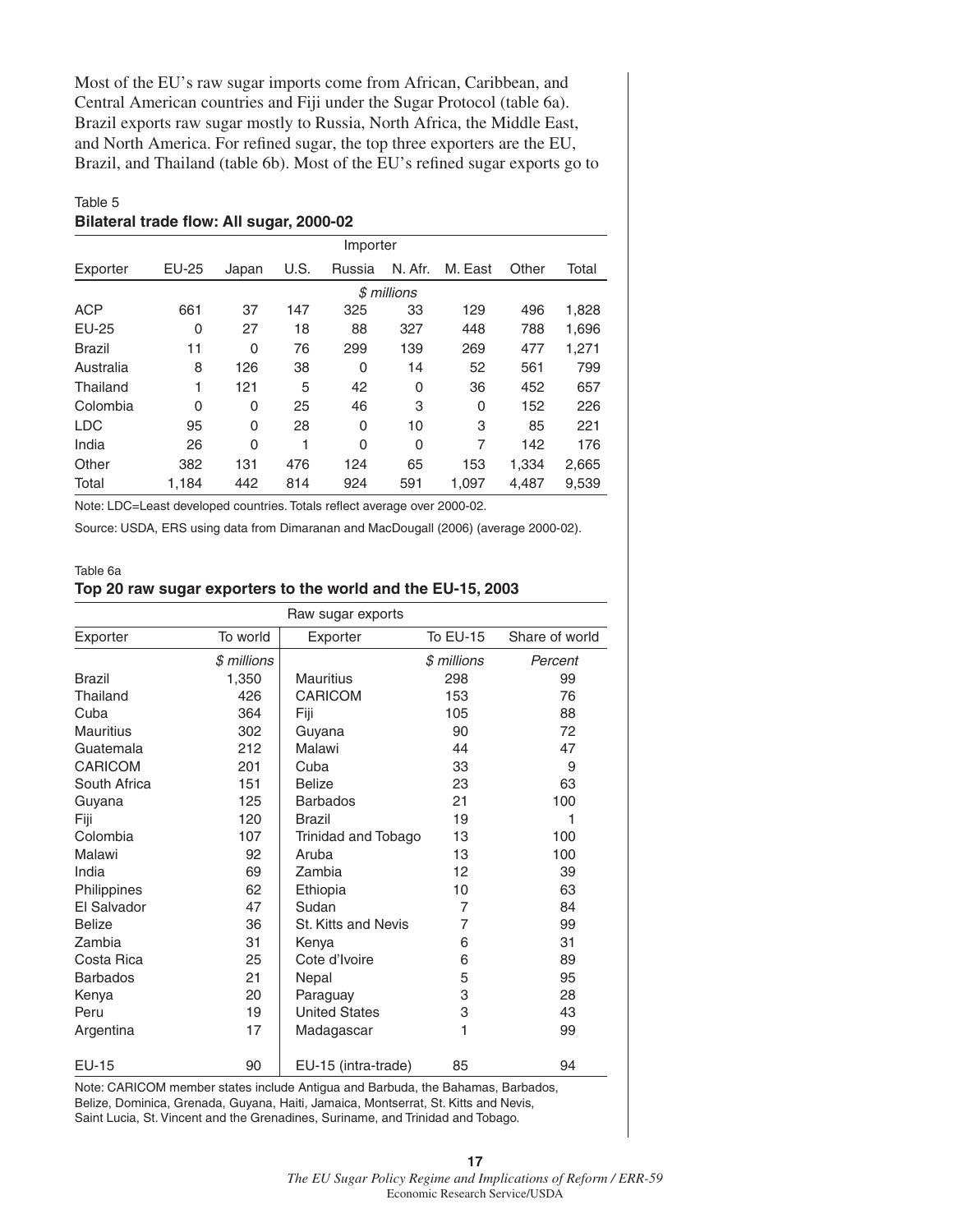#### Table 6b **Refined (white) sugar trade, 2003**

| To world<br><b>To EU-15</b><br>Exporter<br>Exporter<br>\$ millions<br>\$ millions<br>2836.1<br><b>EU-15</b><br>1738.7<br>EC-10<br>274.2<br>152.1<br>800.4<br>Pakistan<br>43.1<br>Thailand<br>20.0<br>549.2<br><b>United States</b><br>195.6<br>Egypt<br>18.4<br>Cote d'Ivoire<br>132.4<br>14.8<br>Colombia<br>127.6<br>Canada<br>13.1<br>Canada<br>126.7<br><b>Brazil</b><br>10.8<br>Malaysia<br>96.7<br>India<br>9.8<br>74.3<br>Tanzania<br>8.4<br><b>United States</b><br>74.0<br>Sudan<br>6.5<br>Switzerland<br>4.8<br>South Africa<br>73.6<br>Thailand<br>4.3<br>71.9<br>Turkey<br>47.4<br>Mexico<br>3.2<br>Kazakhstan<br>37.6<br>South Africa<br>3.0<br>2.2<br>Australia<br>34.1<br>Morocco<br>34.0<br>2.1<br>Macedonia<br>Egypt<br>33.1<br><b>Mauritius</b><br>1.9<br>China<br>26.7<br><b>CARICOM</b><br>1.7<br>24.1<br>Malawi<br>1.5<br>Singapore<br>Refined sugar imports<br>From world<br>From EU-15<br>Share of world<br>Importer<br>$$$ millions<br>\$ millions<br>Percent<br>2,355.9<br>EU-15 (Intra-trade) 1,838.2<br>EC-10<br>123.1<br>89.8<br><b>United States</b><br>234.3<br>91.2<br>98<br>Israel<br>Syria<br>150.3<br>Algeria<br>90.6<br>76<br>Indonesia<br>97<br>150.3<br>Switzerland<br>65.2<br>Nigeria<br>139.0<br>Norway<br>53.6<br>89<br>Algeria<br>Lebanon<br>97<br>119.1<br>40.3<br>Sri Lanka<br>29<br>108.6<br>Nigeria<br>39.8<br>93.0<br>Syria<br>38.7<br>26<br>Israel<br>91.1<br>Indonesia<br>22<br>Singapore<br>33.5<br>84.3<br>Sri Lanka<br>30.7<br>28<br>Ghana<br>Switzerland<br>30.0<br>65<br>67.2<br>Tunisia<br>Jordan<br>41<br>Norway<br>60.6<br>20.4<br>54.0<br>Armenia<br>16.4<br>75<br>Mexico<br>50.7<br>Senegal<br>13.5<br>85<br>Egypt<br>87<br>49.9<br>Croatia<br>Russia<br>13.1<br>Jordan<br>49.4<br>Macedonia<br>84<br>10.7<br>Albania<br>66<br>South Korea<br>48.4<br>10.1<br>Chile<br>Gambia<br>9.9<br>57<br>46.8 |                | Refined sugar exports |         |     |    |  |  |  |
|--------------------------------------------------------------------------------------------------------------------------------------------------------------------------------------------------------------------------------------------------------------------------------------------------------------------------------------------------------------------------------------------------------------------------------------------------------------------------------------------------------------------------------------------------------------------------------------------------------------------------------------------------------------------------------------------------------------------------------------------------------------------------------------------------------------------------------------------------------------------------------------------------------------------------------------------------------------------------------------------------------------------------------------------------------------------------------------------------------------------------------------------------------------------------------------------------------------------------------------------------------------------------------------------------------------------------------------------------------------------------------------------------------------------------------------------------------------------------------------------------------------------------------------------------------------------------------------------------------------------------------------------------------------------------------------------------------------------------------------------------------------------------------------------------------------------------------------------------------------|----------------|-----------------------|---------|-----|----|--|--|--|
|                                                                                                                                                                                                                                                                                                                                                                                                                                                                                                                                                                                                                                                                                                                                                                                                                                                                                                                                                                                                                                                                                                                                                                                                                                                                                                                                                                                                                                                                                                                                                                                                                                                                                                                                                                                                                                                              |                |                       |         |     |    |  |  |  |
|                                                                                                                                                                                                                                                                                                                                                                                                                                                                                                                                                                                                                                                                                                                                                                                                                                                                                                                                                                                                                                                                                                                                                                                                                                                                                                                                                                                                                                                                                                                                                                                                                                                                                                                                                                                                                                                              |                |                       |         |     |    |  |  |  |
|                                                                                                                                                                                                                                                                                                                                                                                                                                                                                                                                                                                                                                                                                                                                                                                                                                                                                                                                                                                                                                                                                                                                                                                                                                                                                                                                                                                                                                                                                                                                                                                                                                                                                                                                                                                                                                                              | <b>EU-15</b>   |                       |         |     |    |  |  |  |
|                                                                                                                                                                                                                                                                                                                                                                                                                                                                                                                                                                                                                                                                                                                                                                                                                                                                                                                                                                                                                                                                                                                                                                                                                                                                                                                                                                                                                                                                                                                                                                                                                                                                                                                                                                                                                                                              | EC-10          |                       |         |     |    |  |  |  |
|                                                                                                                                                                                                                                                                                                                                                                                                                                                                                                                                                                                                                                                                                                                                                                                                                                                                                                                                                                                                                                                                                                                                                                                                                                                                                                                                                                                                                                                                                                                                                                                                                                                                                                                                                                                                                                                              |                |                       |         |     |    |  |  |  |
|                                                                                                                                                                                                                                                                                                                                                                                                                                                                                                                                                                                                                                                                                                                                                                                                                                                                                                                                                                                                                                                                                                                                                                                                                                                                                                                                                                                                                                                                                                                                                                                                                                                                                                                                                                                                                                                              | <b>Brazil</b>  |                       |         |     |    |  |  |  |
|                                                                                                                                                                                                                                                                                                                                                                                                                                                                                                                                                                                                                                                                                                                                                                                                                                                                                                                                                                                                                                                                                                                                                                                                                                                                                                                                                                                                                                                                                                                                                                                                                                                                                                                                                                                                                                                              |                |                       |         |     |    |  |  |  |
|                                                                                                                                                                                                                                                                                                                                                                                                                                                                                                                                                                                                                                                                                                                                                                                                                                                                                                                                                                                                                                                                                                                                                                                                                                                                                                                                                                                                                                                                                                                                                                                                                                                                                                                                                                                                                                                              | India          |                       |         |     |    |  |  |  |
|                                                                                                                                                                                                                                                                                                                                                                                                                                                                                                                                                                                                                                                                                                                                                                                                                                                                                                                                                                                                                                                                                                                                                                                                                                                                                                                                                                                                                                                                                                                                                                                                                                                                                                                                                                                                                                                              | <b>Belarus</b> |                       |         |     |    |  |  |  |
|                                                                                                                                                                                                                                                                                                                                                                                                                                                                                                                                                                                                                                                                                                                                                                                                                                                                                                                                                                                                                                                                                                                                                                                                                                                                                                                                                                                                                                                                                                                                                                                                                                                                                                                                                                                                                                                              |                |                       |         |     |    |  |  |  |
|                                                                                                                                                                                                                                                                                                                                                                                                                                                                                                                                                                                                                                                                                                                                                                                                                                                                                                                                                                                                                                                                                                                                                                                                                                                                                                                                                                                                                                                                                                                                                                                                                                                                                                                                                                                                                                                              |                |                       |         |     |    |  |  |  |
|                                                                                                                                                                                                                                                                                                                                                                                                                                                                                                                                                                                                                                                                                                                                                                                                                                                                                                                                                                                                                                                                                                                                                                                                                                                                                                                                                                                                                                                                                                                                                                                                                                                                                                                                                                                                                                                              |                |                       |         |     |    |  |  |  |
|                                                                                                                                                                                                                                                                                                                                                                                                                                                                                                                                                                                                                                                                                                                                                                                                                                                                                                                                                                                                                                                                                                                                                                                                                                                                                                                                                                                                                                                                                                                                                                                                                                                                                                                                                                                                                                                              | Pakistan       |                       |         |     |    |  |  |  |
|                                                                                                                                                                                                                                                                                                                                                                                                                                                                                                                                                                                                                                                                                                                                                                                                                                                                                                                                                                                                                                                                                                                                                                                                                                                                                                                                                                                                                                                                                                                                                                                                                                                                                                                                                                                                                                                              |                |                       |         |     |    |  |  |  |
|                                                                                                                                                                                                                                                                                                                                                                                                                                                                                                                                                                                                                                                                                                                                                                                                                                                                                                                                                                                                                                                                                                                                                                                                                                                                                                                                                                                                                                                                                                                                                                                                                                                                                                                                                                                                                                                              |                |                       |         |     |    |  |  |  |
|                                                                                                                                                                                                                                                                                                                                                                                                                                                                                                                                                                                                                                                                                                                                                                                                                                                                                                                                                                                                                                                                                                                                                                                                                                                                                                                                                                                                                                                                                                                                                                                                                                                                                                                                                                                                                                                              | South Korea    |                       |         |     |    |  |  |  |
|                                                                                                                                                                                                                                                                                                                                                                                                                                                                                                                                                                                                                                                                                                                                                                                                                                                                                                                                                                                                                                                                                                                                                                                                                                                                                                                                                                                                                                                                                                                                                                                                                                                                                                                                                                                                                                                              |                |                       |         |     |    |  |  |  |
|                                                                                                                                                                                                                                                                                                                                                                                                                                                                                                                                                                                                                                                                                                                                                                                                                                                                                                                                                                                                                                                                                                                                                                                                                                                                                                                                                                                                                                                                                                                                                                                                                                                                                                                                                                                                                                                              |                |                       |         |     |    |  |  |  |
|                                                                                                                                                                                                                                                                                                                                                                                                                                                                                                                                                                                                                                                                                                                                                                                                                                                                                                                                                                                                                                                                                                                                                                                                                                                                                                                                                                                                                                                                                                                                                                                                                                                                                                                                                                                                                                                              |                |                       |         |     |    |  |  |  |
|                                                                                                                                                                                                                                                                                                                                                                                                                                                                                                                                                                                                                                                                                                                                                                                                                                                                                                                                                                                                                                                                                                                                                                                                                                                                                                                                                                                                                                                                                                                                                                                                                                                                                                                                                                                                                                                              | Georgia        |                       |         |     |    |  |  |  |
|                                                                                                                                                                                                                                                                                                                                                                                                                                                                                                                                                                                                                                                                                                                                                                                                                                                                                                                                                                                                                                                                                                                                                                                                                                                                                                                                                                                                                                                                                                                                                                                                                                                                                                                                                                                                                                                              |                |                       |         |     |    |  |  |  |
|                                                                                                                                                                                                                                                                                                                                                                                                                                                                                                                                                                                                                                                                                                                                                                                                                                                                                                                                                                                                                                                                                                                                                                                                                                                                                                                                                                                                                                                                                                                                                                                                                                                                                                                                                                                                                                                              |                |                       |         |     |    |  |  |  |
|                                                                                                                                                                                                                                                                                                                                                                                                                                                                                                                                                                                                                                                                                                                                                                                                                                                                                                                                                                                                                                                                                                                                                                                                                                                                                                                                                                                                                                                                                                                                                                                                                                                                                                                                                                                                                                                              |                |                       |         |     |    |  |  |  |
|                                                                                                                                                                                                                                                                                                                                                                                                                                                                                                                                                                                                                                                                                                                                                                                                                                                                                                                                                                                                                                                                                                                                                                                                                                                                                                                                                                                                                                                                                                                                                                                                                                                                                                                                                                                                                                                              |                |                       |         |     |    |  |  |  |
|                                                                                                                                                                                                                                                                                                                                                                                                                                                                                                                                                                                                                                                                                                                                                                                                                                                                                                                                                                                                                                                                                                                                                                                                                                                                                                                                                                                                                                                                                                                                                                                                                                                                                                                                                                                                                                                              | Importer       |                       |         |     |    |  |  |  |
|                                                                                                                                                                                                                                                                                                                                                                                                                                                                                                                                                                                                                                                                                                                                                                                                                                                                                                                                                                                                                                                                                                                                                                                                                                                                                                                                                                                                                                                                                                                                                                                                                                                                                                                                                                                                                                                              |                |                       |         |     |    |  |  |  |
|                                                                                                                                                                                                                                                                                                                                                                                                                                                                                                                                                                                                                                                                                                                                                                                                                                                                                                                                                                                                                                                                                                                                                                                                                                                                                                                                                                                                                                                                                                                                                                                                                                                                                                                                                                                                                                                              | EU-15          |                       |         |     |    |  |  |  |
|                                                                                                                                                                                                                                                                                                                                                                                                                                                                                                                                                                                                                                                                                                                                                                                                                                                                                                                                                                                                                                                                                                                                                                                                                                                                                                                                                                                                                                                                                                                                                                                                                                                                                                                                                                                                                                                              | EC-10          |                       |         |     |    |  |  |  |
|                                                                                                                                                                                                                                                                                                                                                                                                                                                                                                                                                                                                                                                                                                                                                                                                                                                                                                                                                                                                                                                                                                                                                                                                                                                                                                                                                                                                                                                                                                                                                                                                                                                                                                                                                                                                                                                              |                |                       |         |     |    |  |  |  |
|                                                                                                                                                                                                                                                                                                                                                                                                                                                                                                                                                                                                                                                                                                                                                                                                                                                                                                                                                                                                                                                                                                                                                                                                                                                                                                                                                                                                                                                                                                                                                                                                                                                                                                                                                                                                                                                              |                |                       |         |     |    |  |  |  |
|                                                                                                                                                                                                                                                                                                                                                                                                                                                                                                                                                                                                                                                                                                                                                                                                                                                                                                                                                                                                                                                                                                                                                                                                                                                                                                                                                                                                                                                                                                                                                                                                                                                                                                                                                                                                                                                              |                |                       |         |     |    |  |  |  |
|                                                                                                                                                                                                                                                                                                                                                                                                                                                                                                                                                                                                                                                                                                                                                                                                                                                                                                                                                                                                                                                                                                                                                                                                                                                                                                                                                                                                                                                                                                                                                                                                                                                                                                                                                                                                                                                              |                |                       |         |     |    |  |  |  |
|                                                                                                                                                                                                                                                                                                                                                                                                                                                                                                                                                                                                                                                                                                                                                                                                                                                                                                                                                                                                                                                                                                                                                                                                                                                                                                                                                                                                                                                                                                                                                                                                                                                                                                                                                                                                                                                              |                |                       |         |     |    |  |  |  |
|                                                                                                                                                                                                                                                                                                                                                                                                                                                                                                                                                                                                                                                                                                                                                                                                                                                                                                                                                                                                                                                                                                                                                                                                                                                                                                                                                                                                                                                                                                                                                                                                                                                                                                                                                                                                                                                              |                |                       |         |     |    |  |  |  |
|                                                                                                                                                                                                                                                                                                                                                                                                                                                                                                                                                                                                                                                                                                                                                                                                                                                                                                                                                                                                                                                                                                                                                                                                                                                                                                                                                                                                                                                                                                                                                                                                                                                                                                                                                                                                                                                              |                |                       |         |     |    |  |  |  |
|                                                                                                                                                                                                                                                                                                                                                                                                                                                                                                                                                                                                                                                                                                                                                                                                                                                                                                                                                                                                                                                                                                                                                                                                                                                                                                                                                                                                                                                                                                                                                                                                                                                                                                                                                                                                                                                              |                |                       |         |     |    |  |  |  |
|                                                                                                                                                                                                                                                                                                                                                                                                                                                                                                                                                                                                                                                                                                                                                                                                                                                                                                                                                                                                                                                                                                                                                                                                                                                                                                                                                                                                                                                                                                                                                                                                                                                                                                                                                                                                                                                              |                |                       |         |     |    |  |  |  |
|                                                                                                                                                                                                                                                                                                                                                                                                                                                                                                                                                                                                                                                                                                                                                                                                                                                                                                                                                                                                                                                                                                                                                                                                                                                                                                                                                                                                                                                                                                                                                                                                                                                                                                                                                                                                                                                              |                |                       |         |     |    |  |  |  |
|                                                                                                                                                                                                                                                                                                                                                                                                                                                                                                                                                                                                                                                                                                                                                                                                                                                                                                                                                                                                                                                                                                                                                                                                                                                                                                                                                                                                                                                                                                                                                                                                                                                                                                                                                                                                                                                              |                |                       |         |     |    |  |  |  |
|                                                                                                                                                                                                                                                                                                                                                                                                                                                                                                                                                                                                                                                                                                                                                                                                                                                                                                                                                                                                                                                                                                                                                                                                                                                                                                                                                                                                                                                                                                                                                                                                                                                                                                                                                                                                                                                              |                |                       |         |     |    |  |  |  |
|                                                                                                                                                                                                                                                                                                                                                                                                                                                                                                                                                                                                                                                                                                                                                                                                                                                                                                                                                                                                                                                                                                                                                                                                                                                                                                                                                                                                                                                                                                                                                                                                                                                                                                                                                                                                                                                              |                |                       |         |     |    |  |  |  |
|                                                                                                                                                                                                                                                                                                                                                                                                                                                                                                                                                                                                                                                                                                                                                                                                                                                                                                                                                                                                                                                                                                                                                                                                                                                                                                                                                                                                                                                                                                                                                                                                                                                                                                                                                                                                                                                              |                |                       |         |     |    |  |  |  |
|                                                                                                                                                                                                                                                                                                                                                                                                                                                                                                                                                                                                                                                                                                                                                                                                                                                                                                                                                                                                                                                                                                                                                                                                                                                                                                                                                                                                                                                                                                                                                                                                                                                                                                                                                                                                                                                              |                |                       |         |     |    |  |  |  |
|                                                                                                                                                                                                                                                                                                                                                                                                                                                                                                                                                                                                                                                                                                                                                                                                                                                                                                                                                                                                                                                                                                                                                                                                                                                                                                                                                                                                                                                                                                                                                                                                                                                                                                                                                                                                                                                              |                |                       |         |     |    |  |  |  |
|                                                                                                                                                                                                                                                                                                                                                                                                                                                                                                                                                                                                                                                                                                                                                                                                                                                                                                                                                                                                                                                                                                                                                                                                                                                                                                                                                                                                                                                                                                                                                                                                                                                                                                                                                                                                                                                              |                |                       |         |     |    |  |  |  |
|                                                                                                                                                                                                                                                                                                                                                                                                                                                                                                                                                                                                                                                                                                                                                                                                                                                                                                                                                                                                                                                                                                                                                                                                                                                                                                                                                                                                                                                                                                                                                                                                                                                                                                                                                                                                                                                              | Tunisia        | 46.2                  | Romania | 9.0 | 30 |  |  |  |

Source: USDA, ERS using data from COMTRADE.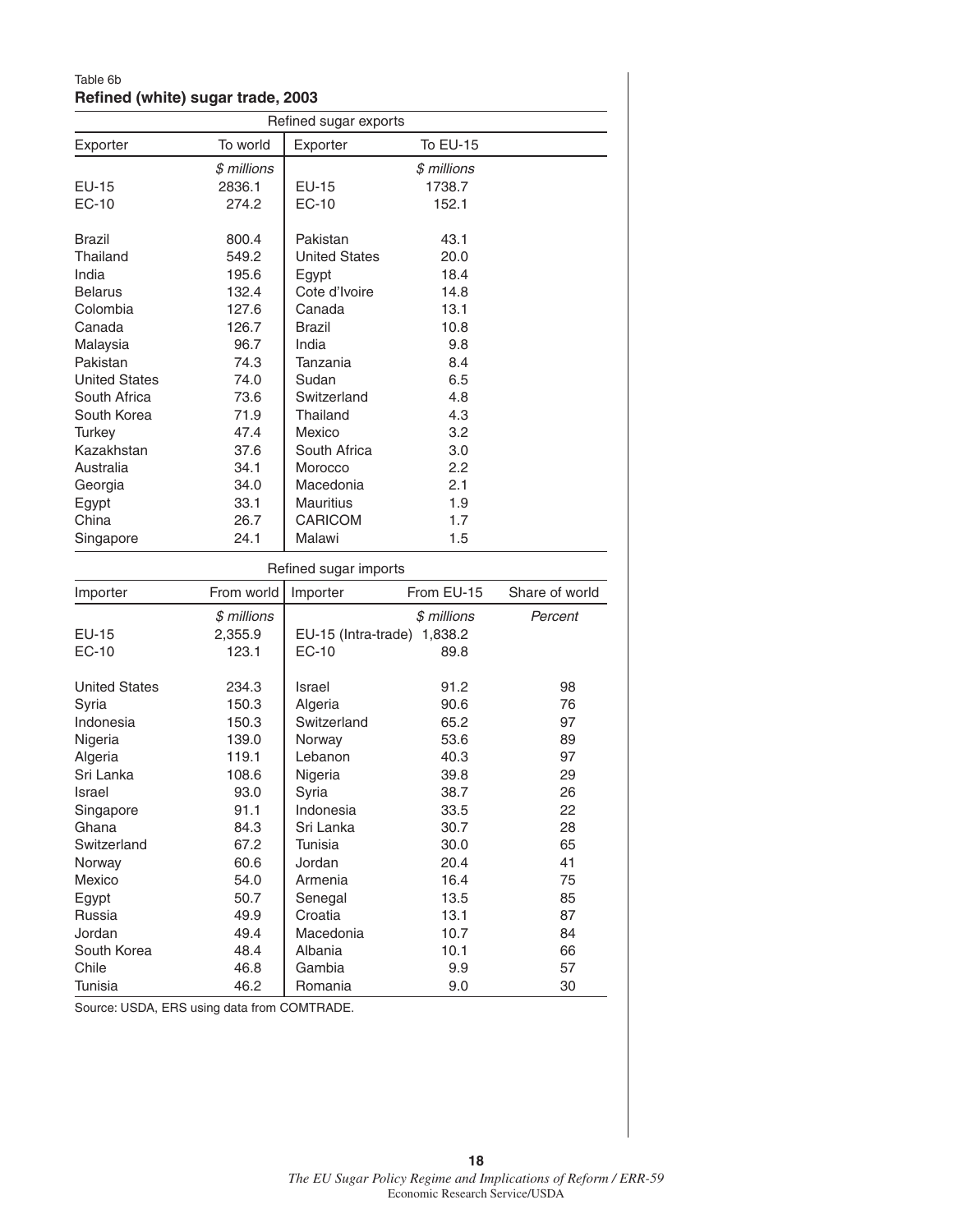other parts of Europe, the Middle East, North Africa, and, to a lesser extent, Africa and, much less, Asia. Brazil also exports heavily to the Middle East and Africa. However, neither the EU nor Brazil dominates in Asian markets, which source most of their sugar needs regionally, notably from Thailand and Australia.

Sixty percent of world sugar trade takes place under long-term contracts, preferential agreements, and subsidies, while only 40 percent trades at world market prices. Within this global sugar situation characterized by residual demand, differentiated raw/refined sugar markets, and regional trade patterns, the EU plays a significant role in influencing world prices, particularly for white sugar, mostly due to large quantities of subsidy-enabled sugar exports. Of the 21.3 million tons of white sugar exported worldwide, the EU exports over 6.4 million tons, a large share of which benefits from export subsidies, which tend to put downward pressures on prices.

Protectionist policies and subsidies also contribute to the volatility of world sugar prices (fig. 5). For example, raw sugar prices tripled from 1985 to 1989 and more than doubled between 2003 and 2006, compared with much lower price variations for wheat. Given the high degree of intervention in the sugar market, international prices tend to be extremely volatile, following an erratic path. Factors accounting for the inherent volatility of the world price of sugar include the perennial nature of sugarcane production, the high cost of switching to alternative crops, and limited possible options for sugar beet producers due to complex capital investments, transport, and processing. Such investments require stable output even when prices are low, hence, exacerbating excess supply. Variations in exchange rates, which may mask world price signals, coupled with high levels of government support and trade protection, also contribute to world market prices that are sometimes even lower than the marginal cost of the most efficient producers (OECD, 2005).

Since 1995, world sugar prices have trended downward, mainly due to an excess of production over consumption. During the 1990s, monthly world prices for raw sugar fluctuated between 280 euros per ton (March 1990)



Source: USDA, ERS (2006).

**19** *The EU Sugar Policy Regime and Implications of Reform / ERR-59*  Economic Research Service/USDA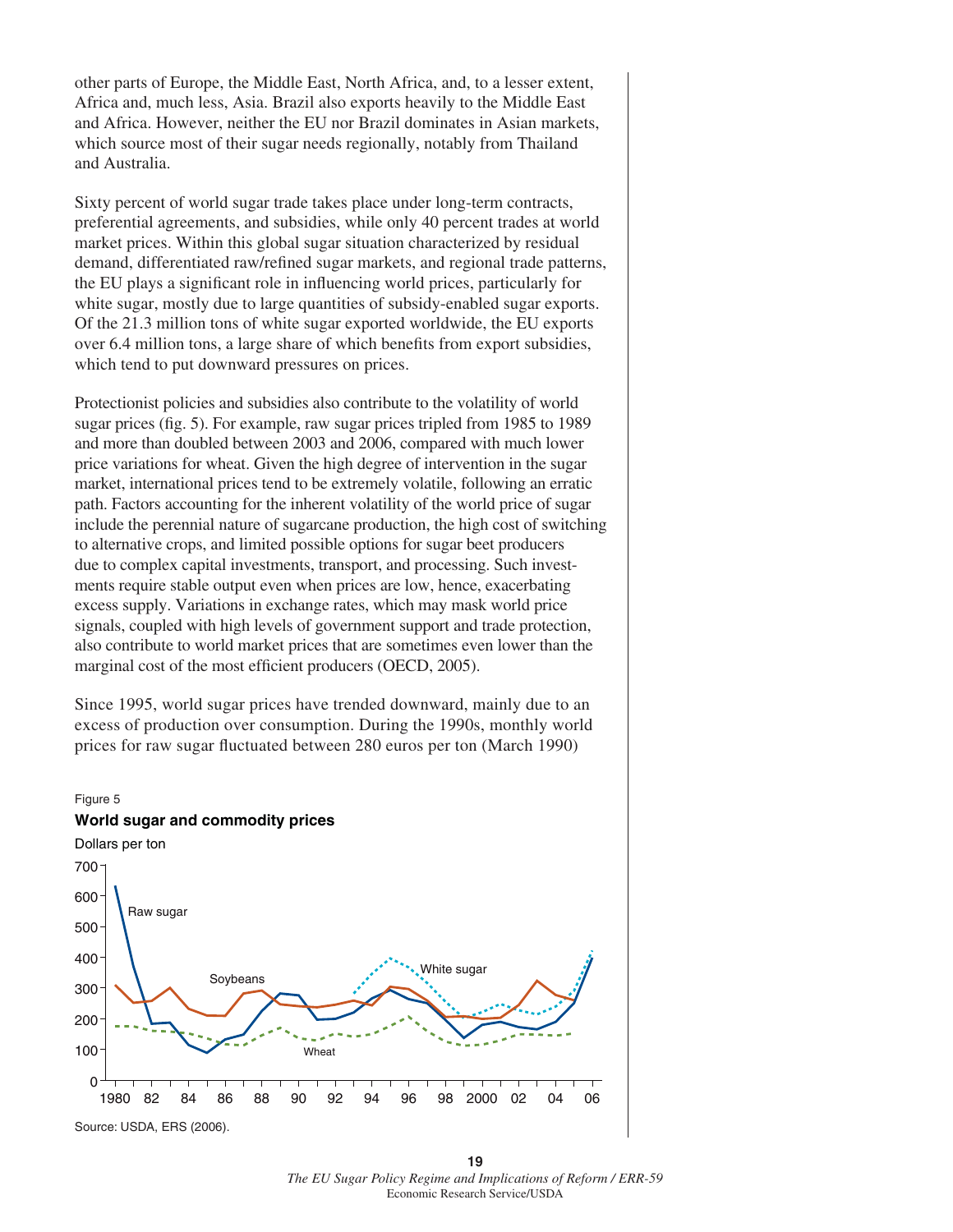and 110 euros per ton (April 1999). From their low point in 1999/2000, prices improved over 2000/01, reaching an average of 240 euros per ton. By the following year, prices had declined again to 180 euros per ton. Since 2003, however, sugar prices have increased, largely driven by high oil prices and the sharp increase in ethanol-related sugar demand. The strong co-movement between rising crude oil and sugar prices also is tied to the close link between ethanol and sugar production in Brazil, the world's largest sugar producer (20 percent of the world's total) and exporter (38 percent of the world's total). Any increase in gasoline prices stimulates Brazilian domestic demand for ethanol, reduces sugar exports, and raises sugar prices. In the short run, at least, world sugar prices likely will be tied to developments in the ethanol market.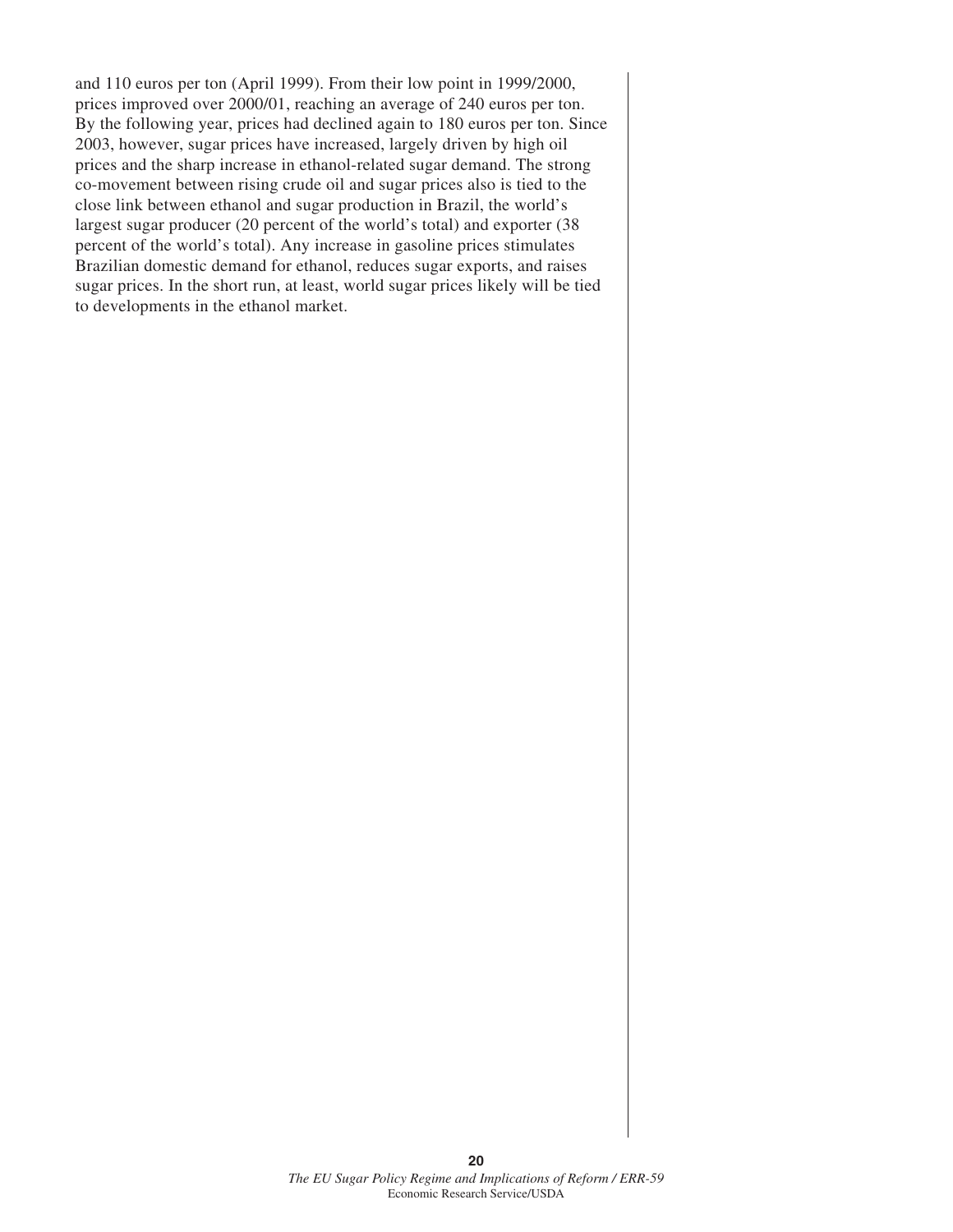## **The 2005 Sugar Reform**

The EU Commission issued a draft proposal for sugar reform in July 2004 that was subsequently revised following the WTO ruling on EU export subsidies. A revised reform package was proposed in June 2005, endorsed by the Council of Ministers in November 2005, and formalized by the EU Parliament (January 19, 2006) and later by the Council of Ministers (February 22, 2006). The stated aims of the reform are (1) to encourage reductions in domestic sugar output, particularly in regions with high production costs or lower sugar beet yields; (2) to bring export subsidies in line with WTO commitments; (3) to dampen incentives for EU sugar imports from the EBA countries; and (4) to reduce the price gap between sugar and competing sweeteners to forestall the substitution of sugar.

The new elements of the new sugar regime, which took effect on July 1, 2006, include lower price support, a rationalization of the production quota system through a voluntary buyout scheme, and compensation for farmers paid through the Single Farm Payment (SFP), a fixed producer payment based on historical aid entitlements, which is a key feature of the new CAP regime. The main elements of the reform, summarized in table 7, are as follows:

- The intervention price for sugar is cut 36 percent (from 631.9 euros to 404.4 euros per ton) over 4 years, beginning in 2006/07 (minimum sugar beet price is reduced 39.5 percent to 263 euros per ton).
- In exchange for cuts in support prices, farmers will receive direct compensation at an average of 64.2 percent of the price cut. The aid is included in the SFP (and, hence, partly decoupled from production) and is linked to compliance with a set of environmental and land management practices. Farmers in those countries giving up at least 50 percent of their quota receive an additional coupled payment (i.e., linked to production) of 30 percent of the income loss for a maximum of 5 years, plus possible limited national aid. In addition, sugar beets qualify for set-aside payments when grown as a nonfood crop (i.e., sugar beets for nonfood use may be grown on set-aside area) or may receive the energy crop aid of 45 euros per hectare.
- The current quota system is rearranged by merging A and B quota into a single production quota totaling 17.4 million tons for the EU-25. To maintain a certain level of production in the current C-sugar-producing countries, an additional amount of 1 million tons will be made available as new quota (plus 100,000 tons for other countries) to be purchased with a one-off payment of 730 euros per ton. Moreover, a production charge of 12 euros per ton is imposed on producers for all quota production. Production quotas exclude sugar for chemical, pharmaceutical, and ethanol production.
- To encourage the buyout of quotas, a voluntary restructuring scheme is in place for 4 years and covers EU sugar factories and isoglucose and inulin syrup producers. The scheme involves buying out quota from sugar processors and encouraging factory closures. The payment is 730 euros per ton in years 1 and 2, falling to 625 euros per ton in year 3 and 520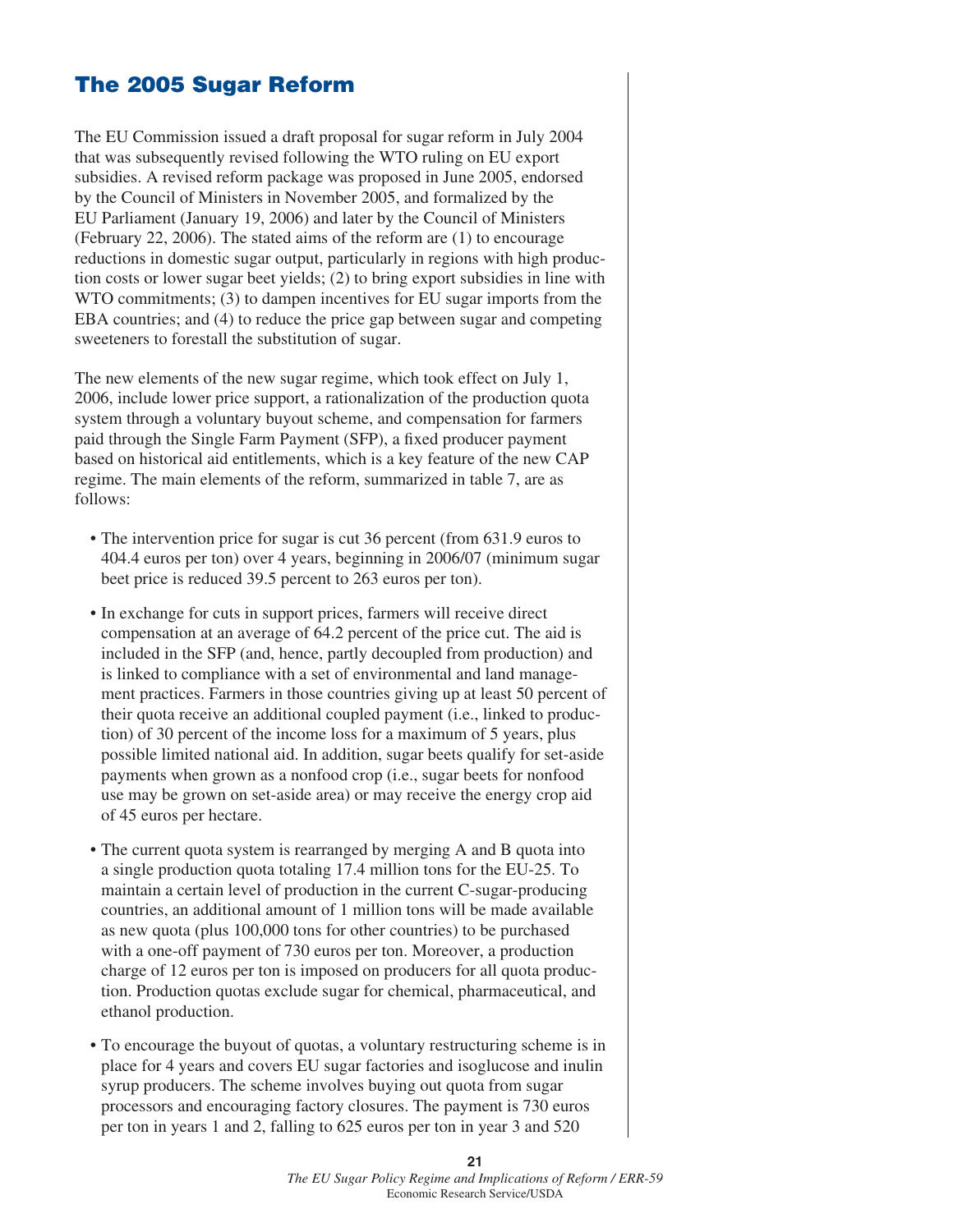| Table 7<br>Key elements of the EU's 2005 sugar reform |                                                                                                                        |                                                                                                                 |  |  |  |  |  |
|-------------------------------------------------------|------------------------------------------------------------------------------------------------------------------------|-----------------------------------------------------------------------------------------------------------------|--|--|--|--|--|
| Item                                                  | Previous policy regime                                                                                                 | Policy change under reform                                                                                      |  |  |  |  |  |
| Production quotas                                     | National allocation of quotas;<br>A and B quota (17.441 MT);<br>(industrial sugar excluded)                            | Merging A+B; quota buyout<br>over 4 years                                                                       |  |  |  |  |  |
| Overquota sugar<br>("C-sugar")                        | Solely for exports; subject to<br>declassification/carryover                                                           | C-sugar cannot be exported;<br>penalty with super levy                                                          |  |  |  |  |  |
| Quotas for sugar-<br>substitute                       | Isoglucose (500,000 tons),<br>inulin (300,000 tons); no<br>intervention                                                | Isoglucose quota increase by<br>403,000 tons                                                                    |  |  |  |  |  |
| Intervention price                                    | White sugar: 631.9 euros<br>per ton; minimum sugar beet<br>price 46.72 euros per 100<br>kilograms (A); 32.42 euros (B) | Intervention becomes refer-<br>ence price for triggering pri-<br>vate storage aid; 36 percent<br>cut over 4 yrs |  |  |  |  |  |
| Intervention pur-<br>chases                           | In place; rarely used (1987,<br>2005)                                                                                  | Phased out in 4 years                                                                                           |  |  |  |  |  |
| Excess supply<br>management                           | Private storage subsidies                                                                                              | Private storage/carry forward<br>to next year quota                                                             |  |  |  |  |  |
| Farm payments                                         | None                                                                                                                   | 64 percent of price cut;<br>included in Single Farm Pay-<br>ment (new CAP)                                      |  |  |  |  |  |
| Set-aside                                             | None                                                                                                                   | Set-aside + energy use<br>subsidies                                                                             |  |  |  |  |  |
| Export subsidies                                      | A+B sugar; re-export pro-<br>cessed ACP sugar                                                                          | Reducing export subsidies<br>to WTO limits-Via lower<br>production; no exports of<br>C-sugar                    |  |  |  |  |  |
| Preferential imports                                  | ACP/India "Sugar Protocol";<br>Special Preferential Sugar;<br>EBA Initiative; Balkan TRQ;<br>MFN quota access          | No change                                                                                                       |  |  |  |  |  |
| Duties/Special<br>safeguards                          | High fixed overquota tariff/<br>Special safeguard duty                                                                 | No change                                                                                                       |  |  |  |  |  |

Source: USDA, ERS.

euros per ton in the final year. An additional diversification fund is set for member states where quota retirement is larger than expected. Both payments will be financed by a levy on quota holders lasting 3 years. The first-year levy is equal to 126.4 euros per ton; the second-year levy, 173.8 euros per ton; and the third-year levy, 113.0 euros per ton. The isoglucose levy is fixed at 50 percent of these rates. To discourage production outside quota (C-sugar), a prohibitive "super levy" is applied to overquota production.

- Even though the quota release will be handled under a voluntary scheme, the production quota for 2006/07 was temporarily cut by 2 million tons, or 11 percent, to prevent overproduction.
- Supply management tools include both old and new mechanisms. A key change is the 4-year phaseout of the intervention system, which is replaced with a reference price. Intervention purchases will not be available after the transition period. Instead, supply management will rely mostly on a private storage system when the market price falls below the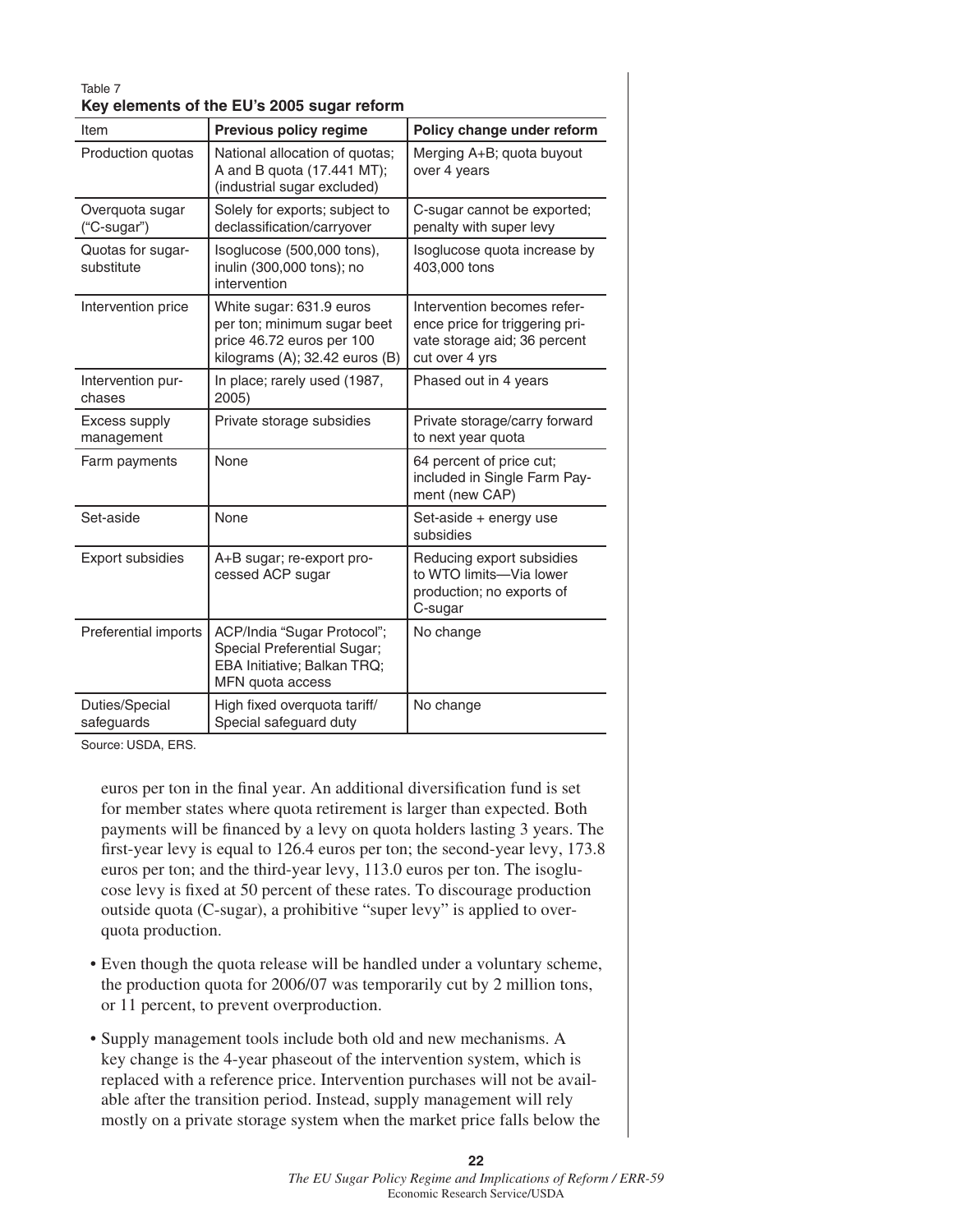reference price. Other available supply management tools include the option to carry forward quota overrun to the following marketing year, temporary quota withdrawal, or use of excess production for industrial products or for supplying the outermost regions of the EU. However, no exports of declassified sugar (C-sugar) are permitted under the new regime.

- For nonsugar sweeteners, a quota increase for isoglucose of 403,000 tons for the existing producer companies is being phased in over 3 years. This measure includes the option to purchase extra isoglucose quota in Italy (60,000 tons), Sweden (35,000 tons), and Lithuania (8,000 tons) at the restructuring aid price set in the first year at 730 euros per ton.
- The border protection regime did not change, aside from reducing exports and subsidies to WTO limits and maintaining the existing international import commitments. Nonpreferential import duties (including the special safeguards) are not affected by the new regime. Only a new WTO agreement from the current Doha Round of negotiations would affect these import policy instruments.
- In September 2007 (AgraEurope, 2007), the EU agreed to changes in the sugar-restructuring plan to encourage removal of EU sugar quota by offering higher buyback payments to beet growers while shielding refiners from receiving any less than 90 percent of the buyback payment. However, growers can apply directly to the Commission for 237.5 euros per ton payment as long as the renounced quota does not exceed 10 percent of the refiner's total quota. Also, factories that give up quota in 2008/09 will be reimbursed for the restructuring levy they paid in 2007/08. By the end of 2007, sugar producers had renounced 1.56 million metric tones of quota, more than twice that of the previous year.

What then are the likely impacts of the EU sugar reform on supply, demand, and prices in the EU? How are sugar imports from both preferential and nonpreferential sources likely to change? And, what are the likely effects on world sugar prices, if any, that would arise from the reforms?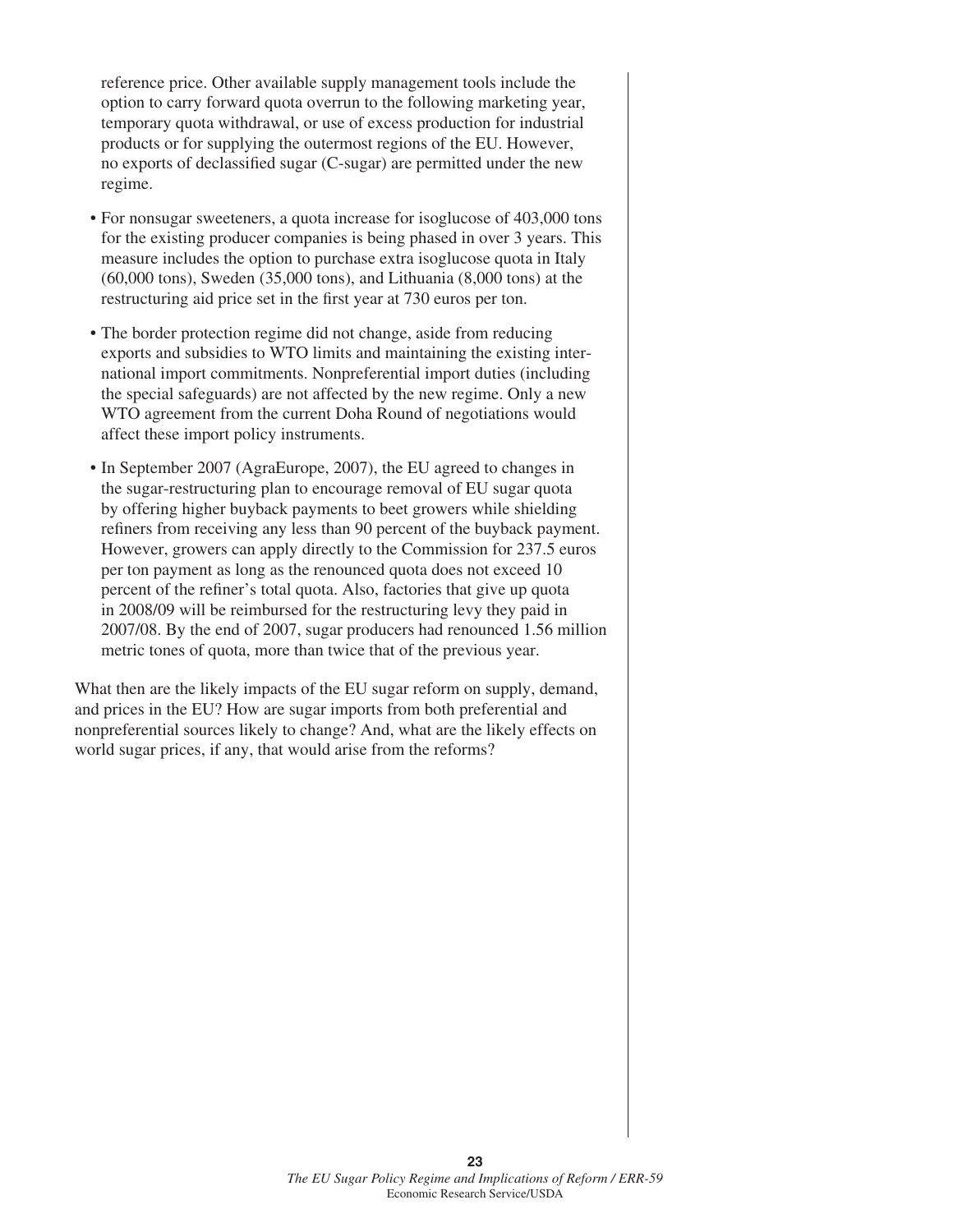## **Reform Assessment**

An examination of the current market reveals some indications of the potential effects of the EU sugar reforms. While the new regime represents a significant departure from existing policies, many of the support instruments are still in place, which has the potential to limit the extent to which the goals of the reform can be achieved. Even with cuts in support prices and incentives to renounce quota, sugar crops may still be more attractive to growers than the alternatives. Moreover, high import barriers will continue to shield the domestic sugar industry. The inability of quota holders to trade quotas across member states may restrict the degree of industry adjustment toward greater cost efficiency. In addition, the new policy continues to limit substitutions between sugar and alternative sweeteners, as the new isoglucose production quotas are still highly restrictive.

The new provisions of the EU sugar regime are expected to alter the EU sugar market. According to EU Commission estimates, restricting EU sugar exports to comply with the WTO panel ruling alone will require a reduction in EU sugar production of around 2 million tons per year. High-cost regions such as Greece, Ireland, Italy, and Portugal would take the brunt of the reduction, while low-cost regions could increase production, depending on the restructuring component of the proposal. France, Germany, the Netherlands, Belgium, and the UK have been the largest producers of over-quota sugar. Nonetheless, regions within these countries are likely to see sugar production decline because of high production costs and/or inefficient processors.

Regarding trade, while the EBA countries are expected to increase sugar shipments to the EU after 2009, there is some uncertainty about the expected volume of imports from these countries. Because of the "SWAPS" provision in the EBA Initiative, EBA countries would be able to import sugar at world prices and then export locally produced sugar to the EU. Even with lower intervention prices under the reform, some in the EU sugar industry doubt that the EBA countries will be able to export raw sugar to the EU profitably at the lower intervention prices. Under the reform, ACP countries within the LDC group (i.e., Malawi, Zambia, and Zimbabwe) have the potential to offset losses in their current quota exports to the EU by increasing their export volumes under the EBA Initiative (Chaplin and Matthews, 2006).

Outside the EBA countries, the reduction of intervention prices will have adverse effects on the ACP countries, which enjoy preferential access to the EU's high-priced sugar market. Moreover, any gains by preference-receiving countries due to higher exports under higher world prices (due to the EU reform) will depend on the proportion of their exports to non-EU countries and the extent to which their exports benefi t from preferential agreements with other countries. Among non-LDC ACP countries, the adverse effects would be greater for high-cost producers that depend heavily on the EU for their sugar exports, such as Mauritius, Fiji, and Guyana. These countries, having had secure market access to the EU, lacked the incentives to improve their competitiveness, leading to high production cost structures over time (Larson and Borrell, 2001). In October 2007, the EU scrapped the ACP Sugar Protocol (AgraEurope, 2008) as a part of the economic partnership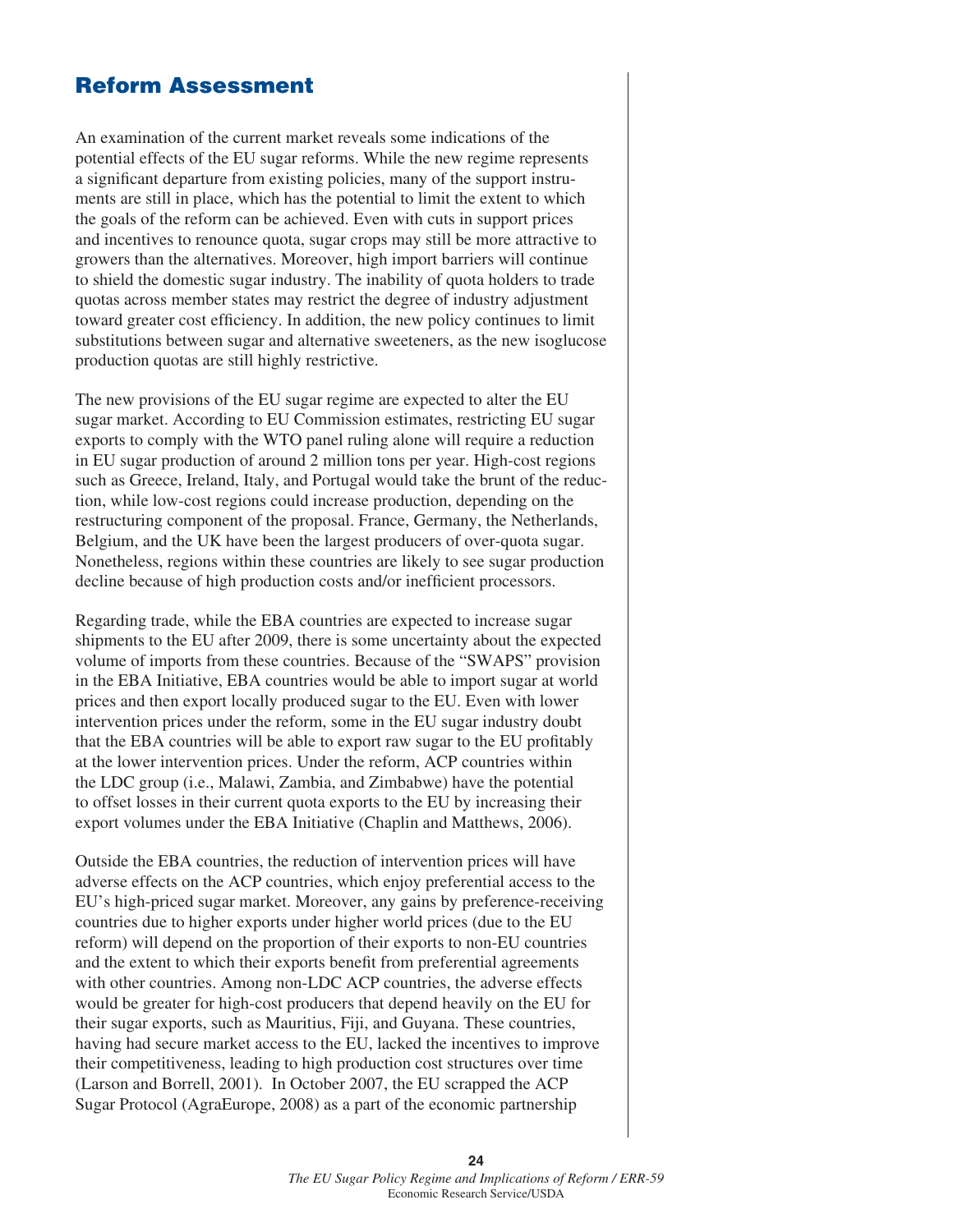agreements (EPA) that would inter alia reduce tariffs on raw sugar to zero by the end of 2009.

The trade implications of the EU reform are ambiguous outside preferential trade. On the import side, little change is likely given the unchanged high import barriers (outside preferential access). The EU sugar reform, therefore, may have a limited effect on competitive sugar suppliers currently excluded from the EU market. The implications of the reform may be felt more via effects on world prices. A key determinant is the extent of the sugar price rise, as the EU withdraws a significant share of refined sugar exports from the world market. Higher prices for refined sugar may adversely affect importing regions but may benefit competing sugar exporters. Such price effects are unlikely to be neutralized by raw sugar exporters, such as Brazil, as it faces greater demand for sugar by domestic ethanol producers, further contributing to higher world sugar prices.

The reform is expected to alter EU sugar production significantly. However, the key issue of whether domestic sugar prices will follow cuts in intervention prices hinges largely on whether the reforms can weaken the industry's ability to engage in tacit collusion in sugar pricing. The tendency toward the consolidation of processors is likely to reinforce market power within the industry and strengthen oligopolistic and tacitly collusive behavior. As such, market prices may not fall as much as the scheduled reduction of intervention prices might imply. A decrease in the intervention price alone would have no effect on concentration, transparency and entry into sugar processing, or import barriers.

A reduction of export subsidies in compliance with WTO constraints would also make collusion easier to sustain. Under this scenario, low-cost firms still can export at a profit (through lower quantities as profits are reduced from lower subsidies), while high-cost firms reduce their output by the amount previously exported. Because the majority of the EU's sugar-producing firms are likely to belong to the low-cost category, a reduction in export subsidies will have the effect of lowering output (from exiting high-cost firms) and may, in fact, increase the incentives for tacit collusion. With lower profits from exports, low-cost firms have a greater incentive not to deviate from tacit collusion because the profit loss under retaliation from domestic sales is now proportionally higher (Swedish Competition Authority, 2002).

The effect of a quota reduction on tacit collusion is indeterminate, particularly if the reduction is proportional to all firms. Since it is more profitable for firms to sell sugar to the domestic market than to export, the quota reduction reduces the amount of sugar available for exports. Hence, both the ability to deviate and the ability of competing firms to retaliate (by shifting export quantities to domestic sales) are weakened. If the quota reduction results in fewer quota holders within the EU, concentration will increase, and as a result, tacit collusion may be facilitated.

The effect of quota tradability on tacit collusion depends on the extent of firm concentration. If the tradability of quotas among regions (or states) leads to increased firm concentration, then the effect on tacit collusion will be indeterminate because the increase in collusive profits will counteract the lessened ability to divide markets among firms. If, however, quota tradability reduces

> **25** *The EU Sugar Policy Regime and Implications of Reform / ERR-59*  Economic Research Service/USDA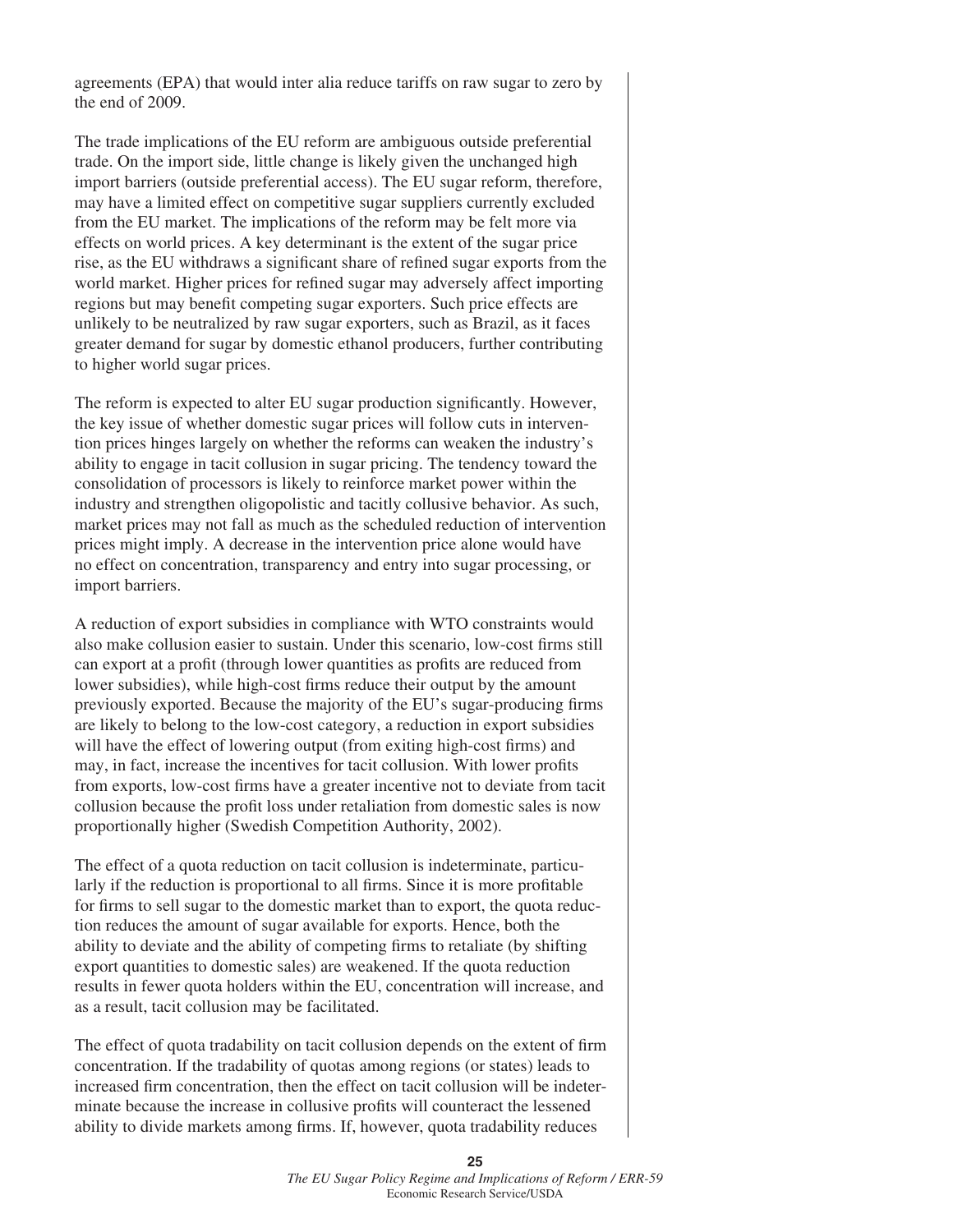concentration through new firm entry, then tacit collusion will be reduced, through both the reduction of collusive profits and the lessening of the ability to divide markets among firms.

Certain policy changes not included in the new reform could have had the effect of weakening the industry's collusive behavior and, more significantly, altering the economics of EU sugar. For example, lower import tariffs would reduce both the incentives for tacit collusion and the market price, and introduction of the ability to trade quotas across member states would make tacit collusion harder to sustain. Furthermore, unrestricted production of HFCS (isoglucose) would make collusion difficult to sustain in markets where HFCS is a substitute. However, as these policy instruments are not part of the sugar reform, the net effect of the reform on the industry's competitive behavior and producer incentives is unclear.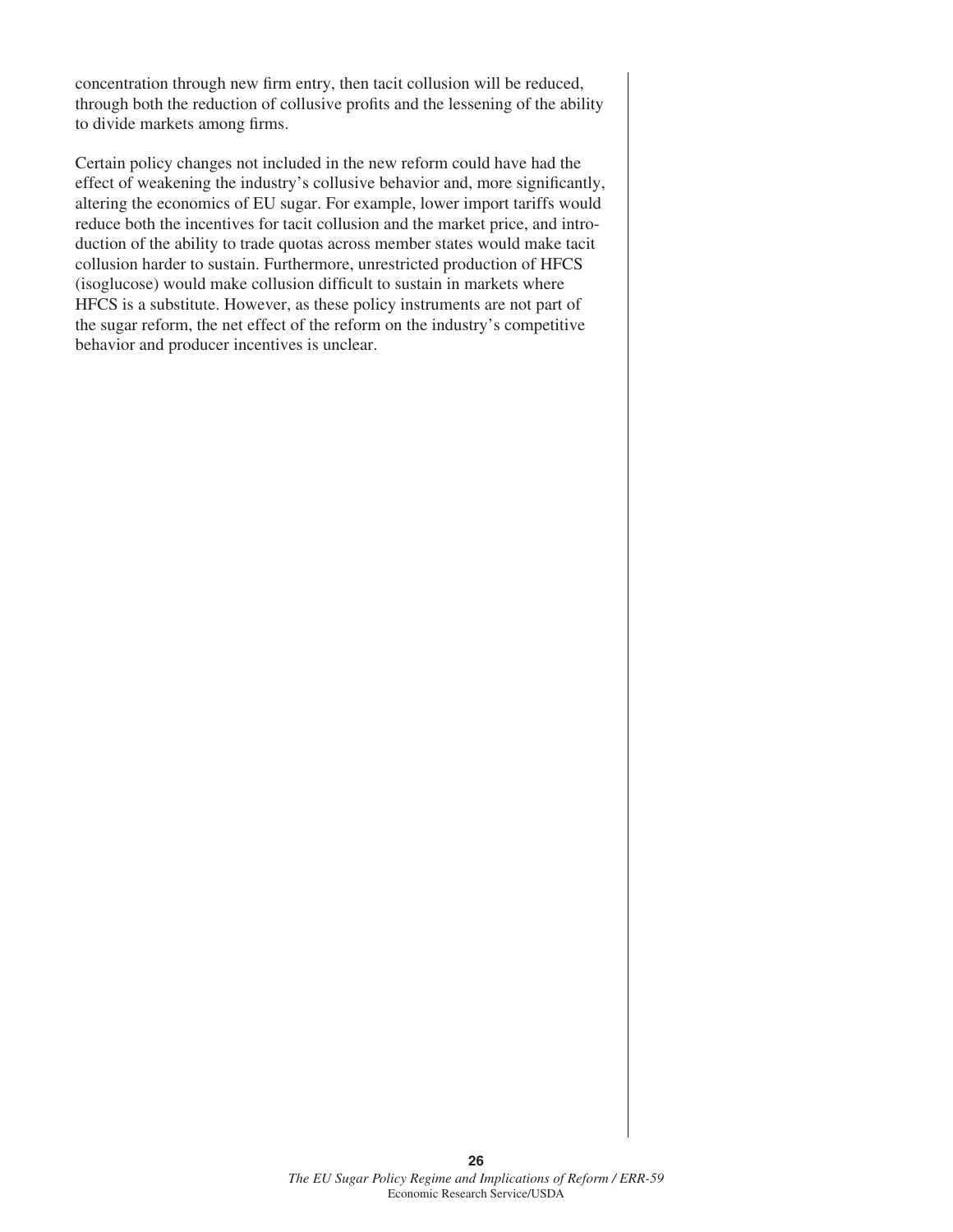## **A Multi-Model Economic Analysis**

A properly specified quantitative model of the EU sugar regime must reflect the regime's key features: production quotas, price support, export subsidies, and import policies, including preferential import agreements. No single model can adequately capture all of the subtleties of the EU sugar regime. This analysis applied three economic models and focused on their distinctive features to provide a richer assessment of the EU sugar reform (see box, "Descriptions of the Models"). A partial equilibrium (PE) model called the Partial Equilibrium Model of Agricultural Trade (PEATSIM), which captures in detail many policy instruments of the EU's sugar sector and the CAP, projected likely changes in EU production, consumption, net trade, and prices. A second PE model called the U.S. Sugar and Sweetener Model, which allows for substitution between sugar and alternative sweeteners, generated detailed analysis of the U.S., Mexican, and EU sweetener industries. Finally, a special version of the global computable general equilibrium (CGE) model created by the Global Trade Analysis Project (GTAP) was used to account explicitly for bilateral trade, tariff rate quotas, export subsidies, and imperfect competition in the sugar industry. This multimodel approach enabled a broader examination of the EU sugar reform than could be obtained from any of these models individually.

#### *Partial Equilibrium Analysis*

The PEATSIM model was used to compare the EU sugar "reform scenario" with an alternative "status quo scenario" of no reform. Under the reform scenario, the intervention price is cut by 36 percent, the production quota is cut by 15 percent, and exports are cut by 53 percent to represent the removal of C-sugar exports. Under the status quo scenario, the expected impact of EBA imports induces lower domestic market prices, resulting in a downward adjustment of the producer price by 11 percent. The model baseline under both scenarios was run from 2004 to 2009. Results are shown in table 8.

Under the reform scenario, model results show that the combined effect of cuts in the intervention price and production quotas will yield a 17.3-percent contraction of EU sugar output by 2009 (compared with the status quo scenario), while consumption will rise by 7.68 percent over the 5-year period (compared with the status quo), or 1.53 percent annually. Consumer prices will fall 28.8 percent, compared with the status quo (see table 8, difference between third and fifth column). Under the reform scenario, the supplydemand balance will be reversed, with production declining and consumption increasing such that domestic consumption exceeds production. Since exports are exogenously cut relative to the base year to reflect the removal of C-sugar exports, imports will need to expand to 5.1 million tons (compared with the status quo), or 113.5 percent, to balance available supplies and demand. However, as the model computes only total country trade, these imports are not separated between EBA and non-EBA sources.

Results from the U.S. Sugar and Sweetener Model feature a larger production response (-34.3 percent by 2010) under the reform scenario, compared with that of the status quo case.7 This higher level of output contraction is due to the irreversible loss of production capacity once prices fall below variable

 7Results from the U.S. Sugar and Sweetener Model are taken from Haley (2006).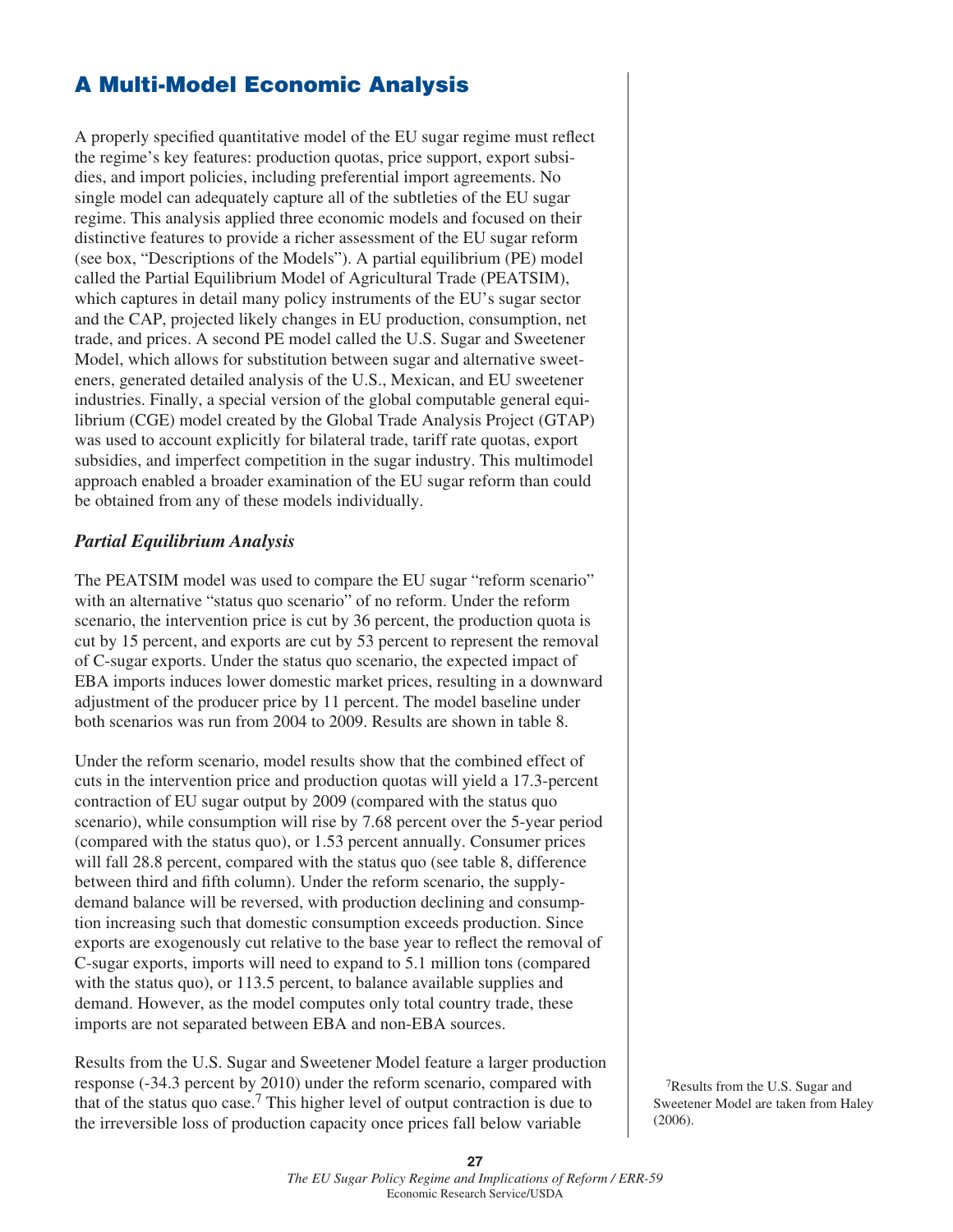#### **Description of the Models**

#### *PEATSIM*

PEATSIM is a PE, multicommodity, multiregion agricultural trade model (Stout and Abler, 2003). With a net trade specification, the model sets a region to be either a net importer or a net exporter. In this case, ERS treats the EU as a net sugar importer since researchers are most interested in import responses to the EU sugar reform and since exports are set exogenously to be reduced as part of a policy change. Sugar production in the model is handled on a raw sugar equivalent basis, and since preferential agreements are not explicitly addressed, production is adjusted to include preferential imports (from the ACP countries, India, and the Balkans). The model specifies a support price in the form of a reference price treated as an intervention price. For the import regime, import tariffs are based on two-tier tariffs using the ad valorem equivalent of specific tariffs. Under the EU policy reform, sugar farm payments equivalent to 64.2 percent of price cuts are introduced into the model starting in 2006 and treated as decoupled payments. This means that the payments are not expected to affect production decisions. Following the 2003 CAP reform, set-aside payments are ignored, given that their reallocation is linked to all arable crops (and not just grains and oilseeds, as was the case before the 2003 CAP reform). Therefore, one would expect little influence on production patterns.

For supply management, the model is initially set so that the quota is equal to beginning production. To model the impact of the reforms besides cutting the intervention price by 36 percent, the future target production quota is set to balance consumption, preferential imports, and WTO-permitted exports. For the production quota, a phased quota reduction is implemented in the reform scenario from 2006 to 2010. The desired quota level in 2010 is determined by taking into account the EU's WTO export commitment, preferential imports, and domestic consumption. Therefore, in the reform scenario, a target production quota cut is induced in line with the EU Commission's decision to cut quotas by 15 percent for 2006/07, which aims to achieve the supply-demand balance. Moreover, the model scenario "restrains" exports by preventing C-sugar from being exported, thus implicitly accounting for EU compliance with the WTO ruling on export subsidies.

#### *U.S. Sugar and Sweetener Model*

The U.S. Sugar and Sweetener Model is a PE model with greater detail on sugar and sweetener production, supply, and demand (Haley, 2006). The model is specified for the United States and Mexico and extended to the EU, with the rest of the world as a residual. The model is initialized to a 2003 base and generates yearly baseline projections to 2015. The model covers sugar, substitute sweeteners (high fructose corn syrup or high fructose syrup), and the primary sugar crops (cane sugar and sugar beets). Effects of policy changes, such as the EU sugar reform, can be compared with the model's baseline.

The EU component of the model includes the intervention/reference price and sugar and isoglucose production quotas. Because the model does not permit bilateral trade flows, preferential imports (from ACP, EBA, and Balkan regions) are treated as a composite, while over-quota sugar imports are subject to over-quota tariffs. The EU sugar and isoglucose supply response to policy changes is modeled via a logistic function that determines changes in processing capacity and, hence, production. Area planted with sugar beets has been stable because EU sugar policies limit the linkages between the world price and domestic production and given the inelastic response of price changes to planted areas and consumption. Policy-induced production change is modeled as follows. Based on estimates of sugar and isoglucose variable costs, the simulationinduced drop in producer returns (to or below the variable cost level) leads to an irreversible reduction of processing capacity by 50 percent relative to the base period. As processing capacity exits, sugar beet area devoted to that capacity exits as well.

#### *GTAP*

The applied general equilibrium model GTAP (Hertel, 1997) is a multiregion, multisector global model of production and trade that follows the standard theoretical specifications of CGE trade models. This analysis uses a special version of GTAP that deals with imperfect competition and the oligopolistic behavior of firms (Francois, 1998; Elbehri and Hertel, 2006). The model distinguishes between the sugar industry and the sugar

*Continue on page 29*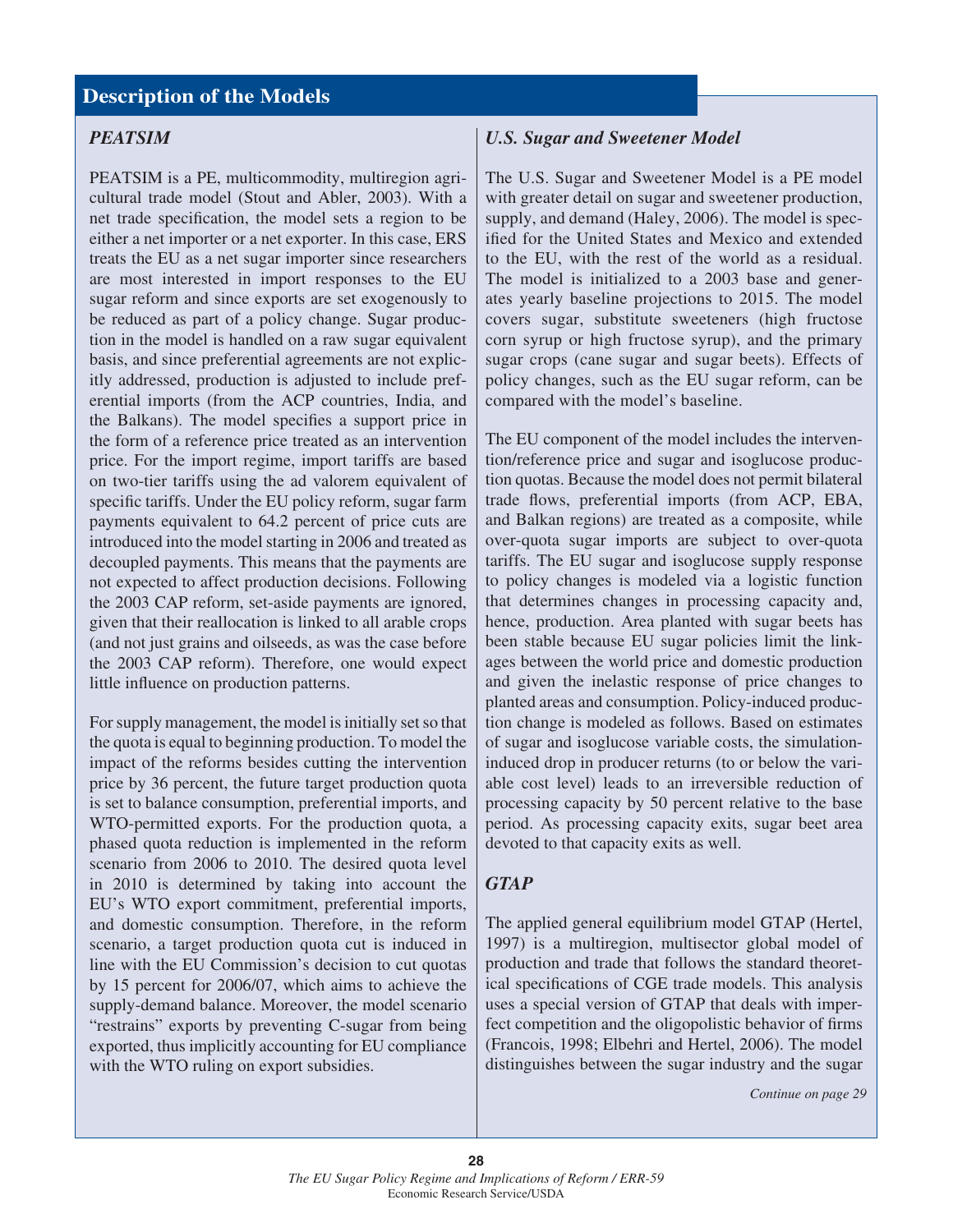#### *Continue from page 28*

beet/sugar cane crop sectors. Given the market structure of the sugar industry and its collusive practices, sugar processing is modeled under oligopolistic competitive behavior with increasing returns to scale. This allows the model to separate cases with or without firm entry or exit and, hence, enables separate assessments of production adjustments at the firm and industry levels.

In this analysis, only the sugar industry is treated as oligopolistic with scale economies, while other sectors are assumed to be perfectly competitive. Calibration of the oligopoly model and scale economies for the sugar industry was based on sugar manufacturing data using firm-level sugar production and deriving the Herfindhal index for all EU countries that produce sugar. The maximum-derived Herfindhal index (estimated for Portugal) was also applied to the remaining member states that operate a single plant (firm). To calibrate the Cournot model, Herfindhal indices and the modelconformable benchmark number of firms were combined with the perceived demand elasticity for each sector. (For a detailed description of GTAP's oligopoly specification, see Elbehri and Hertel, 2006.) The benchmark price-cost margins (markups) are derived for the imperfectly competitive sectors using GTAP trade shares and the model's elasticities of substitution. These markups are consistent with positive profits in the benchmark data set. Model implementation also requires the calibration of a cost disadvantage ratio (CDR) reflecting unexploited economies of scale. The CDRs for the EU were taken from Harrison, Rutherford, and Tarr (1994). Data for non-EU regions are reported by RolandHolst, Reinert, and Shiells (1994). The scaled ratios are reported in table 4 and range from 0.016 for the EU to 0.001 for non-EU regions.

Sugar production in the EU is also constrained by quota limits. The sugar production quota is modeled under a complementarity condition allowing for endogenous regime change from binding to nonbinding with associated quota rents (under binding quotas) expressed as a tax equivalent. The model does not separate between quota (A and B) and nonquota (C) sugar. Rather, the model takes into consideration the share of C-sugar in total sugar production in setting the initial degree of quota binding status. Except for Italy, all 13 EU regions start from a binding quota position.

Sugar is treated on a raw sugar equivalent basis, and the sugar import regime is modeled as a system of bilaterally allocated import quotas following the Armington specification. The model includes 28 regions, 14 of which are EU regions (Belgium, Denmark, Germany, Spain, France, Italy, the Netherlands, Austria, Poland, Sweden, the UK, Hungary, Czech Republic, other EU) and 14 non-EU regions (United States, Canada, Mexico, Brazil, China, India, Australia, Thailand, ACP, LDC, Mediterranean, Central America, other Asia, and rest of world). Preferential imports are treated via bilateral tariff-rate quotas for a specific set of partners (ACP, India). Moreover, these preferential exporters are assumed to capture the quota rents to mimic the fact that these countries receive guaranteed prices equivalent to domestic prices.

costs.8 The analysis assumes that EBA sugar exports to the EU will grow to 1.5 million tons by 2015, the end of the projection period. However, as the model calculates net trade balances, import flows are not separated between preferential and nonpreferential sources. Despite an 11.6-percent decrease in the price (compared with the status quo case), EU sugar consumption will increase modestly (by about 470,000 tons, or about 2.8 percent, over the period 2007-10). EU-25 sugar exports fall to insignificant levels by 2010 and remain at or below WTO commitment levels through the end of the projection period. Similar to the PEATSIM results, the U.S. Sugar and Sweetener Model results show that imports will increase 91 percent by 2010 to equalize prices across the EU-15 and the new member states.

The world sugar price will rise 8 percent by 2009 under the PEATSIM reform scenario and 15 percent by 2010 under the U.S. Sugar and Sweetener reform scenario. The larger price effect under the latter model arises from that model's much larger decline in production and, particularly, in exports.

<sup>8</sup>The model specifies asymmetric production responses to sugar price changes. This means that processing production capacity reductions are irreversible—closed factories do not re-open.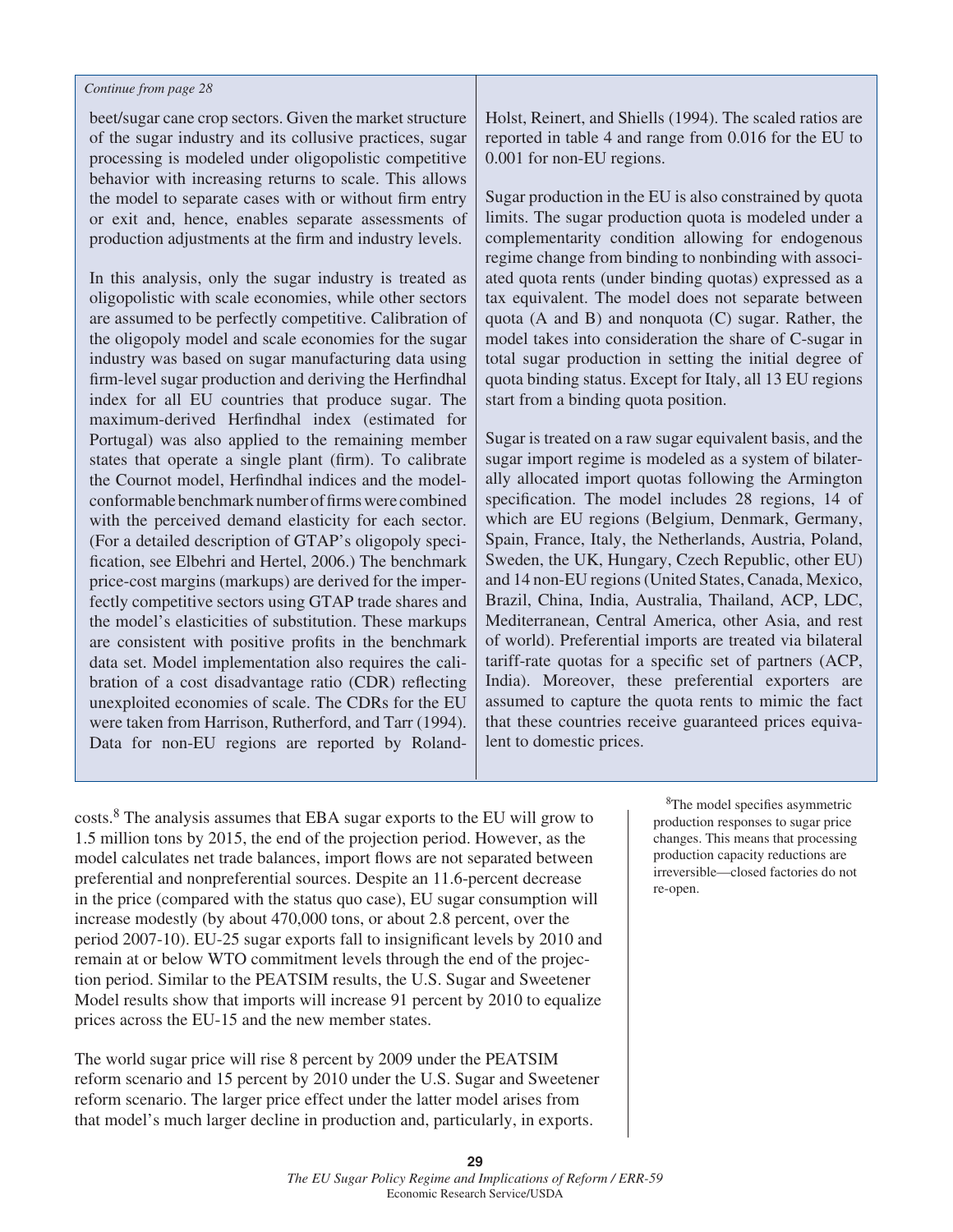#### Table 8 **Comparing EU reform to status quo: EU production, consumption, trade, and trade effects**

|                           | Base                                          | Reform              | Change                        | Status quo          | Change    |  |  |  |
|---------------------------|-----------------------------------------------|---------------------|-------------------------------|---------------------|-----------|--|--|--|
| Item                      | vear*                                         | scenario            | from base                     | scenario            | from base |  |  |  |
|                           |                                               |                     | <b>PEATSIM results (2009)</b> |                     |           |  |  |  |
|                           |                                               | <b>Million tons</b> | Percent                       | <b>Million tons</b> | Percent   |  |  |  |
| Production                | 20.6                                          | 17.0                | $-17.3$                       | 20.6                | 0.0       |  |  |  |
| Consumption               | 18.4                                          | 20.0                | 8.9                           | 18.6                | 1.2       |  |  |  |
| Exports                   | 4.4                                           | 2.0                 | $-53.1$                       | 4.3                 | $-1.5$    |  |  |  |
| Imports                   | 2.4                                           | 5.1                 | 113.5                         | 2.4                 | $-0.7$    |  |  |  |
|                           |                                               | Dollars per kg      |                               | Dollars per kg      |           |  |  |  |
| Producer price            | 0.6                                           | 0.4                 | $-39.2$                       | 0.6                 | $-10.6$   |  |  |  |
| Consumer price            | 0.6                                           | 0.4                 | $-39.3$                       | 0.6                 | $-10.5$   |  |  |  |
| Export price              | 0.6                                           | 0.4                 | $-39.3$                       | 0.6                 | $-10.5$   |  |  |  |
| Import price              | 0.6                                           | 0.4                 | $-39.3$                       | 0.6                 | $-10.5$   |  |  |  |
| World price               | 0.2                                           | 0.2                 | 8.0                           | 0.2                 | $-1.5$    |  |  |  |
|                           | U.S. Sugar and Sweetener Model results (2010) |                     |                               |                     |           |  |  |  |
|                           |                                               | <b>Million tons</b> | Percent                       | <b>Million tons</b> | Percent   |  |  |  |
| Production                | 22.2                                          | 14.6                | $-34.3$                       | 21.6                | $-2.7$    |  |  |  |
| Consumption<br>Isoglucose | 16.1                                          | 16.7                | 3.7                           | 16.2                | 0.9       |  |  |  |
| consumption               | 0.6                                           | 0.7                 | 7.8                           | 0.5                 | $-24.9$   |  |  |  |
| <b>Exports</b>            | 6.0                                           | 0.2                 | $-97.0$                       | 8.1                 | 36.4      |  |  |  |
| Imports                   | 2.1                                           | 4.0                 | 91.9                          | 2.9                 | 37.1      |  |  |  |
|                           | Dollars per kg                                |                     | Dollars per kg                |                     |           |  |  |  |
| Producer price            | 0.7                                           | 0.4                 | $-37.7$                       | 0.5                 | $-26.1$   |  |  |  |
| World price               | 0.2                                           | 0.2                 | 15.0                          | 0.2                 | $-15.0$   |  |  |  |

\* Base period is 2004 for PEATSIM and 2003 for the U.S. Sugar and Sweetener Model. Source: USDA, ERS.

The significant drop in exports will reduce the supplies available on the world market. These responses are broadly comparable with those reported in other studies that use PE models, as shown in table 9. For example, Andino, Taylor, and Koo (2005) found that the combination of a 33-percent cut in the intervention price and a 15-percent cut in the production quota for EU sugar boosted the world sugar price by 14.5 percent.

Still, these magnitudes of world price increases from a unilateral EU sugar reform need to be viewed as upper-bound limits for several reasons: the price-inelastic nature of sugar markets on both the supply and demand sides; the simplifying assumption, typical of PE models, that sugar is a homogeneous good and of the same quality across suppliers and countries; and the likelihood that world price hikes will be short-term adjustments because higher prices will trigger incentives to increase sugar production, which in turn will place downward pressure on the world price. Moreover, additional dynamic effects that arise from new investments in sugar processing, along with industry rationalization and consolidation, contribute to enhanced cost efficiency and hence affect cost-price relationships.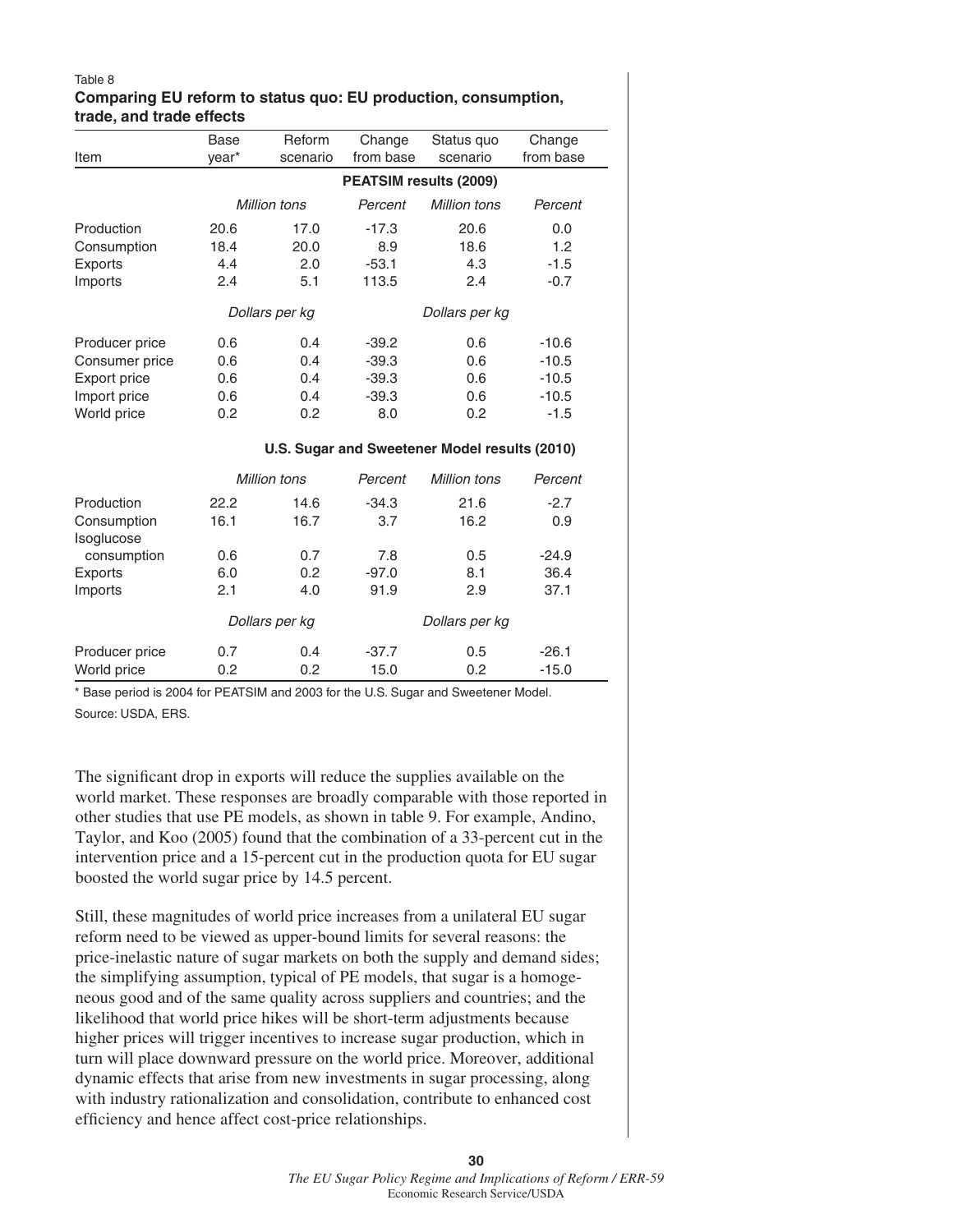#### Table 9 **Recent studies on EU sugar reform**

| Study                                    | Model configuration                                                                                            | Modeling approach                                                                                                                                                                                                                                                                     | <b>Scenarios</b>                                                                                                                                                                                               | Main findings                                                                                                                                                                                                                                               |
|------------------------------------------|----------------------------------------------------------------------------------------------------------------|---------------------------------------------------------------------------------------------------------------------------------------------------------------------------------------------------------------------------------------------------------------------------------------|----------------------------------------------------------------------------------------------------------------------------------------------------------------------------------------------------------------|-------------------------------------------------------------------------------------------------------------------------------------------------------------------------------------------------------------------------------------------------------------|
| Conforti and Rapso-<br>manikis (2006)    | COSIMO-AGLINK<br>(PE); 56 regions; raw/<br>white sugar, beet/<br>cane sugar                                    | Evaluation of reform and<br>the EBA initiative on<br>world markets                                                                                                                                                                                                                    | (1) Baseline 2003-13;<br>$(2)$ reform = 39% IP cut                                                                                                                                                             | 5% rise in world price;<br>lower revenue for ACP<br>countries despite export<br>rise; EBA exports rise<br>threefold                                                                                                                                         |
| El-Obeid and Beghin<br>(2005)            | <b>CARD Sugar Model</b><br>(PE); 29 regions;<br>sugar (raw equiva-<br>lent); beet/cane sugar                   | Removal of production<br>and trade distortions for<br>sugar for all countries<br>(supply and consump-<br>tion are price inelastic)                                                                                                                                                    | $(1)$ Free trade (FT);<br>$(2) = (1) +$ removal of<br>production subsidies;<br>$(3) = (2) + \text{consumer}$<br>distortions                                                                                    | FT leads to 27% higher<br>WP; FT + no domestic<br>distortions lead to 48%<br>WP rise by 2012; mod-<br>erate rise in aggregate<br>trade                                                                                                                      |
| Andino, Taylor, and<br>Koo (2005)        | World sugar model<br>(PE); 17 regions;<br>sugar (raw equivalent)                                               | EU sugar reform (cut in<br>IP and PQ) and Doha<br>Development Agenda<br>(DDA) effect on U.S.<br>sugar                                                                                                                                                                                 | (1) Baseline;<br>(2) partial EU reform (IP<br>cut; PQ cut);<br>(3) 4 country reform<br>under DDA:<br>(4) EU reform plus 20%<br>tariff cut;<br>(5) 20% import quota<br>rise for China                           | EU reform increases<br>world price; no U.S. ef-<br>fect; WP rises by 14.5%;<br>under DDA, reform WP<br>rises by 39%                                                                                                                                         |
| Gohin and Bureau<br>(2006)               | Static single-region<br>CGE model for food<br>and agriculture for EU;<br>18 crops, 28 livestock<br>commodities | In-quota and over-quota<br>beet and sugar are<br>distinct products; sugar<br>is homogenenous; quota<br>rents to exporters                                                                                                                                                             | (1) Baseline;<br>(2) July 2004 EU reform<br>+ removal of export<br>subsidies                                                                                                                                   | Production falls by 10%;<br>C-Sugar eliminated;<br>beet prices fall (59%)<br>more than sugar; little<br>sugar-isoglucose substi-<br>tution; removal of export<br>subsidies means no<br>imports of MFN-access<br>and GSP but ACP coun-<br>tries not affected |
| Van Berkum, Roza,<br>and Tongeren (2005) | GTAP-derived model<br>(CGE); 12 regions; 7<br>commodities                                                      | Revised land allocation;<br>labor and capital seg-<br>mented between agri-<br>cultural and nonagricul-<br>tural sectors; production<br>quota; bilateral TRQs;<br>sugar processing under<br>imperfect competition;<br>matching drop in market<br>price with cut in export<br>subsidies | (1) EBA Initiative;<br>(2) EBA + July 2004<br>reform (beet quota cut<br>by 16% (from 17.4 to<br>14.6 tons); compensa-<br>tion payments (transfer<br>to sugar output; beet<br>value added); cut in IP<br>by 33% | Little increase in EBA<br>imports (384,000 tons<br>less than 2.8 million<br>tons by European Com-<br>munity); mild growth of<br>exports by ACP; modest<br>gains for Brazil; 37%<br>drop in exports                                                          |

Notes: PE = partial equilibrium; CGE = computable general equilibrium; WP = world price; IP = intervention price; PQ = production quota; TRQ = tariff-rate quota.

Source: USDA, ERS.

### *General Equilibrium Analysis*

Key differences exist between PE models and CGE models. In a CGE model, there is explicit recognition of finite resources in markets for land, labor, and capital. In doing so, there is an opportunity cost associated with a farm subsidy, where subsidizing one sector comes at the expense of other sectors because of competition for fixed resources. The PE approach introduces upward-sloping supply schedules to acknowledge higher costs as output expands. Another major difference is that in a PE model there is no link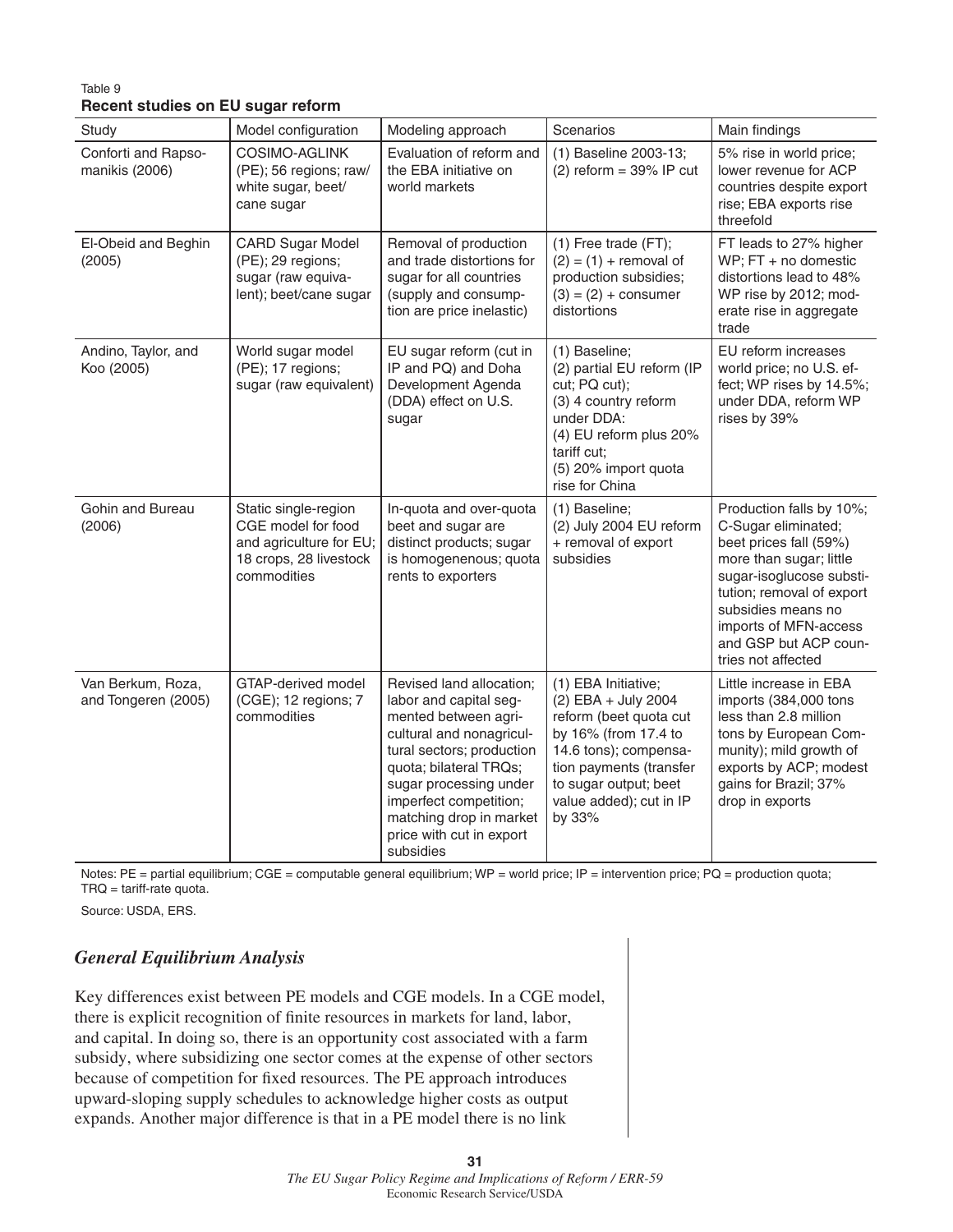between sources and uses of income, which means there is no explicit budget constraint for the household that is tied to returns to factors. In a CGE model, it is possible to track transfers to the household for a given subsidy. Thus, the CGE approach can provide a different perspective for welfare implications of policy reform. In addition to these general differences, the GTAP Model offers specific treatment for bilateral trade between all partners. This allows for analysis of preferential and bilateral free trade reforms.

A set of scenarios was constructed to illustrate the likely impacts of different reform approaches for the EU sugar program. $9$  The first scenario (table 10) implements the EBA Initiative, whereby the EU removes tariffs and quota restrictions on all imports from LDCs. The second scenario, Reform1, implements the EU reform package of November 2005, in which domestic prices are allowed to fall below an existing administered sugar price as a result of cuts in border measures for EU sugar exports and imports. The export subsidy rate is cut by 20 percent to bring subsidized exports within WTO limits. Scenario Reform1Q implements these changes plus the 15-percent production quota cut. This scenario is closest to the reform scenarios in the PEATSIM and U.S. Sugar and Sweetener Models. Finally, scenario Reform1QE reruns Reform1Q by allowing for imperfect competition in the domestic sugar industry. EU sugar processors operate with fewer firms having market power, hence enabling a separate assessment of firm-level versus industrywide adjustments to the EU reforms. All the scenarios were modeled to generate medium-term static effects assuming exogenous total fixed supply of land, labor, and capital, but with factors mobile across sectors. Hence, any changes in sugar production came strictly from the reallocation of existing land within agriculture.

*Impacts of the EBA Initiative—*Implementation of the EBA Initiative (scenario EBA) will result in a rise of LDC sugar exports to the EU of about \$404 million (473 percent), compared with the base. However, as the initial level of this trade was small to begin with (\$88 million), the effects on EU sugar production will be minor (a decrease of less than 1 percent, compared with base). Under this scenario, the impact on third countries also will be small as the trade restrictions against non-EBA partners are unchanged.

<sup>9</sup>An updating procedure was applied to the initial GTAP database (version 6.5) to change the base year from 2001 to 2004 using actual GDP and population growth rates for all countries in the world.

#### Table 10 **GTAP Model scenarios**

| <b>GTAP Model scenarios</b> | Policy change                                                                                                        | <b>Sugar market assumption</b> | <b>Starting database</b> |  |  |  |  |  |
|-----------------------------|----------------------------------------------------------------------------------------------------------------------|--------------------------------|--------------------------|--|--|--|--|--|
| <b>EBA</b>                  | Elimination of tariffs from LDCs                                                                                     |                                | 2005, EU-25 enlargement  |  |  |  |  |  |
| EBA-S                       | Same as EBA                                                                                                          | High product differentiation   |                          |  |  |  |  |  |
| EBA-B                       | Same as EBA                                                                                                          | Low product differentiation    |                          |  |  |  |  |  |
| Reform1                     | Export subsidy rate cut by 20 percent<br>Import tariff cut by 36 percent<br>Intervention floor price allowed to fall | Perfectly competitive industry | 2005, post-EBA           |  |  |  |  |  |
| Reform1Q                    | Reform1, plus production quota cut by<br>15 percent                                                                  | Perfectly competitive industry |                          |  |  |  |  |  |
| Reform1QE                   | Same as Reform1Q                                                                                                     | Imperfect competition          |                          |  |  |  |  |  |

Note: Export subsidy rates in GTAP are derived based on the total value of exports and the total value of subsidy outlays as reported to the WTO for the same period; for the EU, this is adjusted to take into account subsidies for ACP sugar not reported to the WTO. Product differentiation assumption is governed by trade elasticities

Source: USDA, ERS.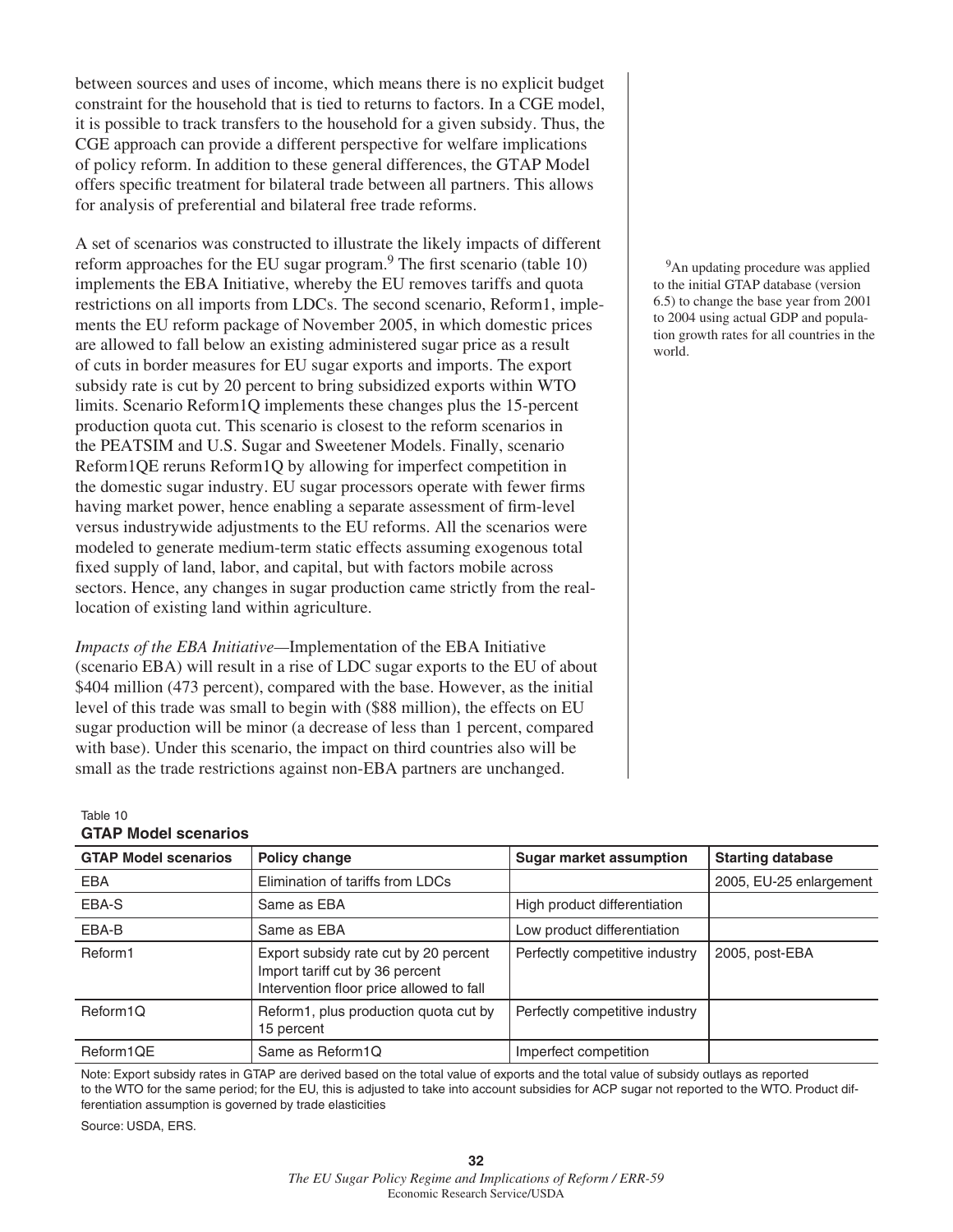Some trade will divert from non-LDC ACP countries to the benefit of the LDCs, and countries restricted from exporting to the EU, such as Brazil, will manage to channel some additional sugar exports to the EU via the LDCs (table 11).

Since this analysis does not account for the possibility of additional production by the LDCs in response to the EBA Initiative, which was a motivating factor behind the reform initiative, some uncertainty exists as to the expected new flow of sugar from the LDCs to the EU. A sensitivity analysis helped address this uncertainty, focusing on a key variable affecting the responsiveness of export demand to policy change. This sensitivity analysis varies the Armington trade elasticity of substitution, which reflects the degree of production differentiation in sugar trade. The EBA scenario was rerun using

| Table 11                                                           |  |
|--------------------------------------------------------------------|--|
| GTAP Model results: EU reform and changes in bilateral trade flows |  |

|               | Base data                |              |            |                 |                    |       |               |               |
|---------------|--------------------------|--------------|------------|-----------------|--------------------|-------|---------------|---------------|
|               |                          | of which to: |            |                 |                    |       |               |               |
|               | Total initial<br>exports | <b>EU-25</b> | <b>ACP</b> | <b>LDC</b>      | Mediterr-<br>anean | U.S.  | South<br>Asia | <b>Others</b> |
|               |                          |              |            | Million dollars |                    |       |               |               |
| EU-25         | 1,662.7                  | 1,299.1      | 13.1       | 40.1            | 70.0               | 33.0  | 61.2          | 146.2         |
| <b>ACP</b>    | 2,337.1                  | 924.0        | 155.9      | 67.8            | 62.5               | 175.8 | 210.5         | 740.6         |
| <b>LDC</b>    | 217.7                    | 88.4         | 5.1        | 84.3            | 8.5                | 22.2  | 2.7           | 6.5           |
| <b>Brazil</b> | 1,723.9                  | 29.2         | 13.7       | 95.3            | 313.5              | 74.6  | 109.9         | 1,087.8       |
| C. America    | 944.2                    | 31.9         | 41.9       | 9.3             | 9.7                | 239.7 | 119.2         | 492.5         |
| India         | 241.5                    | 43.4         | 0.3        | 28.6            | 8.9                | 2.7   | 37.2          | 120.5         |
| Australia     | 852.2                    | 0.7          | 3.1        | 0.0             | 32.2               | 51.1  | 535.6         | 229.5         |
| Thailand      | 625.7                    | 5.2          | 0.3        | 33.6            | 0.3                | 13.7  | 432.0         | 140.6         |
| <b>Others</b> | 1,537.6                  | 435.2        | 23.6       | 25.9            | 63.9               | 337.6 | 272.6         | 378.9         |
| World         | 10,142.6                 | 1,557.0      |            |                 |                    |       |               |               |

#### Scenario EBA: Implementation of EBA for LDCs

|               |                          | of which to: |            |                 |                    |        |               |               |
|---------------|--------------------------|--------------|------------|-----------------|--------------------|--------|---------------|---------------|
|               | Total initial<br>exports | <b>EU-25</b> | <b>ACP</b> | <b>LDC</b>      | Mediterr-<br>anean | U.S.   | South<br>Asia | <b>Others</b> |
|               |                          |              |            | Million dollars |                    |        |               |               |
| <b>EU-25</b>  | 3.7                      | $-22.2$      | 0.9        | 4.6             | 5.7                | 1.4    | 3.6           | 9.5           |
| <b>ACP</b>    | $-96.2$                  | $-100.3$     | $-0.2$     | 2.3             | 0.1                | 0.5    | 0.4           | 0.9           |
| <b>LDC</b>    | 402.7                    | 404.0        | $-0.2$     | 0.1             | $-0.3$             | $-0.7$ | $-0.1$        | $-0.2$        |
| <b>Brazil</b> | $-3.2$                   | $-3.8$       | $-0.1$     | 2.9             | $-0.3$             | 0.0    | $-0.1$        | $-1.9$        |
| C. America    | $-3.8$                   | $-3.3$       | $-0.2$     | 0.3             | 0.0                | 0.0    | $-0.1$        | $-0.6$        |
| India         | $-2.0$                   | $-2.5$       | 0.0        | 0.9             | 0.0                | 0.0    | $-0.1$        | $-0.3$        |
| Australia     | $-1.0$                   | $-0.1$       | 0.0        | 0.0             | 0.0                | 0.0    | $-0.6$        | $-0.3$        |
| Thailand      | 0.0                      | $-0.4$       | 0.0        | 1.0             | 0.0                | 0.0    | $-0.5$        | $-0.2$        |
| <b>Others</b> | $-36.7$                  | $-36.8$      | $-0.1$     | 0.8             | 0.0                | 0.0    | $-0.2$        | $-0.3$        |
| World         | 263.4                    | 257.0        |            |                 |                    |        |               |               |

*—Continued*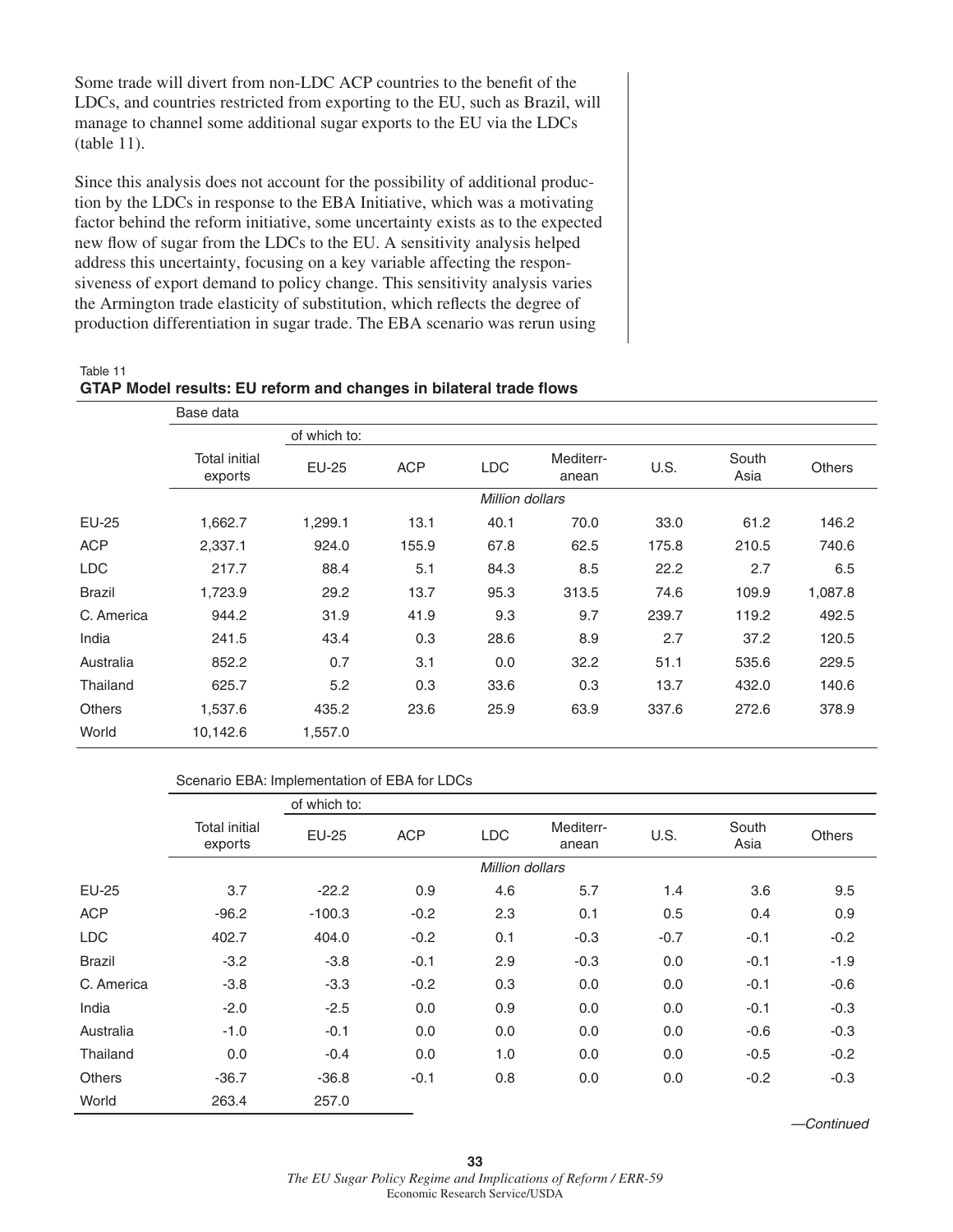#### Table 11 GTAP model results: EU reform and changes in bilateral trade flows—Continued

|               | Scenario Reform1: Support price and export subsidy cuts |              |            |                        |                    |         |               |               |  |  |
|---------------|---------------------------------------------------------|--------------|------------|------------------------|--------------------|---------|---------------|---------------|--|--|
|               | of which to:                                            |              |            |                        |                    |         |               |               |  |  |
|               | <b>Total initial</b><br>exports                         | <b>EU-25</b> | <b>ACP</b> | <b>LDC</b>             | Mediterr-<br>anean | U.S.    | South<br>Asia | <b>Others</b> |  |  |
|               |                                                         |              |            | <b>Million dollars</b> |                    |         |               |               |  |  |
| EU-25         | $-129.4$                                                | $-34.4$      | $-4.6$     | 37.3                   | $-24.6$            | $-16.3$ | $-28.3$       | $-58.4$       |  |  |
| <b>ACP</b>    | 363.5                                                   | 368.2        | 0.9        | $-1.2$                 | $-0.4$             | $-1.3$  | $-0.1$        | $-2.6$        |  |  |
| <b>LDC</b>    | $-45.8$                                                 | $-45.6$      | 0.1        | $-0.5$                 | 0.0                | 0.1     | 0.0           | 0.0           |  |  |
| <b>Brazil</b> | 36.7                                                    | 31.1         | 0.2        | $-1.0$                 | 0.6                | 0.0     | 0.8           | 5.0           |  |  |
| C. America    | 22.8                                                    | 18.5         | 0.6        | $-0.1$                 | 0.0                | 0.2     | 1.0           | 2.5           |  |  |
| India         | 8.7                                                     | 8.1          | 0.0        | $-0.3$                 | 0.0                | 0.0     | 0.3           | 0.6           |  |  |
| Australia     | 5.7                                                     | 0.0          | 0.0        | 0.0                    | 0.1                | 0.1     | 4.4           | 1.0           |  |  |
| Thailand      | 4.8                                                     | 3.0          | 0.0        | $-0.4$                 | 0.0                | 0.0     | 2.0           | 0.2           |  |  |
| <b>Others</b> | $-30.7$                                                 | $-34.6$      | 0.3        | $-0.3$                 | 0.1                | 0.4     | 2.0           | 1.3           |  |  |
| World         | 236.3                                                   | 314.5        |            |                        |                    |         |               |               |  |  |

|               | Scenario Reform1Q: Support price/export subsidy and quota cut |              |            |            |                    |         |               |               |  |  |  |
|---------------|---------------------------------------------------------------|--------------|------------|------------|--------------------|---------|---------------|---------------|--|--|--|
|               |                                                               | of which to: |            |            |                    |         |               |               |  |  |  |
|               | <b>Total initial</b><br>exports                               | <b>EU-25</b> | <b>ACP</b> | <b>LDC</b> | Mediterr-<br>anean | U.S.    | South<br>Asia | <b>Others</b> |  |  |  |
|               | <b>Million dollars</b>                                        |              |            |            |                    |         |               |               |  |  |  |
| EU-25         | 58.4                                                          | 283.8        | $-7.9$     | $-1.6$     | $-45.2$            | $-23.4$ | $-44.2$       | $-103.2$      |  |  |  |
| <b>ACP</b>    | 770.4                                                         | 779.1        | 2.0        | $-1.5$     | $-0.8$             | $-3.0$  | $-1.4$        | $-4.0$        |  |  |  |
| <b>LDC</b>    | 9.3                                                           | 8.8          | 0.2        | 0.1        | 0.1                | 0.1     | 0.0           | 0.1           |  |  |  |
| <b>Brazil</b> | 59.8                                                          | 38.9         | 0.5        | $-0.2$     | 2.2                | 0.2     | 1.5           | 16.7          |  |  |  |
| C. America    | 47.2                                                          | 36.6         | 1.4        | 0.0        | 0.1                | 0.7     | 1.7           | 6.7           |  |  |  |
| India         | 65.8                                                          | 64.2         | 0.0        | $-0.1$     | 0.0                | 0.0     | 0.4           | 1.4           |  |  |  |
| Australia     | 11.9                                                          | 0.9          | 0.1        | 0.0        | 0.3                | 0.2     | 8.0           | 2.5           |  |  |  |
| Thailand      | 11.6                                                          | 8.6          | 0.0        | $-0.3$     | 0.0                | $-0.1$  | 2.9           | 0.4           |  |  |  |
| <b>Others</b> | 363.5                                                         | 354.2        | 0.8        | 0.0        | 0.5                | 0.9     | 3.7           | 3.4           |  |  |  |
| World         | 1.397.8                                                       | 1,575.0      |            |            |                    |         |               |               |  |  |  |

Note:  $ACP =$  Africa, Caribbean, and Pacific countries.  $LDC =$  Least developed countries.

Source: USDA, ERS model simulation results.

a range of trade elasticity values from low (greater product differentiation) to high (greater homogeneity for sugar among regions).10 The quantitative results did not change qualitatively except for the magnitude. The increase in EBA sugar exports to the EU will range from 321 percent (highly differentiated case) to 485 percent (homogenous case), compared with a 473-percent increase in the central case.<sup>11</sup> Translated into quantity terms and using  $2001$ prices, the value changes in EBA sugar exports to the EU will range from 0.50 to 0.75 million tons. These results suggest that while the LDCs may significantly boost their exports to the EU, the volume of new sugar exports may still fall short of the EU Commission's optimistic projections of 2.8 to 3.5 million tons of imports from the EBA countries by 2014 (Commission of the European Communities, 2005).

 10This analysis uses the value of 5.4, following recent econometric work by Hertel et al. (2003) on trade elasticities.

 11Van Berkum, Roza, and Tongeren (2005) also applied a CGE model to examine the impact of the EBA Initiative. They found that LDC exports to the EU increase by 384,000 tons, but that quantity rises to 900,000 tons under a more homogeneous assumption.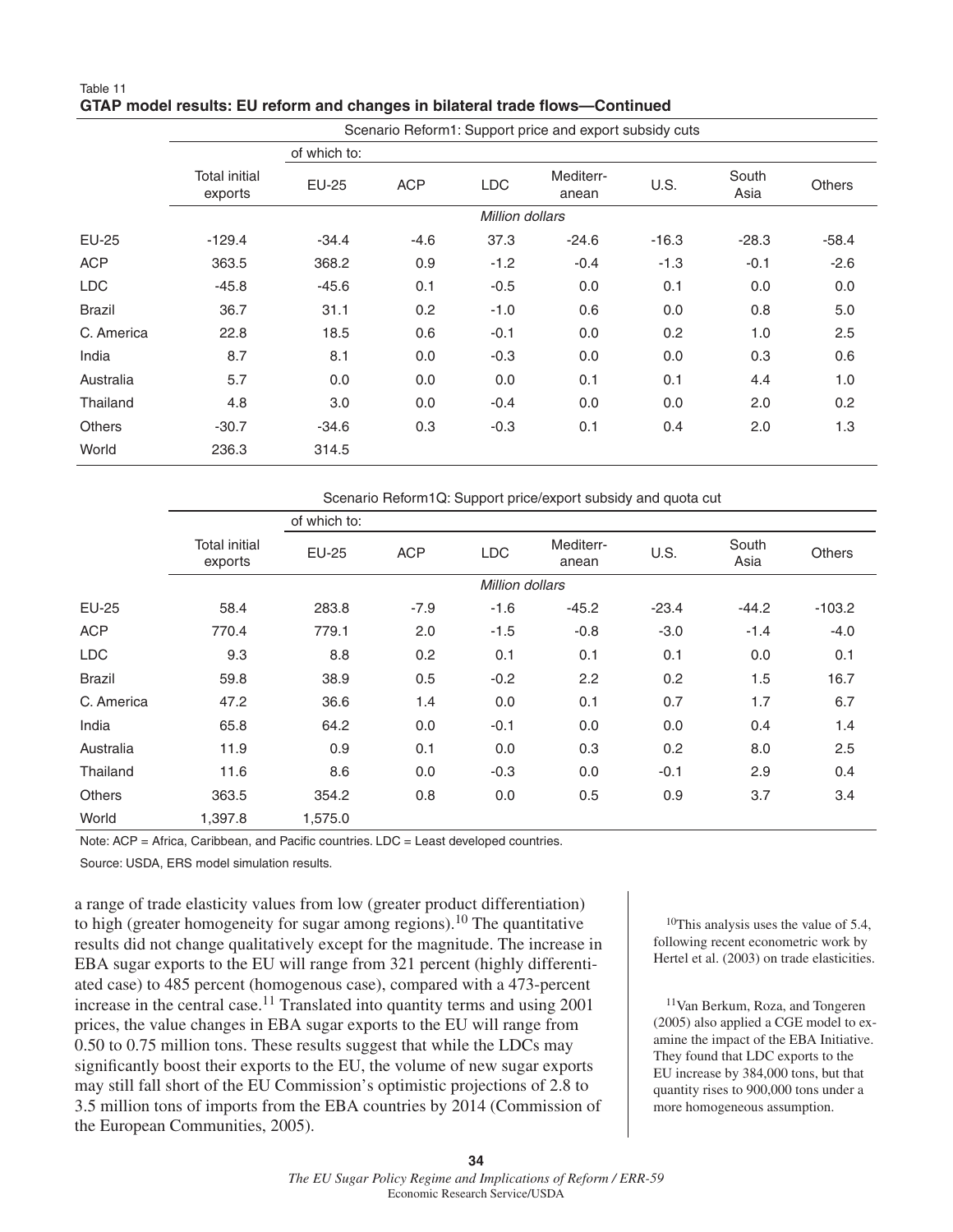#### *EU Sugar Reform: Industry Impacts*

Under scenario Reform1 (domestic price cut without a production quota cut), the reform's impact on total EU sugar production will be relatively small (a decrease of 3.2 percent, table 12). In the presence of binding production quotas, sugar production will decrease only in France, Italy, and the smaller producing regions. Also, the EU market price for sugar will drop 9.2 percent in response to the reform. These output and price effects are smaller than the PE modeling results due to the general equilibrium feedback arising from the simultaneous effects of lower output (lower prices), higher imports (to meet higher demand due to lower prices), and reduced exports (through cuts in subsidies).

Also in scenario Reform1, the decrease in the producer price (2.3 percent) will be smaller than the decrease in the market price  $(9.2 \text{ percent})$ . This difference can be gleaned from the relationship linking producers to the market price via "tax" or "subsidy" wedges. Such wedges arise from (a) the sugar production quota, which, when binding, generates quota rents captured by the firm as a subsidy; and (b) the oligopolistic structure of the sugar industry, where price markups or excess profits are taxed away from the firm. In this scenario, the decrease in the producer price will be smaller than the decrease in the market price due to an increase in the tax equivalent of the production quota rent as quotas become more binding. When the reform is accompanied by a cut in production quotas (scenario Reform1Q), EU sugar output will contract by 14.3 percent (table 12), which is very close to the quota reduction of 15 percent. In this case, the market price of sugar will rise 22.5 percent, as supply is reduced. However, the producer price still contracts only by 2.3 percent due to the combined effect of the drop in quota rents (captured as a subsidy for the firm) and increased oligopoly markets (captured as a tax for the firm).

When the entry and exit of firms are permitted (scenario  $Reform1QE$ ), the efficiency of the industry improves. In this scenario, the number of firms exiting the industry ranges from 13 to 17 percent across the 13 EU regions represented in the model—except for Italy, whose initial sugar output is below quota (table 13). For the remaining firms in the industry, sugar output will increase in eight regions and decrease in four, dampening the reduction in total output. The overall market price effect (not shown in tables) will be slightly larger (23.7 percent) than that of the no entry/exit case (scenario Reform 1Q). In addition, the producer price change will become slightly positive (2.9 percent) as markups over marginal cost will fall by less under free entry and exit.

On the demand side, the price changes resulting from the reform will lead to a small increase (1.1 percent) in EU sugar consumption under Reform1 and no change in consumption under Reform1Q, as the EU's demand for sugar is very inelastic. However, in the CGE analysis, the substitution between sugar and isoglucose is not directly modeled because the possibilities for substituting sweeteners for sugar remain limited in the EU. Unlike in the United States, where the soft drink industry relies heavily on HFCS, the EU soft drink industry uses mainly saccharose and very little isoglucose, hence, limiting potential substitutions with sugar. A separate general equilibrium study of the EU sugar reform that used a model to estimate sugar-isoglucose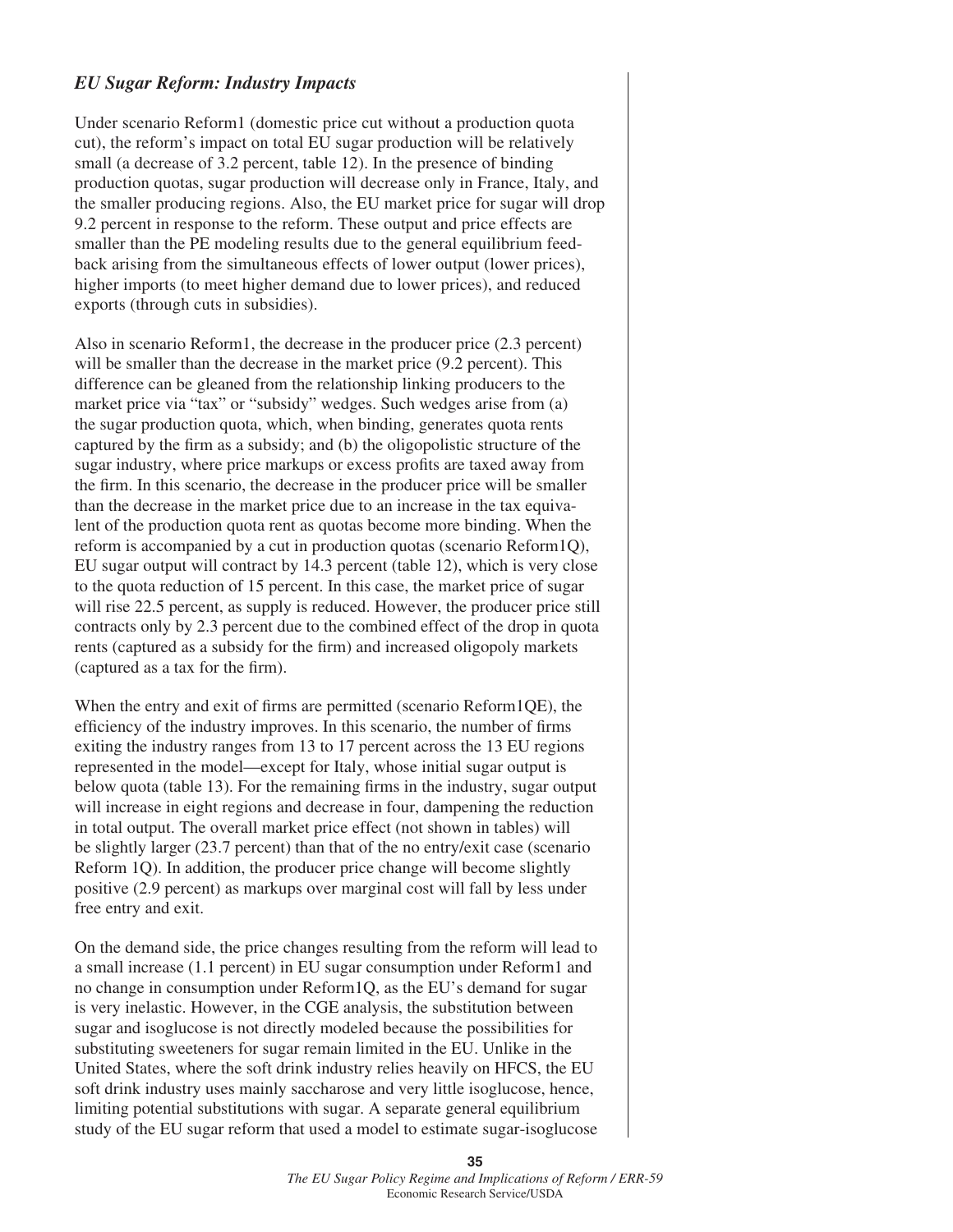#### Table 12 **Summary of simulation results**

| Value change <sup>1</sup><br>% change<br>Value change<br>% change<br>Value change<br>% change<br>Million dollars<br><b>Million dollars</b><br>Million dollars<br>Million dollars<br>Total (Extra-EU)<br>1,363.8<br>5.7<br>273.8<br>19.6<br>361.2<br>62.4<br>1,170.3<br>$-10.9$<br>45.7<br>92.5<br><b>ACP</b><br>924.0<br>$-100.3$<br>368.2<br>779.1<br><b>LDC</b><br>88.4<br>$-8.4$<br>8.8<br>473.1<br>404.0<br>$-45.6$<br>1.6<br>197.4<br>$-8.7$<br>$-17.4$<br>9.0<br>9.0<br>120.8<br>201.0<br>Mediterranean<br><b>United States</b><br>56.4<br>$-7.8$<br>$-4.5$<br>$-11.8$<br>$-6.8$<br>113.6<br>56.4<br>18.7<br>$-6.9$<br>$-1.3$<br>$-6.4$<br>60.8<br>11.0<br>Canada<br>$-35.8$<br>29.2<br>$-12.6$<br>$-3.8$<br>123.7<br>155.8<br>38.9<br><b>Brazil</b><br>31.1<br>0.7<br>$-8.6$<br>77.9<br>231.3<br>China<br>$-0.1$<br>0.5<br>1.5<br>India<br>43.4<br>$-5.5$<br>$-2.5$<br>29.8<br>8.1<br>158.1<br>64.2<br>$-7.9$<br>Australia<br>0.7<br>$-0.1$<br>11.2<br>0.0<br>143.8<br>0.9<br>5.2<br>$-7.8$<br>$-0.4$<br>89.7<br>Thailand<br>3.0<br>224.8<br>8.6<br>Exports from EU-25<br>$-60.1$<br>Total (Extra-EU)<br>183.2<br>7.1<br>14.6<br>$-25.7$<br>$-19.6$<br>$-97.0$<br>13.1<br>7.0<br>$-34.4$<br>$-58.2$<br><b>ACP</b><br>0.9<br>$-4.6$<br>$-7.9$<br><b>LDC</b><br>40.1<br>11.5<br>4.6<br>83.2<br>37.3<br>$-6.4$<br>$-1.6$<br>8.2<br>5.7<br>$-33.7$<br>$-45.2$<br>70.0<br>$-24.6$<br>$-61.6$<br>Mediterranean<br>4.3<br>$-48.1$<br>$-70.1$<br><b>United States</b><br>33.0<br>1.4<br>$-16.3$<br>$-23.4$<br>$-70.2$<br>5.1<br>7.7<br>0.4<br>$-37.5$<br>$-2.0$<br>$-3.8$<br>Canada<br>5.3<br>0.2<br>$-46.0$<br>$-76.2$<br>3.3<br>$-1.6$<br>$-2.6$<br><b>Brazil</b><br>3.6<br>8.3<br>0.3<br>$-39.4$<br>$-67.5$<br>$-2.6$<br>China<br>$-1.5$<br>0.2<br>$-1.3$<br>$-48.8$<br>$-2.2$<br>India<br>4.5<br>4.9<br>$-26.4$<br>5.2<br>0.4<br>$-41.1$<br>$-2.2$<br>$-70.4$<br>Australia<br>8.3<br>$-3.8$<br>$-2.7$<br>$-71.5$<br>Thailand<br>5.4<br>6.9<br>0.4<br>$-46.8$<br>$-4.1$<br>Output (raw sugar equivalent)<br><b>EU-25</b><br>26,164.0<br>$-1.0$<br>$-251.5$<br>$-3.2$<br>$-791.0$<br>$-14.3$<br>$-3,653.3$<br>CP<br>$-2.5$<br>$-98.8$<br>9.6<br>374.0<br>20.4<br>792.6<br>3,981.6<br><b>LDC</b><br>5,322.2<br>7.6<br>403.2<br>$-1.3$<br>$-73.0$<br>0.3<br>14.4<br>Mediterranean<br>$-0.1$<br>$-23.1$<br>0.2<br>32.5<br>269.2<br>16,358.7<br>1.7<br>$-8.6$<br>12.5<br>121.5<br><b>United States</b><br>32,477.9<br>0.0<br>0.0<br>0.4<br>$-1.5$<br>Canada<br>331.4<br>$-0.5$<br>$-1.9$<br>$-6.3$<br>4.2<br>13.8<br>5,800.6<br>$-0.1$<br>$-4.1$<br>0.8<br>45.1<br>1.3<br>74.4<br><b>Brazil</b><br>China<br>412.7<br>$-0.1$<br>$-0.3$<br>1.7<br>4.2<br>0.4<br>1.0<br>0.0<br>9.7<br>68.1<br>India<br>7,171.9<br>$-2.5$<br>0.1<br>1.0<br>Australia<br>$-0.1$<br>$-1.9$<br>0.5<br>9.8<br>0.9<br>20.2<br>2,196.4<br>0.5<br>15.7<br>Thailand<br>1,527.6<br>0.0<br>$-0.3$<br>7.1<br>1.0<br>Income (millions of 2001 USD)<br>EU-25<br>$-317.2$<br>1,302.0<br>1,600.7<br>8,988,151.1<br><b>ACP</b><br>$-21.0$<br>385,024.0<br>$-19.1$<br>79.9<br><b>LDC</b><br>362.9<br>$-8.3$<br>344,329.3<br>$-14.5$<br>Mediterranean<br>3.5<br>4.1<br>24.3<br>1,178,657.0<br>$-39.6$<br>$-13.7$<br>48.4<br><b>United States</b><br>11,057,000.0<br>7.4<br>Canada<br>780,615.4<br>4.2<br>$-2.3$<br>1.8<br><b>Brazil</b><br>2.4<br>27.0<br>595,336.6<br>$-6.2$<br>$-2.3$<br>$-4.1$<br>China<br>1,384,773.0<br>$-12.6$<br>$-1.7$<br>10.4<br>India<br>567,009.9<br>5.8<br>$-2.4$<br>9.8<br>Australia<br>400,031.3<br>$-2.4$<br>5.5<br>Thailand<br>142,727.5<br>0.4<br>Rest of world<br>7.7<br>$-3.5$<br>1,310,200.1<br>$-11.4$<br>135.1<br>$-478.6$<br>$-455.7$<br>-transfer by EU-25<br>1,151.4 |                    | Initial base | EBA |  | Reform1 | Reform1Q |  |  |
|----------------------------------------------------------------------------------------------------------------------------------------------------------------------------------------------------------------------------------------------------------------------------------------------------------------------------------------------------------------------------------------------------------------------------------------------------------------------------------------------------------------------------------------------------------------------------------------------------------------------------------------------------------------------------------------------------------------------------------------------------------------------------------------------------------------------------------------------------------------------------------------------------------------------------------------------------------------------------------------------------------------------------------------------------------------------------------------------------------------------------------------------------------------------------------------------------------------------------------------------------------------------------------------------------------------------------------------------------------------------------------------------------------------------------------------------------------------------------------------------------------------------------------------------------------------------------------------------------------------------------------------------------------------------------------------------------------------------------------------------------------------------------------------------------------------------------------------------------------------------------------------------------------------------------------------------------------------------------------------------------------------------------------------------------------------------------------------------------------------------------------------------------------------------------------------------------------------------------------------------------------------------------------------------------------------------------------------------------------------------------------------------------------------------------------------------------------------------------------------------------------------------------------------------------------------------------------------------------------------------------------------------------------------------------------------------------------------------------------------------------------------------------------------------------------------------------------------------------------------------------------------------------------------------------------------------------------------------------------------------------------------------------------------------------------------------------------------------------------------------------------------------------------------------------------------------------------------------------------------------------------------------------------------------------------------------------------------------------------------------------------------------------------------------------------------------------------------------------------------------------------------------------------------------------------------------------------------------------------------------------------------------------------------------|--------------------|--------------|-----|--|---------|----------|--|--|
|                                                                                                                                                                                                                                                                                                                                                                                                                                                                                                                                                                                                                                                                                                                                                                                                                                                                                                                                                                                                                                                                                                                                                                                                                                                                                                                                                                                                                                                                                                                                                                                                                                                                                                                                                                                                                                                                                                                                                                                                                                                                                                                                                                                                                                                                                                                                                                                                                                                                                                                                                                                                                                                                                                                                                                                                                                                                                                                                                                                                                                                                                                                                                                                                                                                                                                                                                                                                                                                                                                                                                                                                                                                                      | Item               |              |     |  |         |          |  |  |
|                                                                                                                                                                                                                                                                                                                                                                                                                                                                                                                                                                                                                                                                                                                                                                                                                                                                                                                                                                                                                                                                                                                                                                                                                                                                                                                                                                                                                                                                                                                                                                                                                                                                                                                                                                                                                                                                                                                                                                                                                                                                                                                                                                                                                                                                                                                                                                                                                                                                                                                                                                                                                                                                                                                                                                                                                                                                                                                                                                                                                                                                                                                                                                                                                                                                                                                                                                                                                                                                                                                                                                                                                                                                      |                    |              |     |  |         |          |  |  |
|                                                                                                                                                                                                                                                                                                                                                                                                                                                                                                                                                                                                                                                                                                                                                                                                                                                                                                                                                                                                                                                                                                                                                                                                                                                                                                                                                                                                                                                                                                                                                                                                                                                                                                                                                                                                                                                                                                                                                                                                                                                                                                                                                                                                                                                                                                                                                                                                                                                                                                                                                                                                                                                                                                                                                                                                                                                                                                                                                                                                                                                                                                                                                                                                                                                                                                                                                                                                                                                                                                                                                                                                                                                                      | Imports into EU-25 |              |     |  |         |          |  |  |
|                                                                                                                                                                                                                                                                                                                                                                                                                                                                                                                                                                                                                                                                                                                                                                                                                                                                                                                                                                                                                                                                                                                                                                                                                                                                                                                                                                                                                                                                                                                                                                                                                                                                                                                                                                                                                                                                                                                                                                                                                                                                                                                                                                                                                                                                                                                                                                                                                                                                                                                                                                                                                                                                                                                                                                                                                                                                                                                                                                                                                                                                                                                                                                                                                                                                                                                                                                                                                                                                                                                                                                                                                                                                      |                    |              |     |  |         |          |  |  |
|                                                                                                                                                                                                                                                                                                                                                                                                                                                                                                                                                                                                                                                                                                                                                                                                                                                                                                                                                                                                                                                                                                                                                                                                                                                                                                                                                                                                                                                                                                                                                                                                                                                                                                                                                                                                                                                                                                                                                                                                                                                                                                                                                                                                                                                                                                                                                                                                                                                                                                                                                                                                                                                                                                                                                                                                                                                                                                                                                                                                                                                                                                                                                                                                                                                                                                                                                                                                                                                                                                                                                                                                                                                                      |                    |              |     |  |         |          |  |  |
|                                                                                                                                                                                                                                                                                                                                                                                                                                                                                                                                                                                                                                                                                                                                                                                                                                                                                                                                                                                                                                                                                                                                                                                                                                                                                                                                                                                                                                                                                                                                                                                                                                                                                                                                                                                                                                                                                                                                                                                                                                                                                                                                                                                                                                                                                                                                                                                                                                                                                                                                                                                                                                                                                                                                                                                                                                                                                                                                                                                                                                                                                                                                                                                                                                                                                                                                                                                                                                                                                                                                                                                                                                                                      |                    |              |     |  |         |          |  |  |
|                                                                                                                                                                                                                                                                                                                                                                                                                                                                                                                                                                                                                                                                                                                                                                                                                                                                                                                                                                                                                                                                                                                                                                                                                                                                                                                                                                                                                                                                                                                                                                                                                                                                                                                                                                                                                                                                                                                                                                                                                                                                                                                                                                                                                                                                                                                                                                                                                                                                                                                                                                                                                                                                                                                                                                                                                                                                                                                                                                                                                                                                                                                                                                                                                                                                                                                                                                                                                                                                                                                                                                                                                                                                      |                    |              |     |  |         |          |  |  |
|                                                                                                                                                                                                                                                                                                                                                                                                                                                                                                                                                                                                                                                                                                                                                                                                                                                                                                                                                                                                                                                                                                                                                                                                                                                                                                                                                                                                                                                                                                                                                                                                                                                                                                                                                                                                                                                                                                                                                                                                                                                                                                                                                                                                                                                                                                                                                                                                                                                                                                                                                                                                                                                                                                                                                                                                                                                                                                                                                                                                                                                                                                                                                                                                                                                                                                                                                                                                                                                                                                                                                                                                                                                                      |                    |              |     |  |         |          |  |  |
|                                                                                                                                                                                                                                                                                                                                                                                                                                                                                                                                                                                                                                                                                                                                                                                                                                                                                                                                                                                                                                                                                                                                                                                                                                                                                                                                                                                                                                                                                                                                                                                                                                                                                                                                                                                                                                                                                                                                                                                                                                                                                                                                                                                                                                                                                                                                                                                                                                                                                                                                                                                                                                                                                                                                                                                                                                                                                                                                                                                                                                                                                                                                                                                                                                                                                                                                                                                                                                                                                                                                                                                                                                                                      |                    |              |     |  |         |          |  |  |
|                                                                                                                                                                                                                                                                                                                                                                                                                                                                                                                                                                                                                                                                                                                                                                                                                                                                                                                                                                                                                                                                                                                                                                                                                                                                                                                                                                                                                                                                                                                                                                                                                                                                                                                                                                                                                                                                                                                                                                                                                                                                                                                                                                                                                                                                                                                                                                                                                                                                                                                                                                                                                                                                                                                                                                                                                                                                                                                                                                                                                                                                                                                                                                                                                                                                                                                                                                                                                                                                                                                                                                                                                                                                      |                    |              |     |  |         |          |  |  |
|                                                                                                                                                                                                                                                                                                                                                                                                                                                                                                                                                                                                                                                                                                                                                                                                                                                                                                                                                                                                                                                                                                                                                                                                                                                                                                                                                                                                                                                                                                                                                                                                                                                                                                                                                                                                                                                                                                                                                                                                                                                                                                                                                                                                                                                                                                                                                                                                                                                                                                                                                                                                                                                                                                                                                                                                                                                                                                                                                                                                                                                                                                                                                                                                                                                                                                                                                                                                                                                                                                                                                                                                                                                                      |                    |              |     |  |         |          |  |  |
|                                                                                                                                                                                                                                                                                                                                                                                                                                                                                                                                                                                                                                                                                                                                                                                                                                                                                                                                                                                                                                                                                                                                                                                                                                                                                                                                                                                                                                                                                                                                                                                                                                                                                                                                                                                                                                                                                                                                                                                                                                                                                                                                                                                                                                                                                                                                                                                                                                                                                                                                                                                                                                                                                                                                                                                                                                                                                                                                                                                                                                                                                                                                                                                                                                                                                                                                                                                                                                                                                                                                                                                                                                                                      |                    |              |     |  |         |          |  |  |
|                                                                                                                                                                                                                                                                                                                                                                                                                                                                                                                                                                                                                                                                                                                                                                                                                                                                                                                                                                                                                                                                                                                                                                                                                                                                                                                                                                                                                                                                                                                                                                                                                                                                                                                                                                                                                                                                                                                                                                                                                                                                                                                                                                                                                                                                                                                                                                                                                                                                                                                                                                                                                                                                                                                                                                                                                                                                                                                                                                                                                                                                                                                                                                                                                                                                                                                                                                                                                                                                                                                                                                                                                                                                      |                    |              |     |  |         |          |  |  |
|                                                                                                                                                                                                                                                                                                                                                                                                                                                                                                                                                                                                                                                                                                                                                                                                                                                                                                                                                                                                                                                                                                                                                                                                                                                                                                                                                                                                                                                                                                                                                                                                                                                                                                                                                                                                                                                                                                                                                                                                                                                                                                                                                                                                                                                                                                                                                                                                                                                                                                                                                                                                                                                                                                                                                                                                                                                                                                                                                                                                                                                                                                                                                                                                                                                                                                                                                                                                                                                                                                                                                                                                                                                                      |                    |              |     |  |         |          |  |  |
|                                                                                                                                                                                                                                                                                                                                                                                                                                                                                                                                                                                                                                                                                                                                                                                                                                                                                                                                                                                                                                                                                                                                                                                                                                                                                                                                                                                                                                                                                                                                                                                                                                                                                                                                                                                                                                                                                                                                                                                                                                                                                                                                                                                                                                                                                                                                                                                                                                                                                                                                                                                                                                                                                                                                                                                                                                                                                                                                                                                                                                                                                                                                                                                                                                                                                                                                                                                                                                                                                                                                                                                                                                                                      |                    |              |     |  |         |          |  |  |
|                                                                                                                                                                                                                                                                                                                                                                                                                                                                                                                                                                                                                                                                                                                                                                                                                                                                                                                                                                                                                                                                                                                                                                                                                                                                                                                                                                                                                                                                                                                                                                                                                                                                                                                                                                                                                                                                                                                                                                                                                                                                                                                                                                                                                                                                                                                                                                                                                                                                                                                                                                                                                                                                                                                                                                                                                                                                                                                                                                                                                                                                                                                                                                                                                                                                                                                                                                                                                                                                                                                                                                                                                                                                      |                    |              |     |  |         |          |  |  |
|                                                                                                                                                                                                                                                                                                                                                                                                                                                                                                                                                                                                                                                                                                                                                                                                                                                                                                                                                                                                                                                                                                                                                                                                                                                                                                                                                                                                                                                                                                                                                                                                                                                                                                                                                                                                                                                                                                                                                                                                                                                                                                                                                                                                                                                                                                                                                                                                                                                                                                                                                                                                                                                                                                                                                                                                                                                                                                                                                                                                                                                                                                                                                                                                                                                                                                                                                                                                                                                                                                                                                                                                                                                                      |                    |              |     |  |         |          |  |  |
|                                                                                                                                                                                                                                                                                                                                                                                                                                                                                                                                                                                                                                                                                                                                                                                                                                                                                                                                                                                                                                                                                                                                                                                                                                                                                                                                                                                                                                                                                                                                                                                                                                                                                                                                                                                                                                                                                                                                                                                                                                                                                                                                                                                                                                                                                                                                                                                                                                                                                                                                                                                                                                                                                                                                                                                                                                                                                                                                                                                                                                                                                                                                                                                                                                                                                                                                                                                                                                                                                                                                                                                                                                                                      |                    |              |     |  |         |          |  |  |
|                                                                                                                                                                                                                                                                                                                                                                                                                                                                                                                                                                                                                                                                                                                                                                                                                                                                                                                                                                                                                                                                                                                                                                                                                                                                                                                                                                                                                                                                                                                                                                                                                                                                                                                                                                                                                                                                                                                                                                                                                                                                                                                                                                                                                                                                                                                                                                                                                                                                                                                                                                                                                                                                                                                                                                                                                                                                                                                                                                                                                                                                                                                                                                                                                                                                                                                                                                                                                                                                                                                                                                                                                                                                      |                    |              |     |  |         |          |  |  |
|                                                                                                                                                                                                                                                                                                                                                                                                                                                                                                                                                                                                                                                                                                                                                                                                                                                                                                                                                                                                                                                                                                                                                                                                                                                                                                                                                                                                                                                                                                                                                                                                                                                                                                                                                                                                                                                                                                                                                                                                                                                                                                                                                                                                                                                                                                                                                                                                                                                                                                                                                                                                                                                                                                                                                                                                                                                                                                                                                                                                                                                                                                                                                                                                                                                                                                                                                                                                                                                                                                                                                                                                                                                                      |                    |              |     |  |         |          |  |  |
|                                                                                                                                                                                                                                                                                                                                                                                                                                                                                                                                                                                                                                                                                                                                                                                                                                                                                                                                                                                                                                                                                                                                                                                                                                                                                                                                                                                                                                                                                                                                                                                                                                                                                                                                                                                                                                                                                                                                                                                                                                                                                                                                                                                                                                                                                                                                                                                                                                                                                                                                                                                                                                                                                                                                                                                                                                                                                                                                                                                                                                                                                                                                                                                                                                                                                                                                                                                                                                                                                                                                                                                                                                                                      |                    |              |     |  |         |          |  |  |
|                                                                                                                                                                                                                                                                                                                                                                                                                                                                                                                                                                                                                                                                                                                                                                                                                                                                                                                                                                                                                                                                                                                                                                                                                                                                                                                                                                                                                                                                                                                                                                                                                                                                                                                                                                                                                                                                                                                                                                                                                                                                                                                                                                                                                                                                                                                                                                                                                                                                                                                                                                                                                                                                                                                                                                                                                                                                                                                                                                                                                                                                                                                                                                                                                                                                                                                                                                                                                                                                                                                                                                                                                                                                      |                    |              |     |  |         |          |  |  |
|                                                                                                                                                                                                                                                                                                                                                                                                                                                                                                                                                                                                                                                                                                                                                                                                                                                                                                                                                                                                                                                                                                                                                                                                                                                                                                                                                                                                                                                                                                                                                                                                                                                                                                                                                                                                                                                                                                                                                                                                                                                                                                                                                                                                                                                                                                                                                                                                                                                                                                                                                                                                                                                                                                                                                                                                                                                                                                                                                                                                                                                                                                                                                                                                                                                                                                                                                                                                                                                                                                                                                                                                                                                                      |                    |              |     |  |         |          |  |  |
|                                                                                                                                                                                                                                                                                                                                                                                                                                                                                                                                                                                                                                                                                                                                                                                                                                                                                                                                                                                                                                                                                                                                                                                                                                                                                                                                                                                                                                                                                                                                                                                                                                                                                                                                                                                                                                                                                                                                                                                                                                                                                                                                                                                                                                                                                                                                                                                                                                                                                                                                                                                                                                                                                                                                                                                                                                                                                                                                                                                                                                                                                                                                                                                                                                                                                                                                                                                                                                                                                                                                                                                                                                                                      |                    |              |     |  |         |          |  |  |
|                                                                                                                                                                                                                                                                                                                                                                                                                                                                                                                                                                                                                                                                                                                                                                                                                                                                                                                                                                                                                                                                                                                                                                                                                                                                                                                                                                                                                                                                                                                                                                                                                                                                                                                                                                                                                                                                                                                                                                                                                                                                                                                                                                                                                                                                                                                                                                                                                                                                                                                                                                                                                                                                                                                                                                                                                                                                                                                                                                                                                                                                                                                                                                                                                                                                                                                                                                                                                                                                                                                                                                                                                                                                      |                    |              |     |  |         |          |  |  |
|                                                                                                                                                                                                                                                                                                                                                                                                                                                                                                                                                                                                                                                                                                                                                                                                                                                                                                                                                                                                                                                                                                                                                                                                                                                                                                                                                                                                                                                                                                                                                                                                                                                                                                                                                                                                                                                                                                                                                                                                                                                                                                                                                                                                                                                                                                                                                                                                                                                                                                                                                                                                                                                                                                                                                                                                                                                                                                                                                                                                                                                                                                                                                                                                                                                                                                                                                                                                                                                                                                                                                                                                                                                                      |                    |              |     |  |         |          |  |  |
|                                                                                                                                                                                                                                                                                                                                                                                                                                                                                                                                                                                                                                                                                                                                                                                                                                                                                                                                                                                                                                                                                                                                                                                                                                                                                                                                                                                                                                                                                                                                                                                                                                                                                                                                                                                                                                                                                                                                                                                                                                                                                                                                                                                                                                                                                                                                                                                                                                                                                                                                                                                                                                                                                                                                                                                                                                                                                                                                                                                                                                                                                                                                                                                                                                                                                                                                                                                                                                                                                                                                                                                                                                                                      |                    |              |     |  |         |          |  |  |
|                                                                                                                                                                                                                                                                                                                                                                                                                                                                                                                                                                                                                                                                                                                                                                                                                                                                                                                                                                                                                                                                                                                                                                                                                                                                                                                                                                                                                                                                                                                                                                                                                                                                                                                                                                                                                                                                                                                                                                                                                                                                                                                                                                                                                                                                                                                                                                                                                                                                                                                                                                                                                                                                                                                                                                                                                                                                                                                                                                                                                                                                                                                                                                                                                                                                                                                                                                                                                                                                                                                                                                                                                                                                      |                    |              |     |  |         |          |  |  |
|                                                                                                                                                                                                                                                                                                                                                                                                                                                                                                                                                                                                                                                                                                                                                                                                                                                                                                                                                                                                                                                                                                                                                                                                                                                                                                                                                                                                                                                                                                                                                                                                                                                                                                                                                                                                                                                                                                                                                                                                                                                                                                                                                                                                                                                                                                                                                                                                                                                                                                                                                                                                                                                                                                                                                                                                                                                                                                                                                                                                                                                                                                                                                                                                                                                                                                                                                                                                                                                                                                                                                                                                                                                                      |                    |              |     |  |         |          |  |  |
|                                                                                                                                                                                                                                                                                                                                                                                                                                                                                                                                                                                                                                                                                                                                                                                                                                                                                                                                                                                                                                                                                                                                                                                                                                                                                                                                                                                                                                                                                                                                                                                                                                                                                                                                                                                                                                                                                                                                                                                                                                                                                                                                                                                                                                                                                                                                                                                                                                                                                                                                                                                                                                                                                                                                                                                                                                                                                                                                                                                                                                                                                                                                                                                                                                                                                                                                                                                                                                                                                                                                                                                                                                                                      |                    |              |     |  |         |          |  |  |
|                                                                                                                                                                                                                                                                                                                                                                                                                                                                                                                                                                                                                                                                                                                                                                                                                                                                                                                                                                                                                                                                                                                                                                                                                                                                                                                                                                                                                                                                                                                                                                                                                                                                                                                                                                                                                                                                                                                                                                                                                                                                                                                                                                                                                                                                                                                                                                                                                                                                                                                                                                                                                                                                                                                                                                                                                                                                                                                                                                                                                                                                                                                                                                                                                                                                                                                                                                                                                                                                                                                                                                                                                                                                      |                    |              |     |  |         |          |  |  |
|                                                                                                                                                                                                                                                                                                                                                                                                                                                                                                                                                                                                                                                                                                                                                                                                                                                                                                                                                                                                                                                                                                                                                                                                                                                                                                                                                                                                                                                                                                                                                                                                                                                                                                                                                                                                                                                                                                                                                                                                                                                                                                                                                                                                                                                                                                                                                                                                                                                                                                                                                                                                                                                                                                                                                                                                                                                                                                                                                                                                                                                                                                                                                                                                                                                                                                                                                                                                                                                                                                                                                                                                                                                                      |                    |              |     |  |         |          |  |  |
|                                                                                                                                                                                                                                                                                                                                                                                                                                                                                                                                                                                                                                                                                                                                                                                                                                                                                                                                                                                                                                                                                                                                                                                                                                                                                                                                                                                                                                                                                                                                                                                                                                                                                                                                                                                                                                                                                                                                                                                                                                                                                                                                                                                                                                                                                                                                                                                                                                                                                                                                                                                                                                                                                                                                                                                                                                                                                                                                                                                                                                                                                                                                                                                                                                                                                                                                                                                                                                                                                                                                                                                                                                                                      |                    |              |     |  |         |          |  |  |
|                                                                                                                                                                                                                                                                                                                                                                                                                                                                                                                                                                                                                                                                                                                                                                                                                                                                                                                                                                                                                                                                                                                                                                                                                                                                                                                                                                                                                                                                                                                                                                                                                                                                                                                                                                                                                                                                                                                                                                                                                                                                                                                                                                                                                                                                                                                                                                                                                                                                                                                                                                                                                                                                                                                                                                                                                                                                                                                                                                                                                                                                                                                                                                                                                                                                                                                                                                                                                                                                                                                                                                                                                                                                      |                    |              |     |  |         |          |  |  |
|                                                                                                                                                                                                                                                                                                                                                                                                                                                                                                                                                                                                                                                                                                                                                                                                                                                                                                                                                                                                                                                                                                                                                                                                                                                                                                                                                                                                                                                                                                                                                                                                                                                                                                                                                                                                                                                                                                                                                                                                                                                                                                                                                                                                                                                                                                                                                                                                                                                                                                                                                                                                                                                                                                                                                                                                                                                                                                                                                                                                                                                                                                                                                                                                                                                                                                                                                                                                                                                                                                                                                                                                                                                                      |                    |              |     |  |         |          |  |  |
|                                                                                                                                                                                                                                                                                                                                                                                                                                                                                                                                                                                                                                                                                                                                                                                                                                                                                                                                                                                                                                                                                                                                                                                                                                                                                                                                                                                                                                                                                                                                                                                                                                                                                                                                                                                                                                                                                                                                                                                                                                                                                                                                                                                                                                                                                                                                                                                                                                                                                                                                                                                                                                                                                                                                                                                                                                                                                                                                                                                                                                                                                                                                                                                                                                                                                                                                                                                                                                                                                                                                                                                                                                                                      |                    |              |     |  |         |          |  |  |
|                                                                                                                                                                                                                                                                                                                                                                                                                                                                                                                                                                                                                                                                                                                                                                                                                                                                                                                                                                                                                                                                                                                                                                                                                                                                                                                                                                                                                                                                                                                                                                                                                                                                                                                                                                                                                                                                                                                                                                                                                                                                                                                                                                                                                                                                                                                                                                                                                                                                                                                                                                                                                                                                                                                                                                                                                                                                                                                                                                                                                                                                                                                                                                                                                                                                                                                                                                                                                                                                                                                                                                                                                                                                      |                    |              |     |  |         |          |  |  |
|                                                                                                                                                                                                                                                                                                                                                                                                                                                                                                                                                                                                                                                                                                                                                                                                                                                                                                                                                                                                                                                                                                                                                                                                                                                                                                                                                                                                                                                                                                                                                                                                                                                                                                                                                                                                                                                                                                                                                                                                                                                                                                                                                                                                                                                                                                                                                                                                                                                                                                                                                                                                                                                                                                                                                                                                                                                                                                                                                                                                                                                                                                                                                                                                                                                                                                                                                                                                                                                                                                                                                                                                                                                                      |                    |              |     |  |         |          |  |  |
|                                                                                                                                                                                                                                                                                                                                                                                                                                                                                                                                                                                                                                                                                                                                                                                                                                                                                                                                                                                                                                                                                                                                                                                                                                                                                                                                                                                                                                                                                                                                                                                                                                                                                                                                                                                                                                                                                                                                                                                                                                                                                                                                                                                                                                                                                                                                                                                                                                                                                                                                                                                                                                                                                                                                                                                                                                                                                                                                                                                                                                                                                                                                                                                                                                                                                                                                                                                                                                                                                                                                                                                                                                                                      |                    |              |     |  |         |          |  |  |
|                                                                                                                                                                                                                                                                                                                                                                                                                                                                                                                                                                                                                                                                                                                                                                                                                                                                                                                                                                                                                                                                                                                                                                                                                                                                                                                                                                                                                                                                                                                                                                                                                                                                                                                                                                                                                                                                                                                                                                                                                                                                                                                                                                                                                                                                                                                                                                                                                                                                                                                                                                                                                                                                                                                                                                                                                                                                                                                                                                                                                                                                                                                                                                                                                                                                                                                                                                                                                                                                                                                                                                                                                                                                      |                    |              |     |  |         |          |  |  |
|                                                                                                                                                                                                                                                                                                                                                                                                                                                                                                                                                                                                                                                                                                                                                                                                                                                                                                                                                                                                                                                                                                                                                                                                                                                                                                                                                                                                                                                                                                                                                                                                                                                                                                                                                                                                                                                                                                                                                                                                                                                                                                                                                                                                                                                                                                                                                                                                                                                                                                                                                                                                                                                                                                                                                                                                                                                                                                                                                                                                                                                                                                                                                                                                                                                                                                                                                                                                                                                                                                                                                                                                                                                                      |                    |              |     |  |         |          |  |  |
|                                                                                                                                                                                                                                                                                                                                                                                                                                                                                                                                                                                                                                                                                                                                                                                                                                                                                                                                                                                                                                                                                                                                                                                                                                                                                                                                                                                                                                                                                                                                                                                                                                                                                                                                                                                                                                                                                                                                                                                                                                                                                                                                                                                                                                                                                                                                                                                                                                                                                                                                                                                                                                                                                                                                                                                                                                                                                                                                                                                                                                                                                                                                                                                                                                                                                                                                                                                                                                                                                                                                                                                                                                                                      |                    |              |     |  |         |          |  |  |
|                                                                                                                                                                                                                                                                                                                                                                                                                                                                                                                                                                                                                                                                                                                                                                                                                                                                                                                                                                                                                                                                                                                                                                                                                                                                                                                                                                                                                                                                                                                                                                                                                                                                                                                                                                                                                                                                                                                                                                                                                                                                                                                                                                                                                                                                                                                                                                                                                                                                                                                                                                                                                                                                                                                                                                                                                                                                                                                                                                                                                                                                                                                                                                                                                                                                                                                                                                                                                                                                                                                                                                                                                                                                      |                    |              |     |  |         |          |  |  |
|                                                                                                                                                                                                                                                                                                                                                                                                                                                                                                                                                                                                                                                                                                                                                                                                                                                                                                                                                                                                                                                                                                                                                                                                                                                                                                                                                                                                                                                                                                                                                                                                                                                                                                                                                                                                                                                                                                                                                                                                                                                                                                                                                                                                                                                                                                                                                                                                                                                                                                                                                                                                                                                                                                                                                                                                                                                                                                                                                                                                                                                                                                                                                                                                                                                                                                                                                                                                                                                                                                                                                                                                                                                                      |                    |              |     |  |         |          |  |  |
|                                                                                                                                                                                                                                                                                                                                                                                                                                                                                                                                                                                                                                                                                                                                                                                                                                                                                                                                                                                                                                                                                                                                                                                                                                                                                                                                                                                                                                                                                                                                                                                                                                                                                                                                                                                                                                                                                                                                                                                                                                                                                                                                                                                                                                                                                                                                                                                                                                                                                                                                                                                                                                                                                                                                                                                                                                                                                                                                                                                                                                                                                                                                                                                                                                                                                                                                                                                                                                                                                                                                                                                                                                                                      |                    |              |     |  |         |          |  |  |
|                                                                                                                                                                                                                                                                                                                                                                                                                                                                                                                                                                                                                                                                                                                                                                                                                                                                                                                                                                                                                                                                                                                                                                                                                                                                                                                                                                                                                                                                                                                                                                                                                                                                                                                                                                                                                                                                                                                                                                                                                                                                                                                                                                                                                                                                                                                                                                                                                                                                                                                                                                                                                                                                                                                                                                                                                                                                                                                                                                                                                                                                                                                                                                                                                                                                                                                                                                                                                                                                                                                                                                                                                                                                      |                    |              |     |  |         |          |  |  |
|                                                                                                                                                                                                                                                                                                                                                                                                                                                                                                                                                                                                                                                                                                                                                                                                                                                                                                                                                                                                                                                                                                                                                                                                                                                                                                                                                                                                                                                                                                                                                                                                                                                                                                                                                                                                                                                                                                                                                                                                                                                                                                                                                                                                                                                                                                                                                                                                                                                                                                                                                                                                                                                                                                                                                                                                                                                                                                                                                                                                                                                                                                                                                                                                                                                                                                                                                                                                                                                                                                                                                                                                                                                                      |                    |              |     |  |         |          |  |  |
|                                                                                                                                                                                                                                                                                                                                                                                                                                                                                                                                                                                                                                                                                                                                                                                                                                                                                                                                                                                                                                                                                                                                                                                                                                                                                                                                                                                                                                                                                                                                                                                                                                                                                                                                                                                                                                                                                                                                                                                                                                                                                                                                                                                                                                                                                                                                                                                                                                                                                                                                                                                                                                                                                                                                                                                                                                                                                                                                                                                                                                                                                                                                                                                                                                                                                                                                                                                                                                                                                                                                                                                                                                                                      |                    |              |     |  |         |          |  |  |
|                                                                                                                                                                                                                                                                                                                                                                                                                                                                                                                                                                                                                                                                                                                                                                                                                                                                                                                                                                                                                                                                                                                                                                                                                                                                                                                                                                                                                                                                                                                                                                                                                                                                                                                                                                                                                                                                                                                                                                                                                                                                                                                                                                                                                                                                                                                                                                                                                                                                                                                                                                                                                                                                                                                                                                                                                                                                                                                                                                                                                                                                                                                                                                                                                                                                                                                                                                                                                                                                                                                                                                                                                                                                      |                    |              |     |  |         |          |  |  |
|                                                                                                                                                                                                                                                                                                                                                                                                                                                                                                                                                                                                                                                                                                                                                                                                                                                                                                                                                                                                                                                                                                                                                                                                                                                                                                                                                                                                                                                                                                                                                                                                                                                                                                                                                                                                                                                                                                                                                                                                                                                                                                                                                                                                                                                                                                                                                                                                                                                                                                                                                                                                                                                                                                                                                                                                                                                                                                                                                                                                                                                                                                                                                                                                                                                                                                                                                                                                                                                                                                                                                                                                                                                                      |                    |              |     |  |         |          |  |  |
|                                                                                                                                                                                                                                                                                                                                                                                                                                                                                                                                                                                                                                                                                                                                                                                                                                                                                                                                                                                                                                                                                                                                                                                                                                                                                                                                                                                                                                                                                                                                                                                                                                                                                                                                                                                                                                                                                                                                                                                                                                                                                                                                                                                                                                                                                                                                                                                                                                                                                                                                                                                                                                                                                                                                                                                                                                                                                                                                                                                                                                                                                                                                                                                                                                                                                                                                                                                                                                                                                                                                                                                                                                                                      |                    |              |     |  |         |          |  |  |
|                                                                                                                                                                                                                                                                                                                                                                                                                                                                                                                                                                                                                                                                                                                                                                                                                                                                                                                                                                                                                                                                                                                                                                                                                                                                                                                                                                                                                                                                                                                                                                                                                                                                                                                                                                                                                                                                                                                                                                                                                                                                                                                                                                                                                                                                                                                                                                                                                                                                                                                                                                                                                                                                                                                                                                                                                                                                                                                                                                                                                                                                                                                                                                                                                                                                                                                                                                                                                                                                                                                                                                                                                                                                      | Sugar quota rent   |              |     |  |         |          |  |  |
|                                                                                                                                                                                                                                                                                                                                                                                                                                                                                                                                                                                                                                                                                                                                                                                                                                                                                                                                                                                                                                                                                                                                                                                                                                                                                                                                                                                                                                                                                                                                                                                                                                                                                                                                                                                                                                                                                                                                                                                                                                                                                                                                                                                                                                                                                                                                                                                                                                                                                                                                                                                                                                                                                                                                                                                                                                                                                                                                                                                                                                                                                                                                                                                                                                                                                                                                                                                                                                                                                                                                                                                                                                                                      |                    |              |     |  |         |          |  |  |

Note:  $ACP =$  Africa, Caribbean, and Pacific countries. LDC = Least developed countries. 1Value change is expressed in constant 2001 U.S. dollars.

Source: USDA, ERS model simulation results.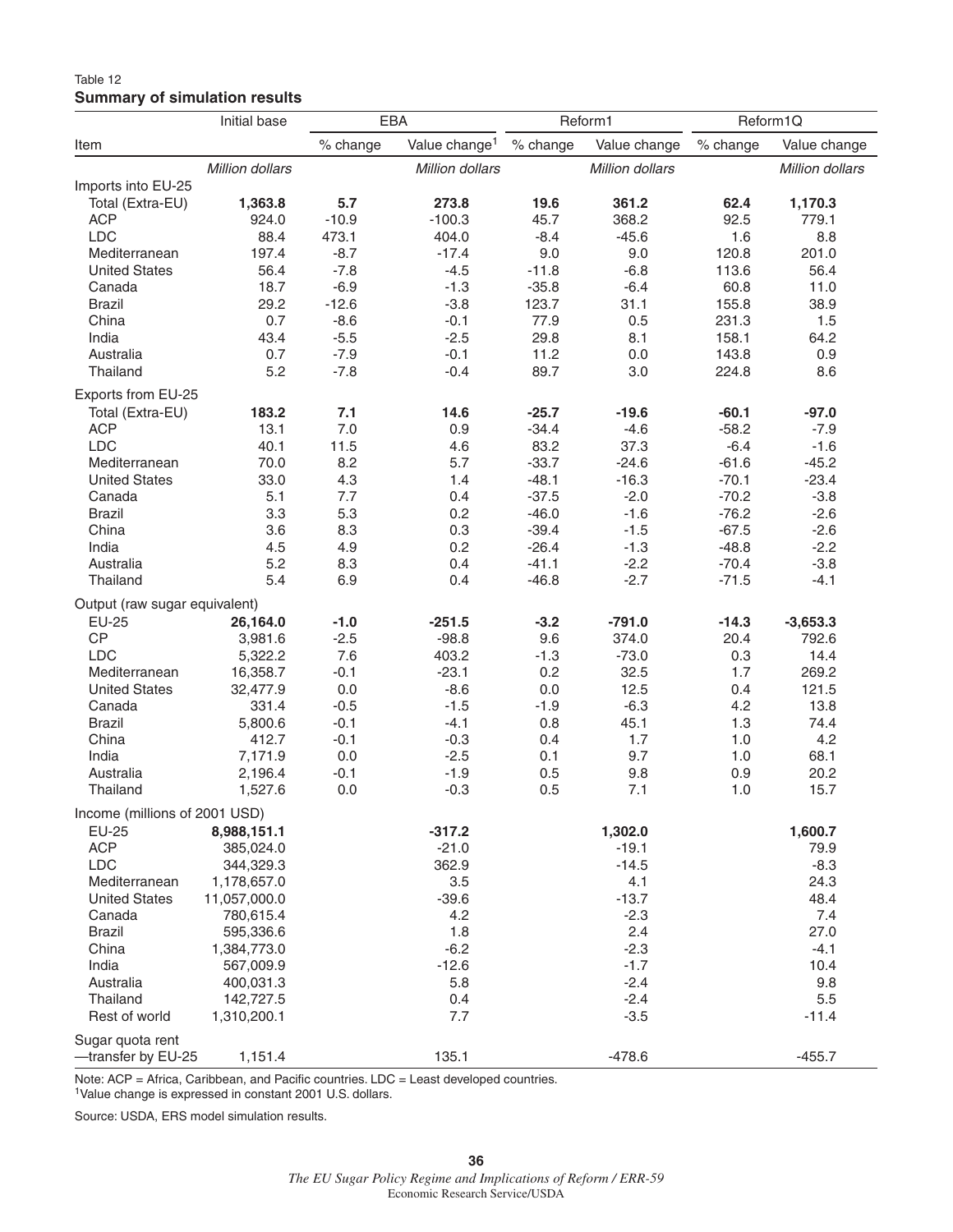|                       | Change<br>in number                               | Change in<br>output per | Change in<br>markups | . .<br>Change in<br>industry              | Change in<br>industry | Change in<br>exports | Change in<br>imports | Change in<br>regional |  |  |
|-----------------------|---------------------------------------------------|-------------------------|----------------------|-------------------------------------------|-----------------------|----------------------|----------------------|-----------------------|--|--|
|                       | of firms                                          | firm                    |                      | output                                    | output                |                      |                      | income                |  |  |
|                       |                                                   |                         | Percent-             |                                           |                       |                      | Million dollars -    |                       |  |  |
|                       |                                                   |                         |                      | Reform1Q scenario (no firm entry or exit) |                       |                      |                      |                       |  |  |
| Belgium               | 0                                                 | $-15.00$                | 4.51                 | $-15.00$                                  | $-227$                | $-27$                | 159                  | 83                    |  |  |
| Denmark               | 0                                                 | $-15.00$                | 5.00                 | $-15.00$                                  | $-58$                 | $-4$                 | 106                  | 5                     |  |  |
| Germany               | 0                                                 | $-15.00$                | 1.39                 | $-15.00$                                  | $-771$                | $-32$                | 1,534                | $-55$                 |  |  |
| Spain                 | 0                                                 | $-15.00$                | 4.83                 | $-15.00$                                  | $-145$                | $-17$                | 223                  | 32                    |  |  |
| France                | 0                                                 | $-15.00$                | $-0.82$              | $-15.00$                                  | $-488$                | $-48$                | 863                  | 305                   |  |  |
| Italy                 | 0                                                 | $-2.10$                 | 0.02                 | $-2.10$                                   | $-28$                 | $-31$                | 67                   | 53                    |  |  |
| Netherlands           | 0                                                 | $-15.00$                | 1.91                 | $-15.00$                                  | $-109$                | $-21$                | 114                  | 37                    |  |  |
| Austria               | 0                                                 | $-15.00$                | 5.00                 | $-15.00$                                  | $-67$                 | -3                   | 135                  | 13                    |  |  |
| Poland                | 0                                                 | $-15.00$                | 4.60                 | $-15.00$                                  | $-863$                | $-7$                 | 7,398                | $-183$                |  |  |
| Sweden                | 0                                                 | $-15.00$                | 4.59                 | $-15.00$                                  | $-88$                 | $-6$                 | 139                  | $-5$                  |  |  |
| United Kingdom        | 0                                                 | $-15.00$                | 5.03                 | $-15.00$                                  | $-509$                | $-13$                | 366                  | 885                   |  |  |
| Hungary               | 0                                                 | $-15.00$                | 4.77                 | $-15.00$                                  | $-45$                 | $-1$                 | 68                   | $\mathbf{1}$          |  |  |
| <b>Czech Republic</b> | 0                                                 | $-15.00$                | 4.54                 | $-15.00$                                  | $-133$                | $-1$                 | 205                  | $-29$                 |  |  |
| Other EU              | 0                                                 | $-14.65$                | 5.34                 | $-14.65$                                  | $-320$                | $-18$                | 460                  | 459                   |  |  |
|                       | Reform1QE scenario (with free firm entry or exit) |                         |                      |                                           |                       |                      |                      |                       |  |  |
| Belgium               | $-15.42$                                          | 0.50                    | $\mathbf 0$          | $-15.00$                                  | $-229$                | $-27$                | 199                  | 20                    |  |  |
| Denmark               | $-15.15$                                          | 0.18                    | 0                    | $-15.00$                                  | $-58$                 | $-4$                 | 108                  | $-10$                 |  |  |
| Germany               | $-13.64$                                          | $-1.57$                 | $\Omega$             | $-15.00$                                  | $-772$                | $-32$                | 1,550                | $-118$                |  |  |
| Spain                 | $-15.05$                                          | 0.06                    | 0                    | $-15.00$                                  | $-145$                | $-17$                | 224                  | -8                    |  |  |
| France                | $-17.33$                                          | 2.81                    | $\Omega$             | $-15.00$                                  | $-489$                | $-48$                | 869                  | 325                   |  |  |
| Italy                 | $-0.11$                                           | $-1.86$                 | $\Omega$             | $-1.96$                                   | $-26$                 | $-31$                | 67                   | 51                    |  |  |
| Netherlands           | $-16.13$                                          | 1.35                    | $\mathbf 0$          | $-15.00$                                  | $-109$                | $-21$                | 116                  | 26                    |  |  |
| Austria               | $-15.15$                                          | 0.18                    | 0                    | $-15.00$                                  | $-67$                 | -3                   | 136                  | $-7$                  |  |  |
| Poland                | $-16.11$                                          | 1.32                    | $\mathbf 0$          | $-15.00$                                  | $-890$                | -6                   | 10,064               | $-289$                |  |  |
| Sweden                | $-14.88$                                          | $-0.14$                 | $\mathbf 0$          | $-15.00$                                  | $-89$                 | $-6$                 | 145                  | $-25$                 |  |  |
| <b>United Kingdom</b> | $-14.96$                                          | $-0.04$                 | 0                    | $-15.00$                                  | $-512$                | $-11$                | 413                  | 727                   |  |  |
| Hungary               | $-15.08$                                          | 0.09                    | 0                    | $-15.00$                                  | $-45$                 | $-1$                 | 72                   | $-10$                 |  |  |
| <b>Czech Republic</b> | $-14.71$                                          | $-0.34$                 | 0                    | $-15.00$                                  | $-134$                | $-1$                 | 216                  | $-55$                 |  |  |
| Other EU              | $-14.18$                                          | $-0.34$                 | $\Omega$             | $-14.48$                                  | $-317$                | $-18$                | 472                  | 344                   |  |  |

#### Table 13 **EU reforms and market structure for EU sugar industry (GTAP Model results)**

Source: USDA, ERS model simulation results.

substitution (Gohin and Bureau, 2006) found little increase in consumption from cuts in sugar prices.

These scenarios suggest that significant cuts in EU sugar output may not be realized solely through price support cuts, given the oligopolistic nature of the EU sugar industry. In 2006 and 2007, a significant restructuring of the industry took place, with both plant closures and quota reallocation between plants and countries. At least 7 factories closed in Germany; the number of plants in Italy is expected to decline from 19 to 6; all of Ireland's factories have closed; and production in Austria, Denmark, and Belgium is now concentrated in only 2 plants each (Bureau et al., 2007). However, the net decline in quota production resulting from this rationalization was just over 1 million tons, or 5.4 percent of the total production quota in 2005. Thus, a mandatory cut in production quotas may be unavoidable if the EU is to stay within its lowered sugar production targets. This is, in fact, what happened, as the EU Commission reduced production quotas in 2006 and 2007. In May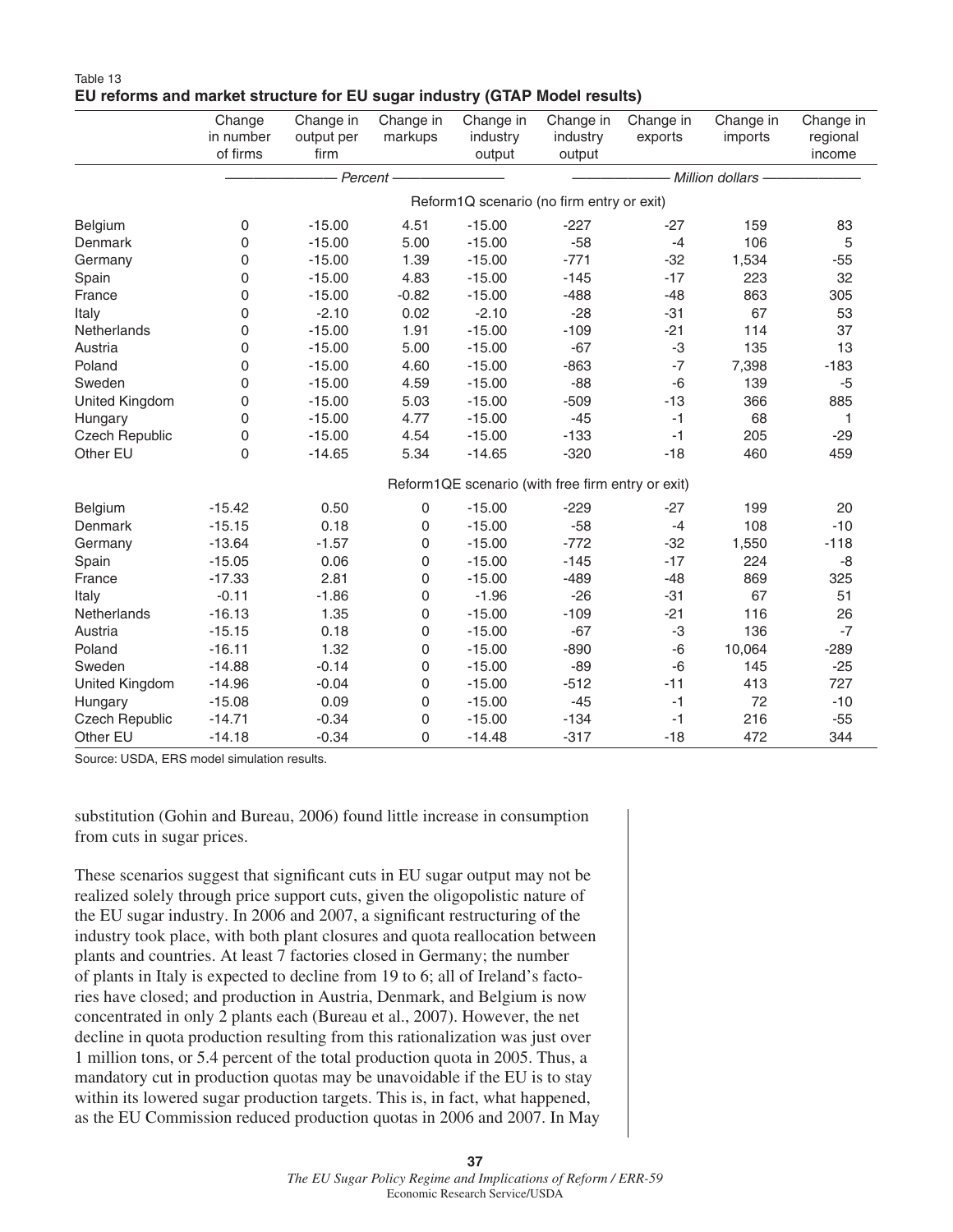2007, the Commission decided to withdraw about 2 million tons, or 10.8 percent of total sugar quota allocations for the EU, leaving only 16.6 million tons for 2007/08.

#### *Trade and Income Impacts*

The model results indicate that cuts in the domestic price of sugar and sugar production quotas will lead to much larger adjustments in production and trade than a price cut alone. Under scenario Reform1 (price cut only), EU sugar exports will drop by 25.8 percent, the change in EU sugar production will decrease by 2.3 percent, and EU sugar imports will increase by 19.6 percent (see table 12). In contrast, under scenario Reform1Q (price and quota cut), the changes in exports, production, and imports are all far more substantial: exports will decrease by 60.1 percent, production contracts will decrease by 14.5 percent, and imports will increase by 62.3 percent. Consequently, the volume of world sugar trade increases by only 2.5 percent under scenario Reform1, compared with 14.5 percent under scenario Reform1Q.

The impact of the EU reform on world prices will be small, ranging from a slight drop (0.85 percent) under scenario Reform1 to an increase of about 1 percent under scenario Reform1Q. The small decrease in the world price under Reform1 is due to the lower price of EU sugar imports and lower export prices as the EU cuts export subsidies. When EU price changes are weighed against the modest price changes in other countries, the net result will be a small overall change in the world price index. Under scenario Reform1Q, the change in the world price will be slightly positive, as the large gains in EU sugar imports boost the benefit of exporting. The net result will be a slight rise in the world price due to the reduction of EU sugar exports.

The rise in EU sugar imports will benefit primarily the ACP countries, which will expand their exports beyond the quotas of the former Sugar Protocol. Because the reform scenario already assumes that EBA-eligible LDCs have duty- and quota-free access to the EU market, implementation of the reform will add no new benefit to these countries. On the contrary, the EBA-eligible LDCs will face greater competition from non-LDC suppliers among the ACP countries. For the non-EBA and non-ACP sugar suppliers to the world market, exports will grow only modestly as world price changes will not be large enough to affect the world demand for sugar. Brazil and Central America will benefit some, but Australia and Thailand, which export sugar mostly to Asian countries, will see minimal changes.

Welfare and income effects for the LDCs under the EBA Initiative (without the EU sugar reform) show that income gains will come largely from tariff removal on nonsugar exports because initial sugar exports to the EU are relatively small, compared with those of other commodities. The EU will see a small welfare loss under the EBA Initiative, due mostly to lost tariff revenues. Under the reform scenarios, however, the EU's welfare change is positive due to the interplay of several factors: lower sugar prices and production costs for sugar-using industries; benefits to consumers through cheaper imports; contraction of the sugar industry leading to smaller deadweight losses; and lower export subsidies.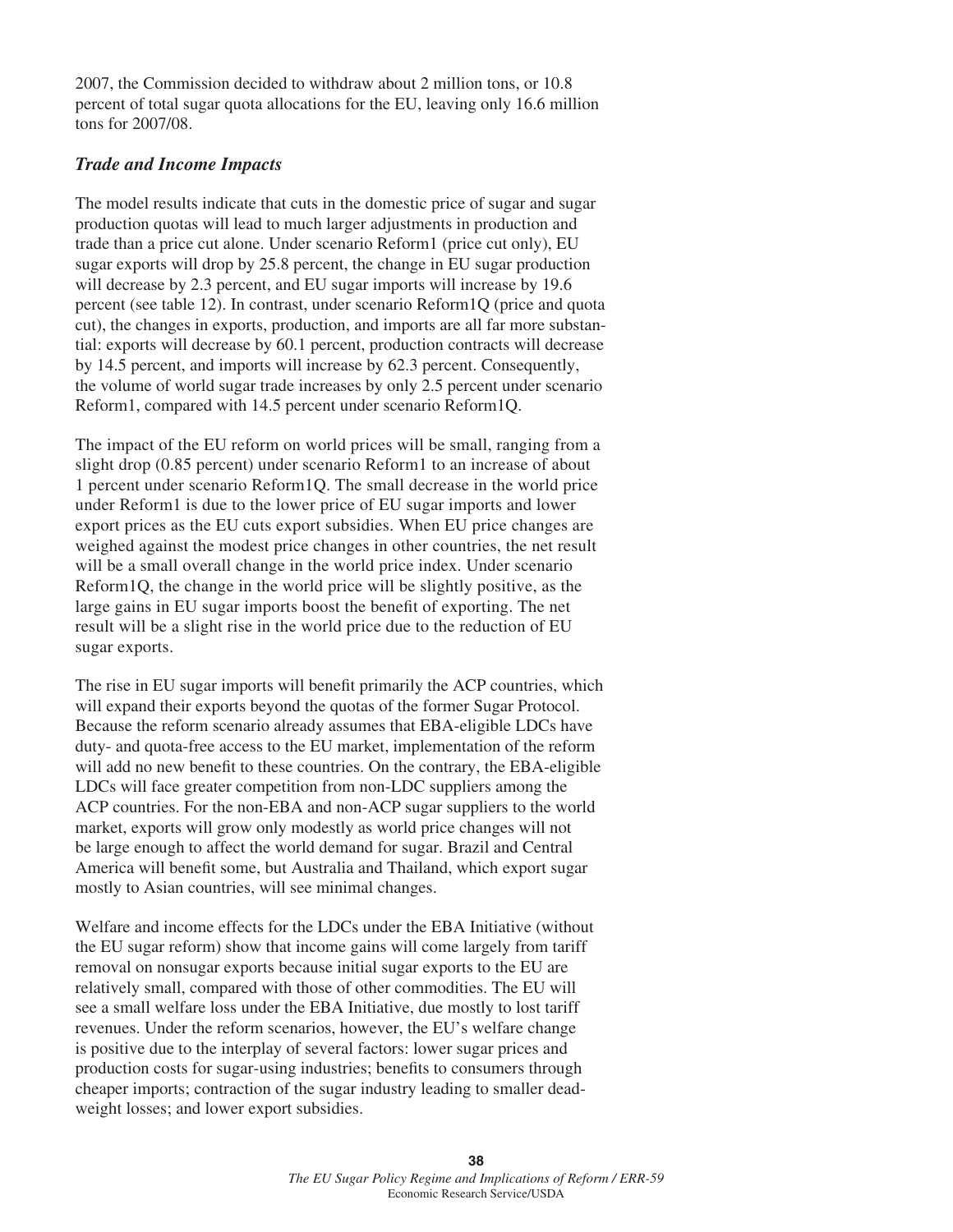For preferential partners, the LDCs will show no additional benefit from the reforms (in the post-EBA environment), while the change in welfare in non-LDC ACP countries will depend on the extent of the EU sugar industry's increase in efficiency. Under modest contraction of sugar output in the EU (scenario Reform1), the welfare change for the ACP countries will be negative despite increased exports. This effect arises due to lower border-cumdomestic prices in the EU. These prices translate to quota rent losses, which dominate the welfare change. By contrast, under sufficient EU sugar production cuts, the trade creation for the ACP countries arising from larger sugar exports will outweigh the quota rent losses, resulting in a net welfare gain for the ACP countries. For nonpreferential exporters that manage to increase their exports under scenario Reform1Q, income will rise but only slightly.

Finally, given the complexity of the EU sugar regime, it is important to note some caveats inherent in the model assumptions. First, given the longstanding interventionist nature of EU sugar policies, it is not easy to calibrate the proper supply response for EU sugar. This difficulty arises in all quantitative models that deal with EU sugar (Bureau et al., 2007). Second, the model does not include dynamics such as capital accumulation that would mimic future investments in sugar processing in third countries benefiting from the EBA Initiative. Such investments are likely to push EU sugar imports beyond the levels reported in this study's comparative static analysis. Finally, the model does not explicitly address several elements of the reform, such as farm payments and payments for quota buyout. Inclusion of these elements would have rendered the analysis excessively complicated and difficult to interpret. Despite these caveats, many critical features of the previous EU sugar regime and the reform were incorporated, and the model results seem both intuitive and defensible.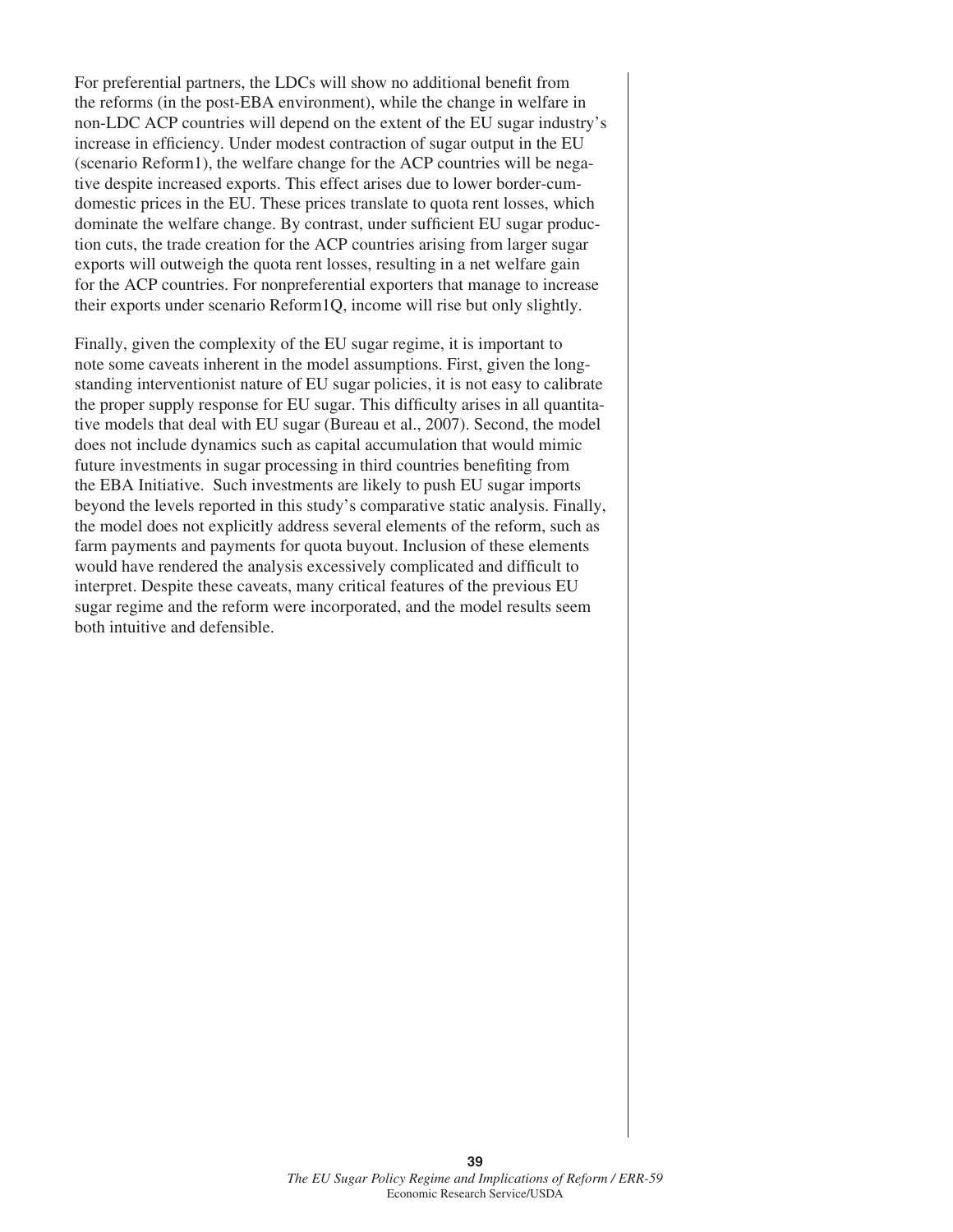## **Conclusions**

The 2005 EU sugar reform, the first in nearly 40 years, has important implications for EU and international sugar markets. The reform is an effort to mitigate the expected increase in domestic imbalances in supply and demand arising from larger sugar imports and greater constraints on exports. Several developments are interpreted as signs of this expected imbalance: (1) the likely rise in sugar imports from least developed countries following the implementation of the EBA Initiative, (2) the issuance of new access quotas to compensate third-country exporters for the EU expansion in 2004, and (3) a WTO panel decision declaring some EU sugar export subsidies to be incompatible with the EU's WTO commitments.

The EU's CMO for sugar is a complex mix of policy instruments that includes price support, production quotas for sugar and sugar substitutes, export subsidies, and import barriers. However, the reform targeted only a few of these instruments, principally cutting the intervention price 36 percent to discourage domestic production and sugar imports from the LDCs under the EBA Initiative. In addition, the reform included a voluntary buyout scheme for production quotas and the disallowance of exports of nonquota sugar to rein in domestic production and to bring export subsidies within the WTO limits.

Other policies that would have enhanced internal competition and made the EU sugar industry more efficient were not included in the reform. For example, interstate quota trading, which could induce a significant shift in production from high- to low-cost regions, was not included, leaving in place the allocation of production quotas on a national basis. Also, restrictive production quotas on sugar substitutes remain in place, albeit at higher levels, preventing greater competition among different types of sweeteners. Despite substantial concentration in the EU sugar industry and the industry's noncompetitive pricing, the reform (which does not lower import barriers) does nothing to affect either industrial concentration or price transparency. Consequently, market prices of sugar, which tend to operate at levels above intervention prices, may fall by less than the cut in the intervention price.

The analysis suggests that, given the market structure of the EU sugar industry, cutting the intervention price alone may not have the desired effect on market prices and production. The reform's impact on production likely will depend more on the amount of sugar quota that is removed from the market. This, in turn, will depend on the extent of industry consolidation and restructuring. The first 2 years of the reform (2006 and 2007) have been marked by a wave of factory closures and reallocation of production across plants and countries. This restructuring generally did not result in individual member states abandoning a sufficiently large quota volume to reduce production to levels anticipated by the EU Commission. Rather, the member states have reallocated their quota volumes internally among their own processing plants. Thus, the net decline in quota production was smaller than expected just over 1 million tons, or 5.4 percent of total quota production in 2005. Subsequently, the EU Commission made quota renouncement more attractive and bought out more than 1.5 million metric tons, although the Commission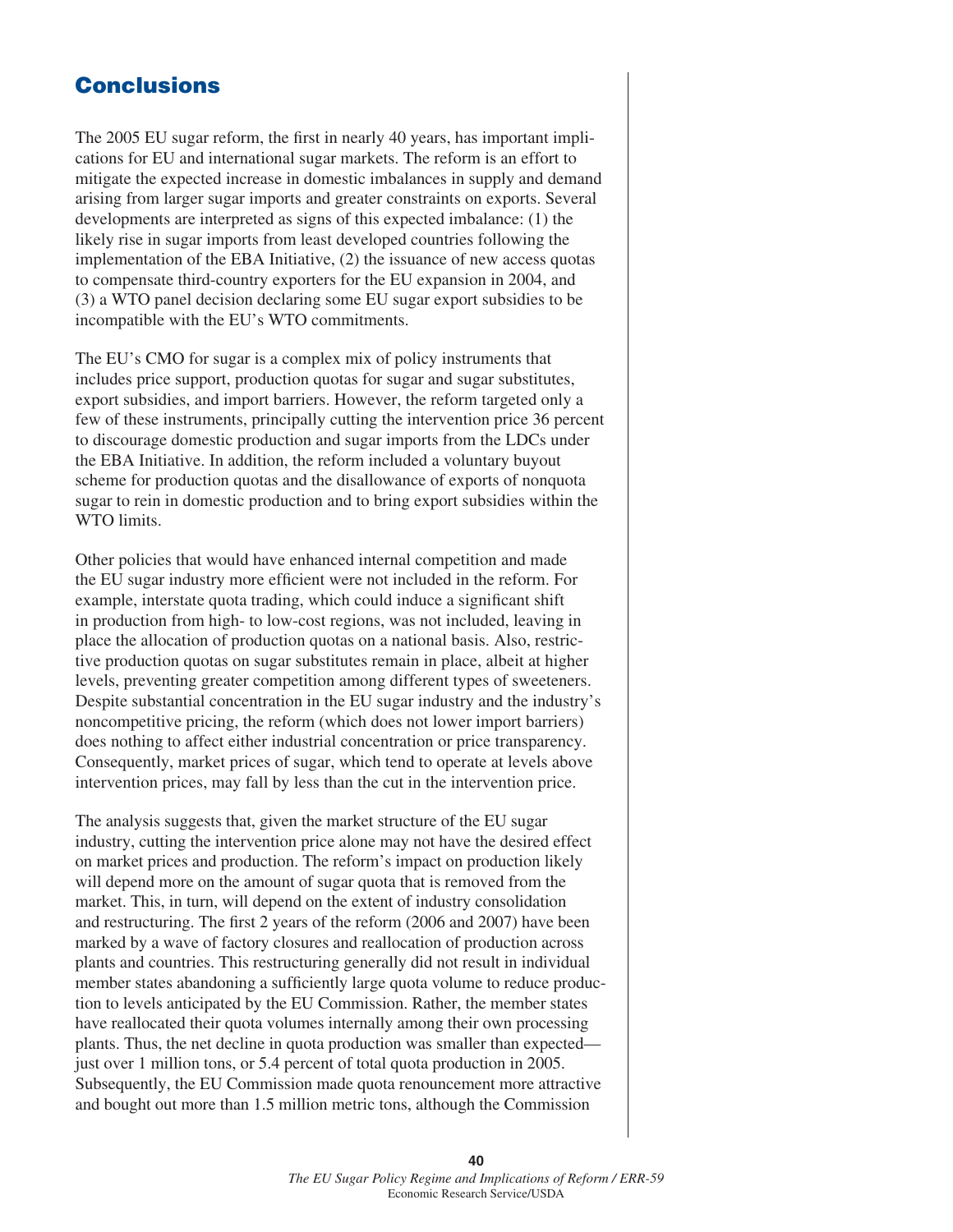expects that a permanent cut of over 1 million metric tons will be necessary in 2010 to balance EU supply with demand.

For sugar beet producers, the cuts in the intervention prices, combined with a more lucrative buyback of quota, may induce lower sugar output if these measures make other economic opportunities more attractive. Producers still can shift some sugar beets to ethanol production and collect the energy subsidy. Moreover, given the rising cereal prices induced by expanded demand, sugar beet producers could shift to cereals—mostly wheat (typically grown in rotation with sugar beets), particularly in regions with higher production costs. Nevertheless, a more complete sugar reform that includes lower import barriers (outside preferential agreements), inter-country quota tradability, and greater market opportunities for sugar substitutes would improve the efficiency of the industry by weakening oligopolistic behavior, enhancing internal competition, and providing a larger scope for output contraction.

Trade effects of the EU sugar reform suggest that the concomitant implementation of the EBA Initiative in 2009 and the EU reform (which started in 2006) will dampen the gains for LDCs as they face greater competition from other exporters to the EU. For non-LDC exporters among the African-Caribbean-Pacific (ACP) countries, the possibility of increased sugar exports to the EU may be tempered by lost income due to preference erosion and the lower quota rents associated with reduced support prices received by preferential exporters. However, for nonpreferential exporters, the direct implications of the EU reform for bilateral trade are small, owing to the dominance of the EU's preferential sugar agreements.

The EU sugar reform is expected to exert upward pressure on world sugar prices, but such price increases are likely to be overtaken by much larger price hikes due to rising demand for sugar in order to produce ethanol, mostly from Brazil. Increasing use of sugarcane for Brazilian ethanol production means tighter world sugar supplies and higher prices. This development could help many of the ACP sugar producers who face an erosion of preference benefits from the EU sugar policy reforms. Sugar exporters from the ACP countries and the LDCs would not be the only beneficiaries of rising world sugar prices. Some countries could become producers of sugarcanebased ethanol and contribute to the expanding global biofuel market.

Finally, the reform could have important implications for the WTO. While the reform reduces EU sugar export subsidies to within the current WTO limits, it also could serve as the first step in a phased removal of these subsidies under the Doha Development Round. In the area of domestic support, cuts in the intervention price and lower sugar production may reduce the EU's aggregate measure of support. However, in the area of market access, the reform does not address the high import barriers outside preferential agreements. The ad valorem level of these barriers is estimated at more than 160 percent. Significant tariff cuts for sugar of about 60-90 percent, like those tabled in the 2005 WTO meeting in Hong Kong, would not only have a greater impact on world sugar markets but would affect EU sugar trade with nonpreferential trading partners.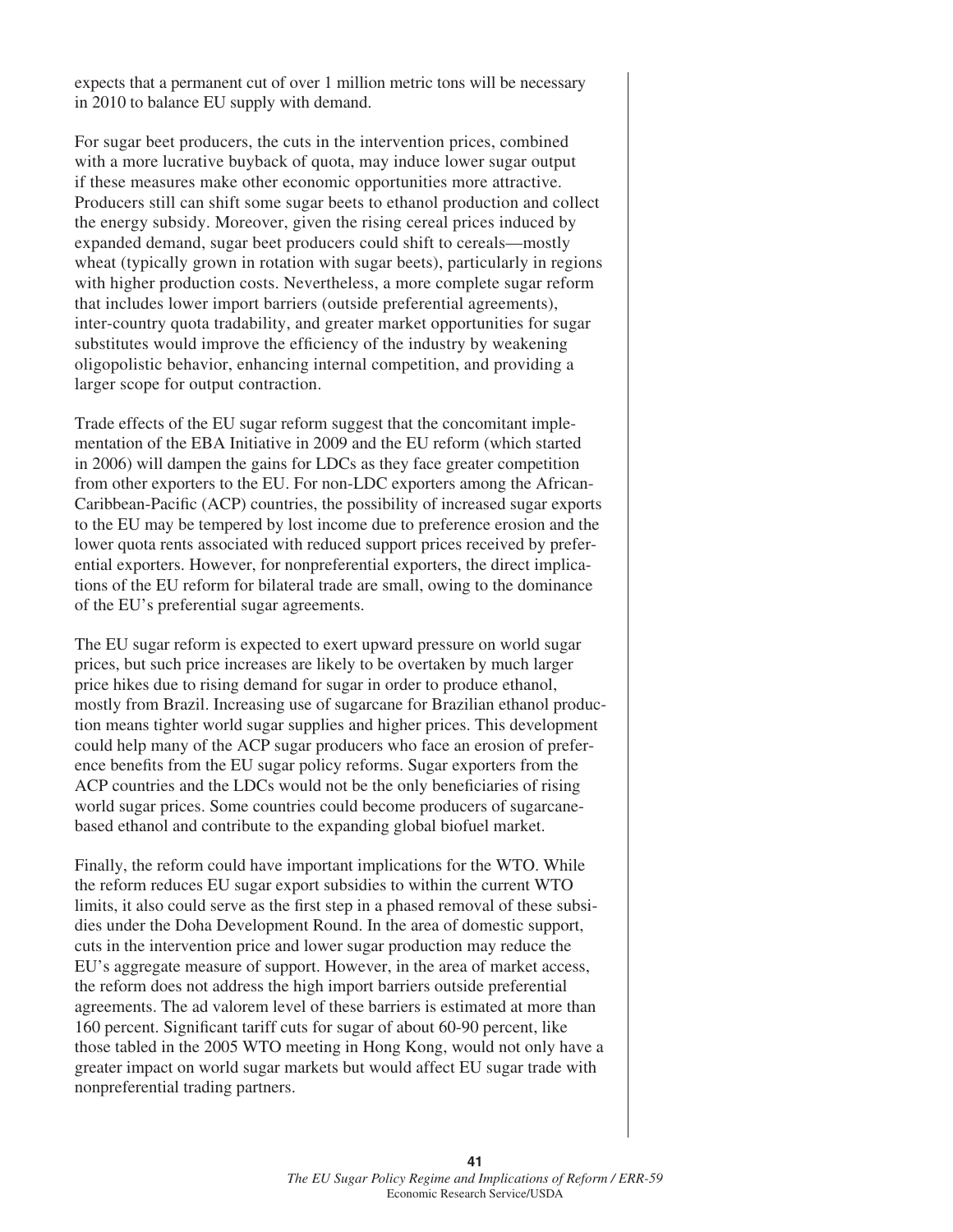## **References**

- Andino, J., R. Taylor, and W. Koo (2005), "Impact of the EU Sugar Policy Reform and the WTO-DDA on the U.S. Sugar Industry," paper presented at the Annual Meeting of the American Agricultural Economics Association, Providence, RI, July 24-27.
- Agra Europe (2004), *CAP Monitor Update Issue No. 11: Sugar,* London.
- Agra Europe (2007). *EU Agrees To Scrap ACP Sugar Protocol*, October 5.
- Agra Europe (2008). *EU Sugar Producers Renounce More Quota*, January 22.
- Berkum, S., P. Roza, and F. Tongeren (2005). *Impacts of the EU Sugar Policy Reforms on Developing Countries*, Report No. 6/05/09, Agricultural Economics Research Institute (LEI), The Hague.
- Bruhns, J., O. Baron, and K. Maier (2004). "Sugar and Sweetener Economy: Europe and North America 2005," Bartens, Berlin.
- Bureau, J-C., A. Gohin, L. Guide, and G. Millet (2007). "EU Sugar Reforms and Their Impacts," paper presented at the International Food Policy Research Institute conference entitled "Global Sugar Markets, Policies and Reform Options," June 1, Washington, DC.
- CAP Monitor (2004). *The Complete Guide to the Common Agricultural Policy*; Agra Europe (London) Ltd.
- Chaplin, H., and A. Matthews (2006). "Coping With the Fallout for Preference-Receiving Countries From EU Sugar Reform," *The Estey Centre Journal of International Trade and Policy* 7(1):15-31, available at: http://www.esteycentre.com/journal/j\_pdfs/chaplinmatthews7-1.pdf
- Commission of the European Communities (2005). *Reforming the European Union's Sugar Policy: Update of Impact Assessment*, Brussels, June.
- COMTRADE (2004). *United Nations Commodity Trade Statistics Database*, United Nations Statistics Division.
- Conforti, P., and G. Rapsomanikis (2006). "Preferences Erosion and Trade Costs in the Sugar Market: The Impact of the Everything but Arms Initiative and the Reform of the EU Policy," paper presented at the  $26<sup>th</sup>$ Conference of the International Association of Agricultural Economics, Gold Coast, Australia, August.
- Dimaranan, B., and R. MacDougall (eds.)(2006). *Global Trade, Assistance, and Production: The GTAP 6 Data Base.* Center for Global Trade Analysis, Purdue University.
- Elbehri, A., and T. Hertel (2006). "A Comparative Analysis of the EU-Morocco FTA vs. Multilateral Liberalization," *Journal of Economic Integration* 21(3):496-525.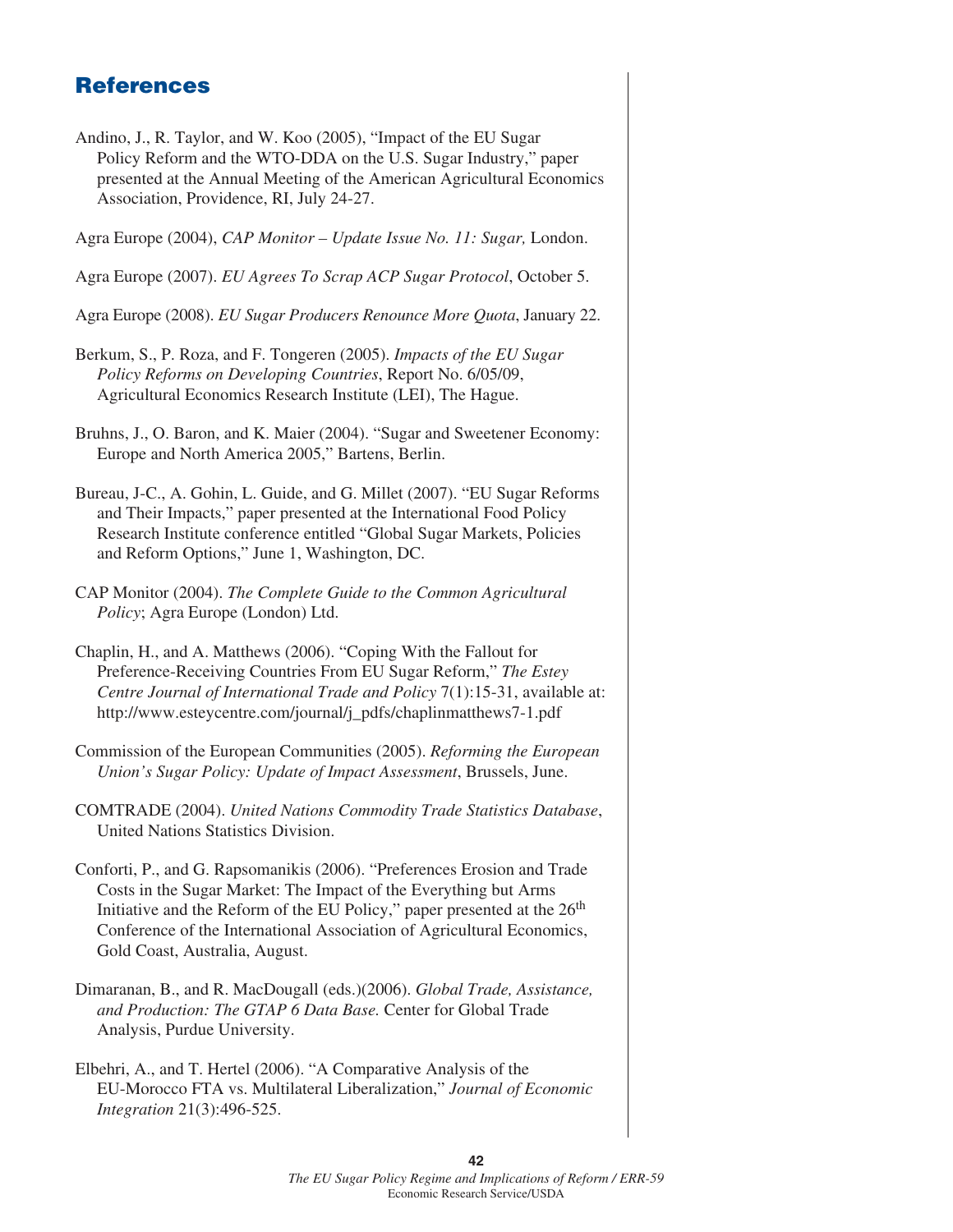- Elobeid, A., and J. Beghin (2005). "Multilateral Trade and Agricultural Policy Reforms in Sugar Markets," Working Paper No. 04-WP 356, Center for Agricultural and Rural Development, Iowa State University.
- Francois, J. (1998). S*cale Economies and Imperfect Competition in GTAP Model*, Global Trade Analysis Project (GTAP) Technical Paper No. 14, Purdue University.
- Frandsen, S., Jensen, H., Wusheng, W., and Walter-Jorgensen, A. (2003). "Reform of EU Sugar Policy: Price Cuts Versus Quota Reductions," *European Review of Agricultural Economics* 30:1-26.
- Gohin, A., and J-C. Bureau (2006). "Modeling the EU Sugar Supply to Assess Sectoral Policy Reforms," *European Review of Agricultural Economics* 33(2):223–247.
- Haley, S. (2006). "European Union-25 Sugar Policy," in Haley, S., D. Kelch, and A. Jerardo, *Sugar and Sweeteners Outlook*, Outlook Report No. SSS-245, U.S. Department of Agriculture, Economic Research Service, January 21:23-36, available at: http://usda.mannlib.cornell.edu/usda/ers/ SSS//2000s/2006/SSS-01-31-2006.pdf
- Harrison, G., T. Rutherford, and D. Tarr (1994). "Product Standards, Imperfect Competition and the Completion of the Market in the European Community," Policy Research Working Paper No. 1293, World Bank.

Hertel, T. (ed.)(1997). *Global Trade Analysis*, Cambridge University Press.

- Hertel, T., D. Hummels, M. Ivanic, and R. Keeney (2003). "How Confident Can We Be in CGE-based Assessments of Free Trade Agreements?" Purdue University, Global Trade Analysis Project (GTAP) Working Paper No. 26, available at: www.gtap.org
- Huan-Niemi, E., and J. Niemi (2003). "The Impact of Preferential, Regional and Multilateral Trade Agreements: A Case Study of the EU Sugar Regime," ENAPRI Working Paper No. 1.
- Larson, D., and B. Borrell (2001). "Sugar Policy Reform," Policy Research Working Paper No. 2602, World Bank.
- Netherlands Economic Institute (2000). *Evaluation of the Common Organization of the Markets in the Sugar Sector*, Agricultural Economics and Rural Development Division.
- Organisation for Economic Co-operation and Development (2007). *Sugar Policy Reform in the European Union and World Sugar Markets*.
- Roland-Holst, D., K. Reinert, and C. Shiells (1994). "A General Equilibrium Analysis of North American Economic Integration," in Francois, J. and C. Shiells (eds.), *Modeling Trade Policy: AGE Assessments of North American Free Trade*, Cambridge University Press.